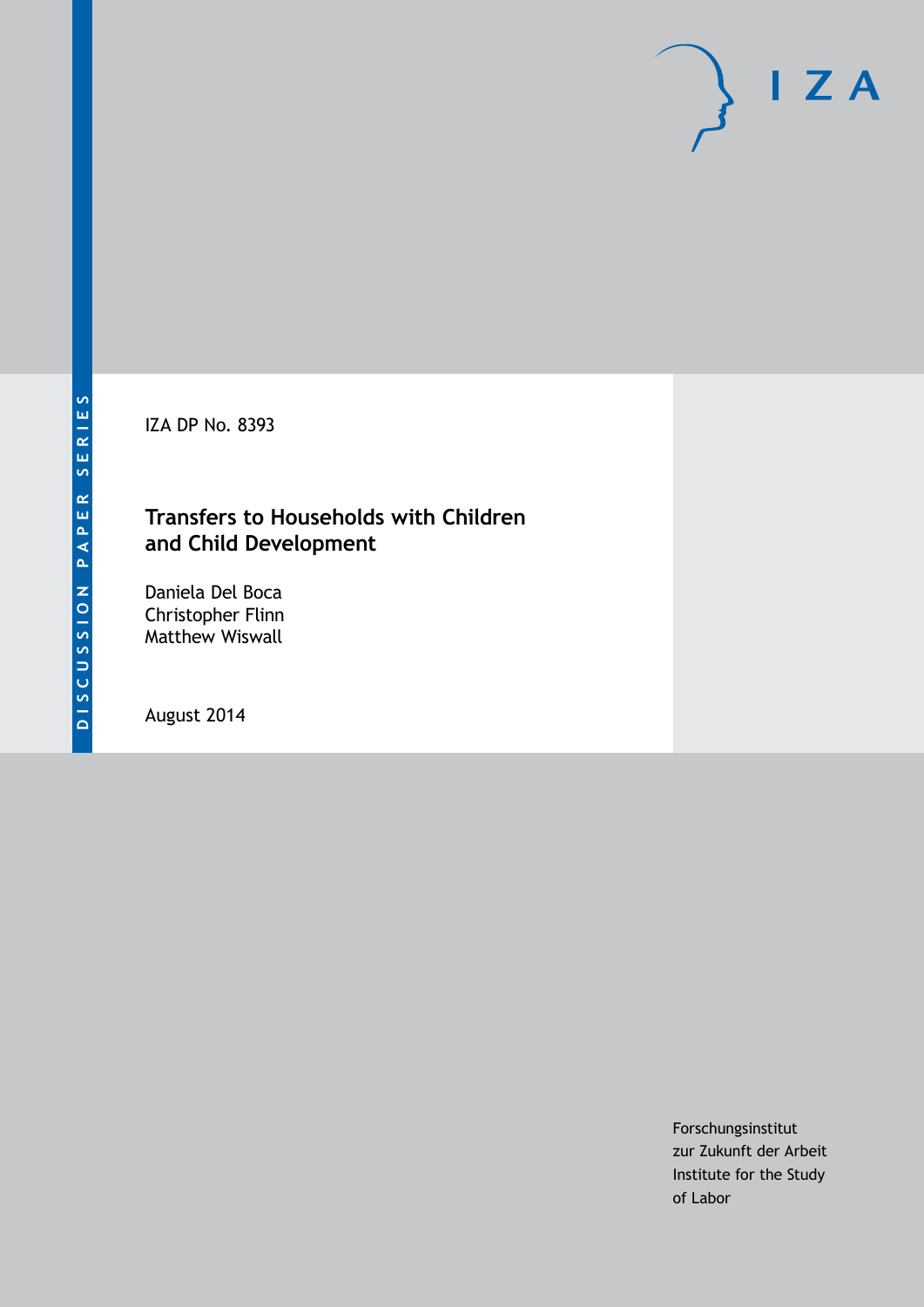# **Transfers to Households with Children and Child Development**

# **Daniela Del Boca**

*University of Torino, CCA and IZA*

# **Christopher Flinn**

*New York University and CCA*

# **Matthew Wiswall**

*Arizona State University*

Discussion Paper No. 8393 August 2014

IZA

P.O. Box 7240 53072 Bonn **Germany** 

Phone: +49-228-3894-0 Fax: +49-228-3894-180 E-mail: [iza@iza.org](mailto:iza@iza.org)

Any opinions expressed here are those of the author(s) and not those of IZA. Research published in this series may include views on policy, but the institute itself takes no institutional policy positions. The IZA research network is committed to the IZA Guiding Principles of Research Integrity.

The Institute for the Study of Labor (IZA) in Bonn is a local and virtual international research center and a place of communication between science, politics and business. IZA is an independent nonprofit organization supported by Deutsche Post Foundation. The center is associated with the University of Bonn and offers a stimulating research environment through its international network, workshops and conferences, data service, project support, research visits and doctoral program. IZA engages in (i) original and internationally competitive research in all fields of labor economics, (ii) development of policy concepts, and (iii) dissemination of research results and concepts to the interested public.

<span id="page-1-0"></span>IZA Discussion Papers often represent preliminary work and are circulated to encourage discussion. Citation of such a paper should account for its provisional character. A revised version may be available directly from the author.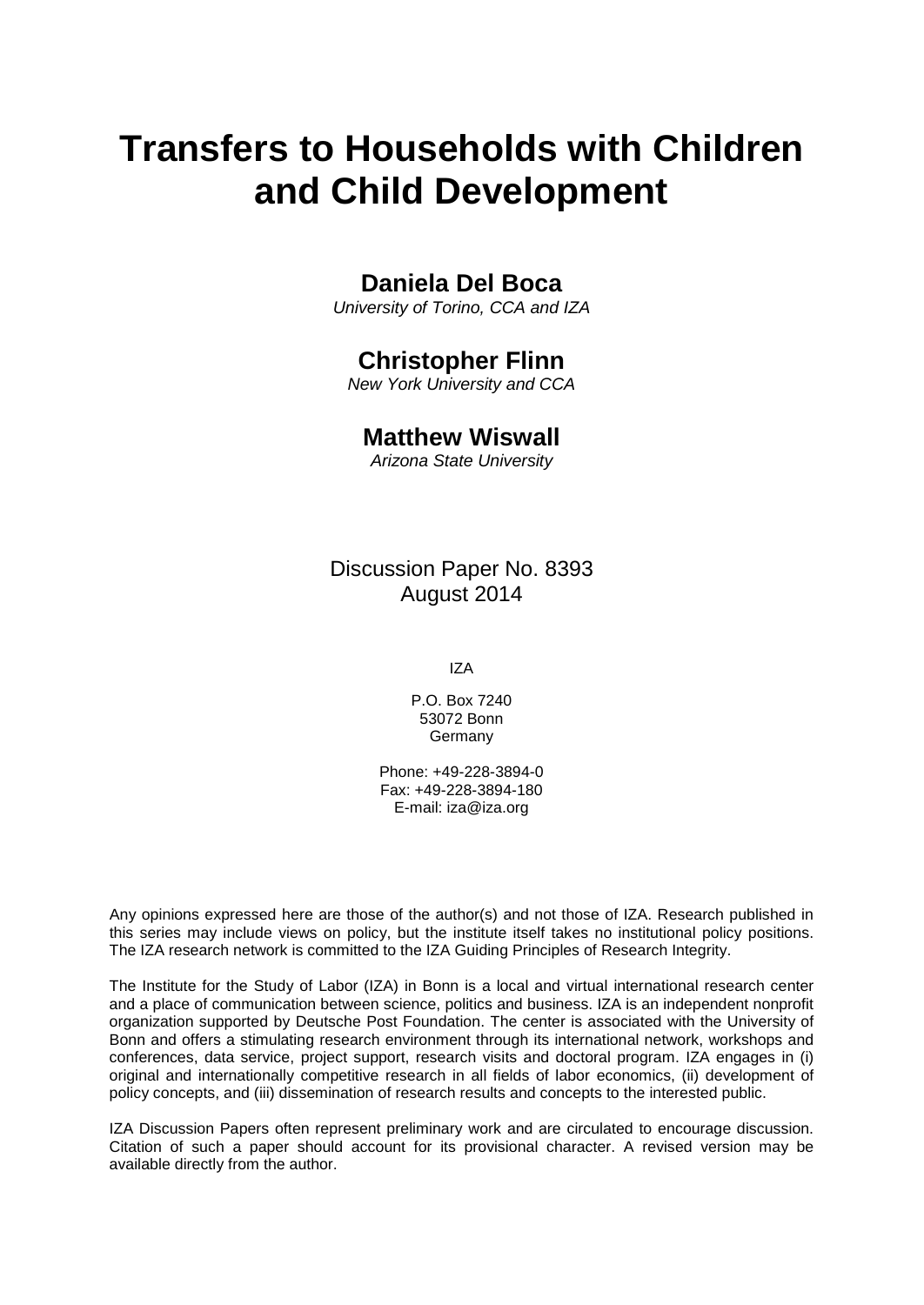IZA Discussion Paper No. 8393 August 2014

# **ABSTRACT**

# **Transfers to Households with Children and Child Development[\\*](#page-1-0)**

In this paper we utilize a model of household investments in the development of children to explore the impact of various transfer policies on the distribution of child outcomes. We develop a cost criterion that can be used to compare the cost effectiveness of unrestricted, restricted, and conditional cash transfer systems, and find that an optimally chosen conditional cash transfer program is the most cost efficient way to attain any given gain in average child quality. We explore several design elements for the conditional cash transfer system and discuss the role of production function uncertainty and measurement error.

JEL Classification: J13, D1

Keywords: child development, time allocation, income transfers, conditional cash transfers

Corresponding author:

Daniela Del Boca Department of Economics University of Turin Via Po 53 Torino 10124 Italy E-mail: [dani.delboca@unito.it](mailto:dani.delboca@unito.it)

\* We acknowledge support from the National Science Foundation, the Collegio Carlo Alberto ("Parental Choices and Child Outcomes"), the Institute of Human Development and Social Change, and the C.V. Starr Center for Applied Economics. We have benefited from the comments of two anonymous referees, seminar participants at Colorado, and conference participants at the Yale Structural Microeconomics conference (June 2014) and the IFS Workshop on Risk and Family Economics (June 2014). We are responsible for all errors, interpretations, and omissions.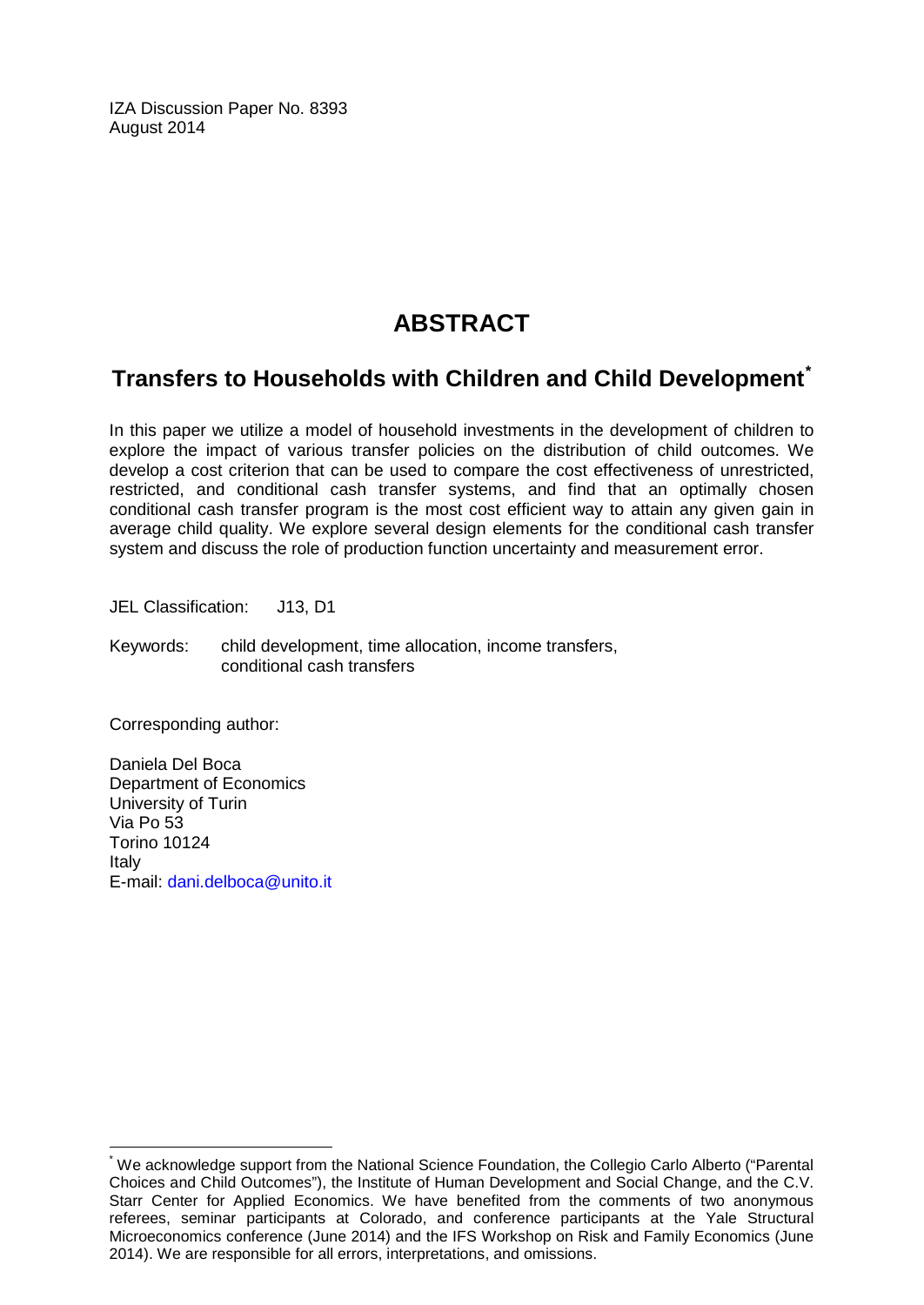### 1 Introduction

Over the past few decades there has been great interest in exploring the efficacy of various types of cash transfer programs aimed at supporting household investments in child development. A large body of research makes a case for there being large returns from investments in early childhood development. Empirical evidence of the strong impact of early investments by parents and others has motivated economic theories of skill formation in which early investments increase the productivity of later investments (e.g., Cunha et al., 2006). Children who are deprived of critical investments at young ages, because their parents lack either resources, parental skills, or knowledge about parenting practices, are thought to be at high risk of negative consequences in later life (Heckman et al., 2006). Although there is fairly broad consensus about the importance of investments in child development, and there exists important research on the optimal timing of investments (early versus late childhood) and the types of skills in which to invest (cognitive versus non-cognitive), there is far less agreement about the specific types of interventions which are likely to be most effective.

In this paper, we utilize a model of household behavior and child development to compare a broad class of transfer-based interventions. We consider three types of transfer programs: (i) an "unrestricted" transfer in which the household receives a lump sum transfer with no restrictions on its use; (ii) a "restricted" transfer of child investment goods or services such as would be embodied in a Perry or Abecedarian type program; and (iii) a "conditional" (cash) transfer, or CCT, in which the transfer is made to the household only after the child's measured development satisfies some performance criteria.<sup>[1](#page-3-0)</sup> We do not specify a complete social planning problem, but confine our attention to the evaluation of the cost effectiveness of the transfer programs in producing a given change in the distribution of child outcomes. Within each class of policies, we study the issues related to the design of the transfer, including considerations of the age at which to provide the transfer, and in the case of the more complex CCTs, how different performance criteria and reward levels change incentives for child investment.

This paper builds on our earlier work, Del Boca, Flinn, and Wiswall (2014, hereafter DFW), in which we estimate a simple model of investments in child quality with heterogeneous household preferences, resource constraints, and a growth process for the child's development. A key feature of our approach is that we explicitly model a variety of parental investments in children: both mother's and father's time with children and expenditures

<span id="page-3-0"></span><sup>&</sup>lt;sup>1</sup>We analyze only output based CCT programs, where the criteria for receiving the reward is based on the level of child development. Other research explores "input" based CCT programs, where the criteria for receiving the reward is based on the household taking some particular actions. Some other research uses the term "conditional" to refer to transfers conditioned on some observed baseline characteristic of the household such as the baseline level of household income (e.g. a "means tested" transfer policy provided only to poor families). We refer to these polices as "targeted" and discuss this issue below. Our use of the term "conditional" refers to the transfer conditioned on some action of the household or some outcome that is produced by their actions (i.e. next period's child development level).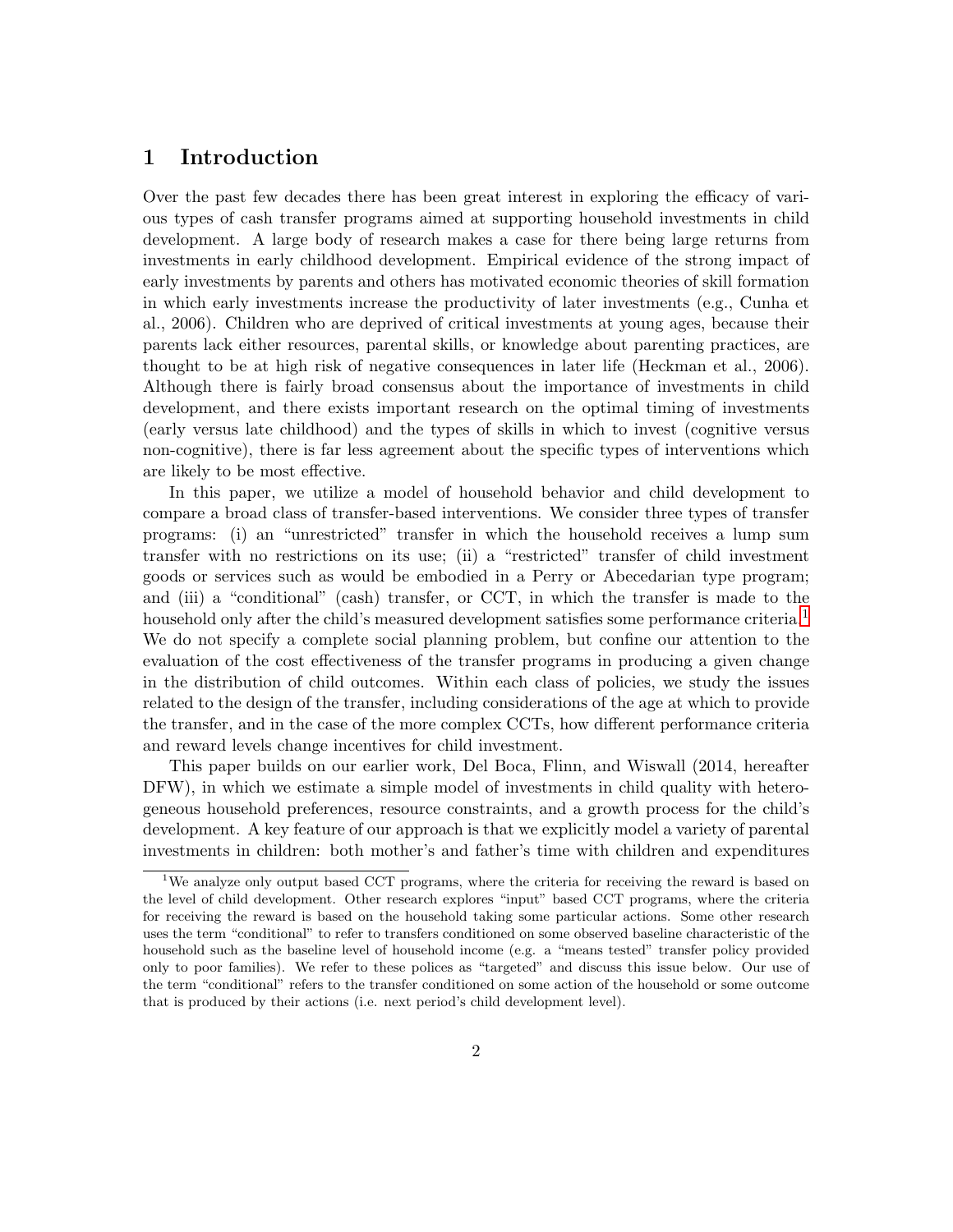on child goods. We jointly model these investments with household labor, leisure, and parental consumption choices, allowing us to examine several margins of household responses to interventions. In using our model to compare policies, we note two key tradeoffs in the design of policies to affect child development. First, policies differ in how much households "consume" the transfer (through purchases of consumption goods or leisure) rather than using the transfer to invest in children (through purchases of child-specific goods or time investments). Second, policies differ in the extent to which they distort the household's investments in children away from the optimal mix of inputs (goods and time of different agents) that would best affect child outcomes. In our quantitative results, we conclude that CCTs are the most cost effective in improving average child cognitive ability since they have more limited scope for household consumption relative to an unrestricted transfer and distort the child input mix less than restricted transfers of child goods. We discuss a number of additional considerations, such as administrative costs, dynamic "rachet" effects, and measurement issues, which may be important enough to mitigate this conclusion, but which are not considered in our quantitative analysis.

Heckman and Mosso (2014) provide an extensive review of research on unrestricted transfers to households and the more general issue of the relationship between family income and child development. The strong positive correlation between family income and child development does not necessarily indicate that an unrestricted income transfer would have a correspondingly large effect on children. Several recent papers use various sources of exogenous variation in family income to estimate a positive but modest "reduced-form" effect of family income on measures of child outcomes (Dahl and Lochner 2012; Loken, Mogstad, and Wiswall (2012); Duncan, Morris, and Rodriguez 2011). In general, the reduced-form relationship is not easily interpretable given that for most households income is primarily generated by labor market earnings, and these require substantial time commitments from parents. To the extent that parental time investments are important factors in child development, this tends to decrease the resources devoted to the children. For some households, this channel may dampen or even reverse the assumed positive relationship between income and child development.

"Restricted," or in-kind, transfers of resources directly to children have been studied extensively but usually by evaluating particular programs. Much of the research in the United States and other developed countries has focused on interventions that provide children with better environments outside of the home. Heckman and Kautz (2013) provide a recent summary of many of these programs. The Perry Preschool Project and the Abecedarian Project have been particularly influential because they use a random assignment design and continue to follow the children well into their adult years. These studies demonstrate substantial positive effects of early environmental enrichment on a range of cognitive skills and behavioral traits, criminal behavior, school achievement, and job performance.

Conditional cash transfer programs (CCTs) have been increasingly implemented in developing countries since the 1990s. For the most part, these CCT programs have been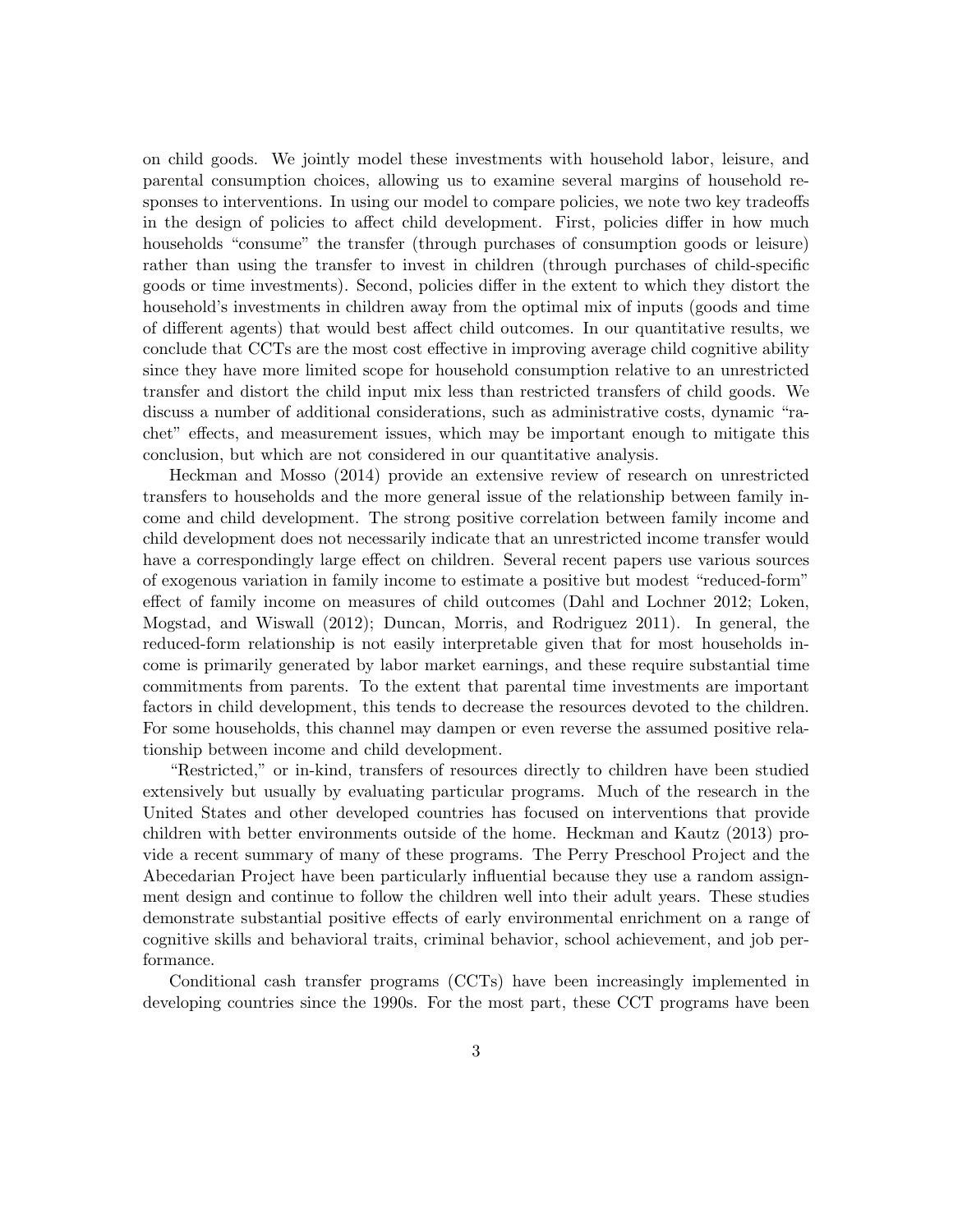"input-based," with the household being rewarded with some transfer for household behaviors such as sending the child to a health clinic or school. The first large-scale conditional cash transfer program was PROGRESA, which was launched in Mexico in 1997. More recently, CCT programs have been implemented extensively in other developing countries, such as Colombia, Nicaragua, Honduras, Brazil, Argentina, Ecuador, and Turkey. These programs provide low-income households with incentives to send their children to school by tying a cash transfer to school attendance and performance (Martinelli and Parker, 2003). The large empirical literature dedicated to the evaluation of CCTs shows that these programs boost school enrollment and decrease dropout rates (Skoufias and Parker (2001), Cardoso and Souza (2004), Attanasio et al. (2005), Behrman et al. (2005), Bourgignon et al (2003), Schady and Araujo (2006), Dubois et al. (2012), and Todd and Wolpin (2006)). The effects of CCTs on learning and school achievement are less widely studied. Fernald et al. (2008) investigate the impact of conditional cash transfers on the cognitive and behavioral outcomes of children. They use the Mexican Oportunidades study, and exploit exogenous variation in the size of the transfers received by beneficiaries to conclude that larger transfers resulted in better cognitive development, possibly due to improvements in the quantity and quality of food consumed.

More recently, CCT programs have been implemented in developed countries such as the U.S. The first city which implemented and evaluated CCT programs was New York City (Opportunity NYC: Family Rewards). Other jurisdictions in the U.S. (the cities of Chicago, Illinois and Savannah, Georgia, and the state of California) and in the U.K. have actively considered CCTs, with some running pilot studies. Rather than creating performance conditions based exclusively on "effort," (e.g., attending school), in New York City conditions were added that were based on the child's performance, especially educational performance on academic achievement tests (Aber and Rawlings, 2011). The cash incentives were conditional on activities and outcomes in children's education, as well as preventive health care, and parents' employment. After two years of the program, the study found positive effects on families' economic well-being and mixed effects on children's education, health care, and parents' employment. While the program did not significantly affect school outcomes for younger children, it substantially improved the achievement of older children (Morris et al 2012).

A common problem faced by the CCTs is the design of the incentive system. The researchers implementing such a system must choose the set of agents to potentially receive rewards, performance targets, and reward sizes. The process of cognitive development and the nature of household interactions are most often not well-enough understood to enable the policy maker to make informed choices regarding the design of the CCT, so that effective policies can only be learned through an extremely expensive process of trial and error.

The paper of the most direct methodological relevance to ours is Behrman et al. (2014). Here the authors report the results of their social experiment in Mexico, the Aligning Learning Incentives (ALI) program. The researchers allocated 88 Mexican high schools to three broad treatment groups and a control group. The treatments vary in terms of the agents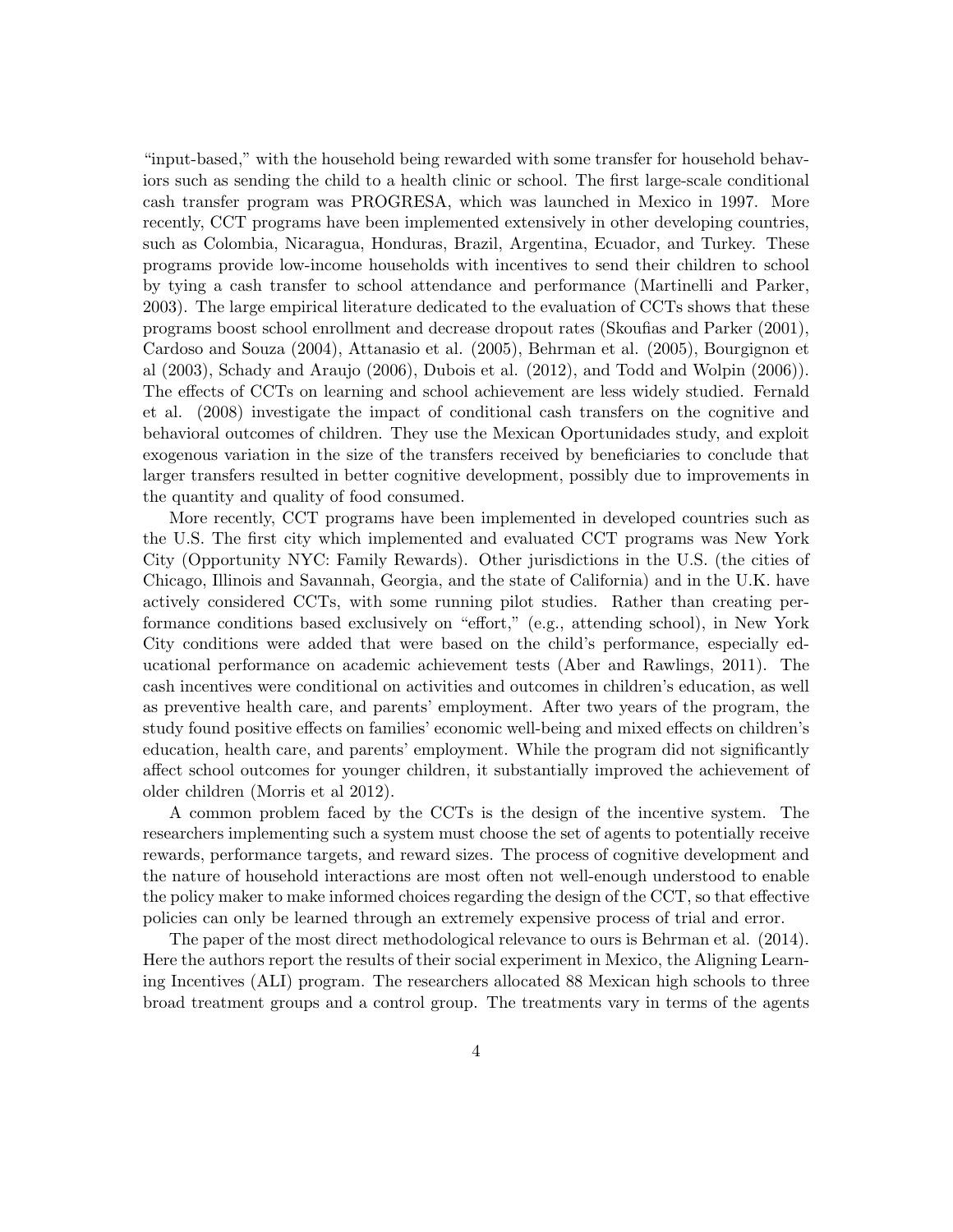targeted to receive the reward, and involve combinations of students, teachers, and administrators. Rewards are based on academic performance criteria, and the authors find that the treatment that rewards students, teachers, and school administrators in combination has the best performance outcome. The results here are striking and the evaluation analysis is extremely well-executed, but the results found are obviously conditional on the specific set of performance targets and reward levels utilized. It would be advantageous to combine the results from comprehensive field experiments, such as this one, with a behavioral model so as to learn what a more effective CCT design might look like.<sup>[2](#page-6-0)</sup>

The plan of the paper is as follows. In Section 2 we lay out the model structure from DFW (2014). Section 3 provides a formal discussion of the household's responses to various policies. Section 4 compares the three types of transfer systems we consider under a cost minimization criteria. Section 5 contains the results from our simulations and the effectiveness comparisons across the three transfer types. Section 6 concludes.

# 2 Model Structure (DFW)

In this section we provide an overview of the model developed and estimated in DFW, which is important if the reader is to understand some of the mechanisms that underlie the results that are obtained below. Our discussion of the model is quite brief and succinct; the interested reader should consult the original paper for further details, as well as for model estimates and some comparative statics results.

The model is based on a set of assumptions that allow us to derive closed-form solutions to the household's dynamic optimization problem; it is the simple form of the life-cycle demand functions that allows us to include a relatively large number of endogenous variables in the model. In addition to assuming particular functional forms for the household's objective function and the child quality production technology, we assume that the household is not able to save or borrow. Although we also have estimated the model for the case of two-child families, for simplicity we only consider the one child case in our discussion here and in the analysis reported below.

The model in DFW is unique in the sense that it considers a large number of investment decisions, including the time investments of both the mother and father (the model only considers intact families), their labor supply decisions, and household consumption decisions. For the purposes of analyzing transfer policies, we believe that it is perhaps the one of the best (estimated) model of the child development process currently available. Cunha (2013) and Caucutt and Lochner (2012) consider models of child development with several features not found in our model: borrowing and saving and multiple generations,

<span id="page-6-0"></span> $2$ The model we exposit below does not include formal schooling, so school-based incentive systems are not considered. In our current research, we are adapting the child cognitive ability production process to include formal schooling as an input. In this case, teachers and administrators will be able to alter educational quality when a CCT system is available to them.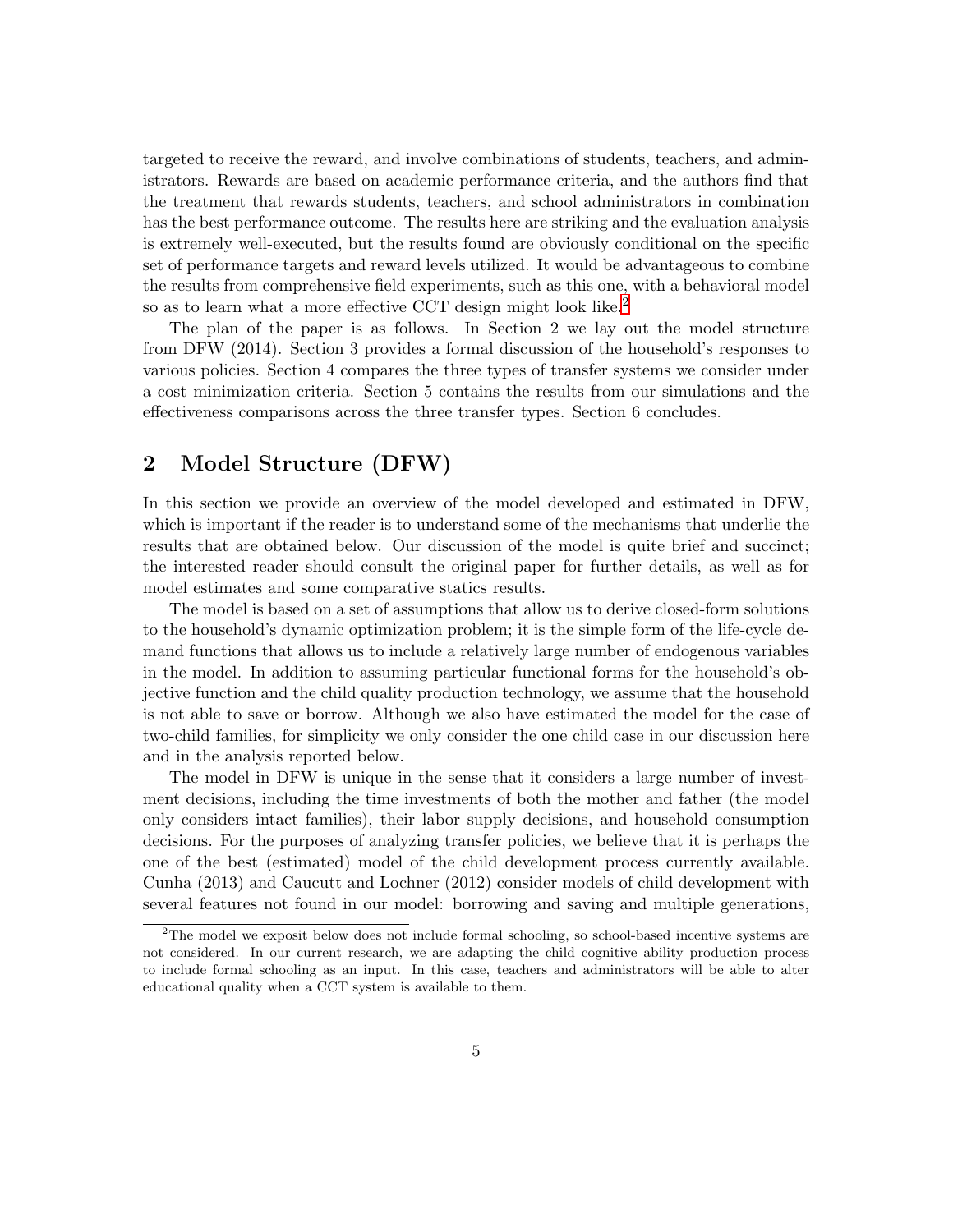and in Cunha's case, the model is solved for a steady state equilibrium. However, these papers consider a more limited number of inputs (only child goods expenditures) and do not model the time allocation of the household including time spent with children or labor supply decisions. While our framework does not allow us to examine the impacts of policy on future generations nor in general equilibrium, our model does allow a rich variety of household responses (both in goods and time allocation) to the policies we consider. We discuss briefly the importance of credit constraints on houosehold responses to transfer policies below.

Bernal (2008) examines maternal choices of labor supply and child care for young children in a model of cognitive ability development, and while allowing for endogenous wage growth (not considered in our model), it neglects the role of the father in providing child investments and considers all of the mother's time away from work as child investment time. We find that mothers consume substantial amounts of leisure away from work, and that the father's time in child investment is almost as valuable as the mother's at certain stages of the development process. We think that it is important to account for these decisions in a model of the child development.

The work reported in Cunha and Heckman (2008) and Cunha et al. (2010) has been extremely influential in establishing the importance of cognitive and noncognitive skills in adolescent and adult social and economic outcomes and the critical role of early intervention in mediating negative environmental influences in the lives of many disadvantaged children. The framework used in these empirical analyses are in several ways more general than is the data generating process implied by DFW. The limitation of that work for conducting the sorts of policy experiments considered in this paper is that the decision rules of the household are not explicitly modeled. It is for these reasons that the DFW setup, though extremely stylized, is perhaps the best one available to analyze counterfactual childhood development policies.

#### 2.1 Timing and Preferences

The model begins with the birth of a child. The household makes decisions in each period of a child's life (or, more accurately, over the development period that we model), where the child's age is indexed by t. Parents make investments in child quality from the first period of the child's life,  $t = 1$ , through the last developmental period, M. At this "terminal" point (from the perspective of the parents' investment in the child), the child has reached adulthood and adult outcomes depending (in part) on the level of child quality obtained at this point.<sup>[3](#page-7-0)</sup>

<span id="page-7-0"></span> $3$ The terminal date M needs not correspond to the end of the investment period in the child. In a more elaborate model of child development, it may correspond to the end of a particular developmental stage, with the final value of child quality in the current stage of development serving as an initial condition into the next stage of development, which may be characterized by very different production technologies. While we have not pursued such an approach in this paper, it is a subject of our on-going research.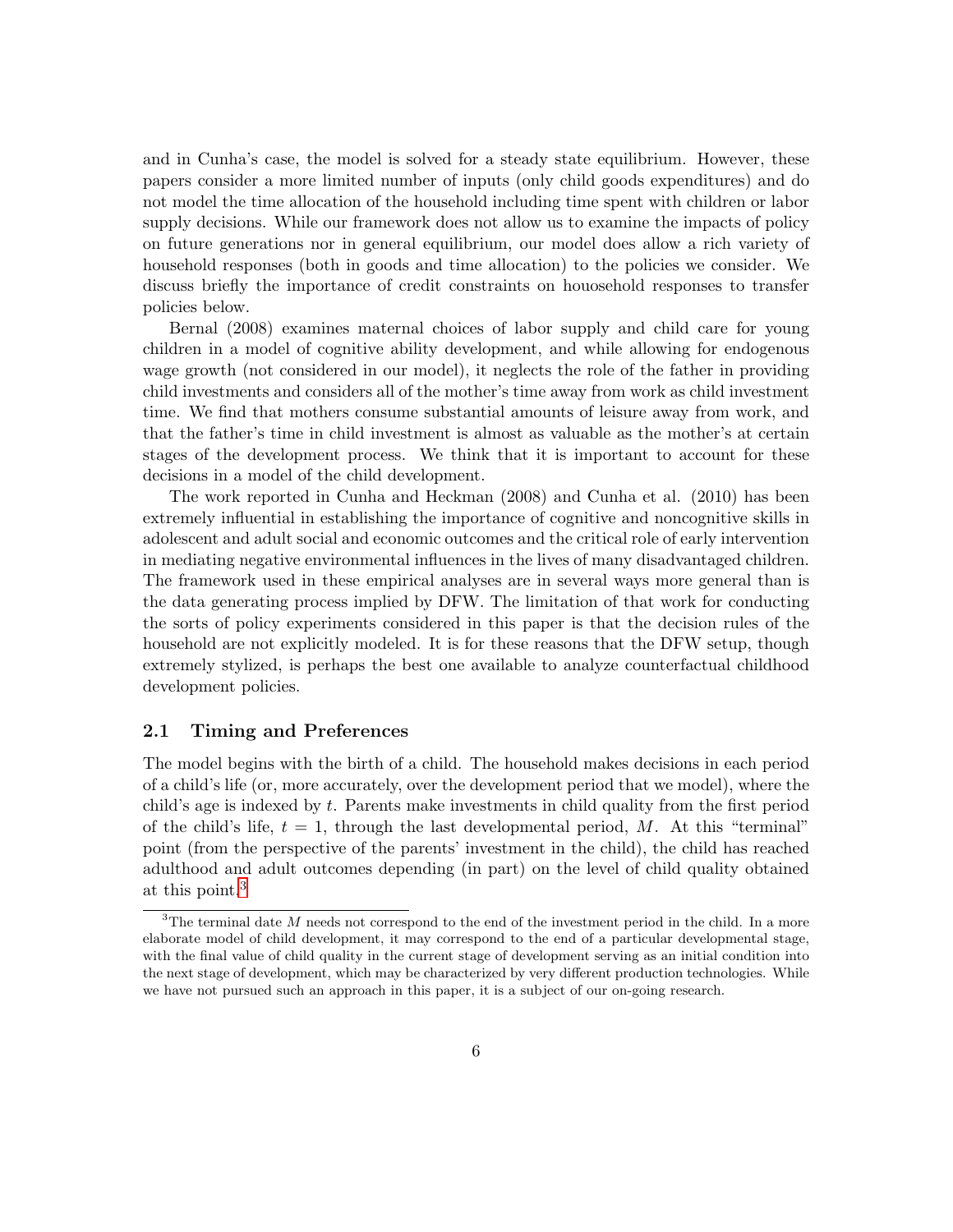In each period, the household makes ten choices: the hours of work for each parent:  $h_{1t}$  (mother) and  $h_{2t}$  (father); time spend in leisure by both parents,  $l_{1t}$  and  $l_{2t}$ ; time spent in "active" child care for each parent:  $\tau_{1t}(a)$  (mother) and  $\tau_{2t}(a)$  (father); time spent in "passive" child care by each parent:  $\tau_{1t}(p)$  and  $\tau_{2t}(p)$ ; expenditures on "child" goods,  $e_t$ ; and expenditures on market goods consumed by the household,  $c_t$ . Household utility in period t is a function of  $l_{1t}$ ,  $l_{2t}$ ,  $c_t$ , and  $k_t$ , the level of the child's quality at the beginning of period t. We assume a Cobb-Douglas household utility function and restrict the preference parameters to be stable over time:

$$
u(l_{1t}, l_{2t}, c_t, k_t) = \alpha_1 \ln l_{1t} + \alpha_2 \ln l_{2t} + \alpha_3 \ln c_t + \alpha_4 \ln k_t, \tag{1}
$$

where  $\sum_j \alpha_j = 1$ . In the empirical implementation of the model, we allow heterogeneity in the parameter vector  $\alpha$  across households.

Before we proceed to the description of the production technology, note that time with children is purely an investment in child quality. There is no direct utility from time with children, i.e. "enjoyment" of time with children or some effort cost of this time. A model with these elements would be one where time investments had multiple outputs (both utility and child quality). In our model, the value of the child to the household is captured through the enjoyment of child quality, which depends on all investments, from both parents and non-time expenditures.

#### 2.2 Child Quality Production

Age  $t+1$  child quality is produced by the current level of child quality,  $k_t$ , parental time investments in the child of the active and passive kind, and expenditures on the child, all of which are made when the child is age t. We assume a Cobb-Douglas form for the child quality technology,

<span id="page-8-0"></span>
$$
k_{t+1} = f_t(k_t, \tau_{1t}(a), \tau_{2t}(a), \tau_{1t}(p), \tau_{2t}(p), e_t)
$$
  
=  $R_t \tau_{1,t}(a)^{\delta_{1,t}(a)} \tau_{2,t}(a)^{\delta_{2,t}(a)} \tau_{1,t}(p)^{\delta_{1,t}(p)} \tau_{2,t}(p)^{\delta_{2,t}(p)} e_t^{\delta_{3,t}} k_t^{\delta_{4,t}},$  (2)

where  $R_t > 0$  is the scaling factor known as total factor productivity, or TFP, at age t.

While the Cobb-Douglas form restricts the substitution possibilities, we allow the productivities of the various inputs to vary over the age of the child. This allows us to capture the important insights in the economics and child development literature that the marginal productivity of inputs varies over the stages of child development (for a useful survey, see Heckman and Masterov (2007)). As written in [\(2\)](#page-8-0), the production technology is deterministic assuming knowledge of the  $\{R_t\}_{t=1}^M$  and  $\{\delta_t\}_{t=1}^M$  sequences.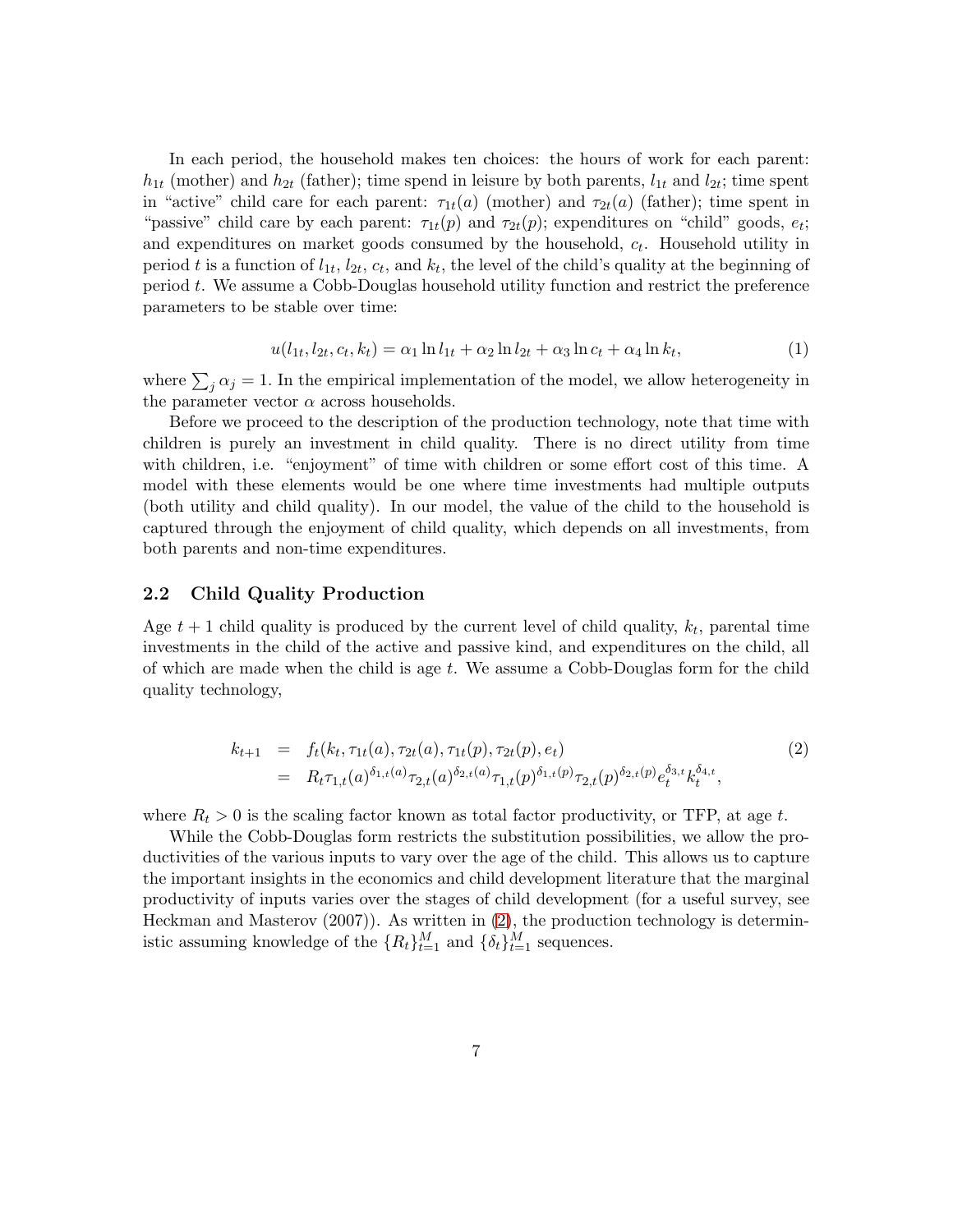#### 2.3 The Household's Problem

Given wage offers and the current level of child quality, parents optimally choose their labor supply and child inputs to maximize expected lifetime discounted utility. We assume a unitary household utility function that is Cobb-Douglas, so that  $u(l_{1,t}, l_{2,t}, c_t, k_t) =$  $\alpha_1 \ln l_{1,t} + \alpha_2 \ln l_{2,t} + \alpha_3 \ln c_t + \alpha_4 \ln k_t$ . The value function for the household in period t is then

<span id="page-9-0"></span>
$$
V_t(S_t) = \max_{i_t} \alpha_1 \ln l_{1,t} + \alpha_2 \ln l_{2,t} + \alpha_3 \ln c_t + \alpha_4 \ln k_t + \beta E_t V_{t+1}(S_{t+1}),
$$
  
s.t.  $T = l_{jt} + h_{jt} + \tau_{jt}(a) + \tau_{jt}(p), \ j = 1, 2$   
 $c_t + e_t = w_{1t}h_{1t} + w_{2t}h_{2t} + I_t$  (3)

where  $i_t$  is the vector of decision variables. The vector of state variables in period t consists of the current level of child quality, the wage offers to the parents, and nonlabor income, so that  $S_t = (w_{1t} w_{2t} I_t k_t)$ . The discount factor is  $\beta \in [0,1)$ , and  $E_t$  denotes the conditional expectation operator with respect to the period  $t$  information set. The conditional expectation is taken with respect to the random variables appearing in the household's period  $t+1$  problem, which include wages for both parents, household nonlabor income, and possibly  $R_{t+1}$ . The state variable vector at the birth of the child are the initial conditions of the problem,  $S_1 = (k_1 \ w_{11} \ w_{21} \ I_1)$ . To simplify the analysis, for the most part we will be assuming that the household has perfect foresight regarding future values of S. Under our modeling assumptions, there is no loss of generality in doing so except in the case of conditional cash transfer systems, upon which we will comment at the appropriate point.

The constraint set faced by the household in period t consists of time and market good expenditures restrictions. We assume that each parent has a time endowment of  $T$  hours, and that this time is allocated between leisure, market labor supply, active time spent with the child, and passive time spent with the child. The last constraint is the expenditure constraint, and its form follows from our assumption that there is no saving and borrowing and that the prices of  $c_t$  and  $e_t$  are 1 in every period.

#### 2.4 Terminal Value

We think of the child development process as lasting for M periods, and resulting in a "final" child quality level of  $k_{M+1}$ . Parental investments in child quality are limited to the first M periods of the child's life during the development period we study. We think of the child quality level  $k_{M+1}$  as an initial condition into a second stage of the child development process, one that may (and most surely does) include investment by the child in their own development, savings by parents and the child (possibly) for college costs, etc. Since the only truly dynamic process in our model is that of the child's development, the only carry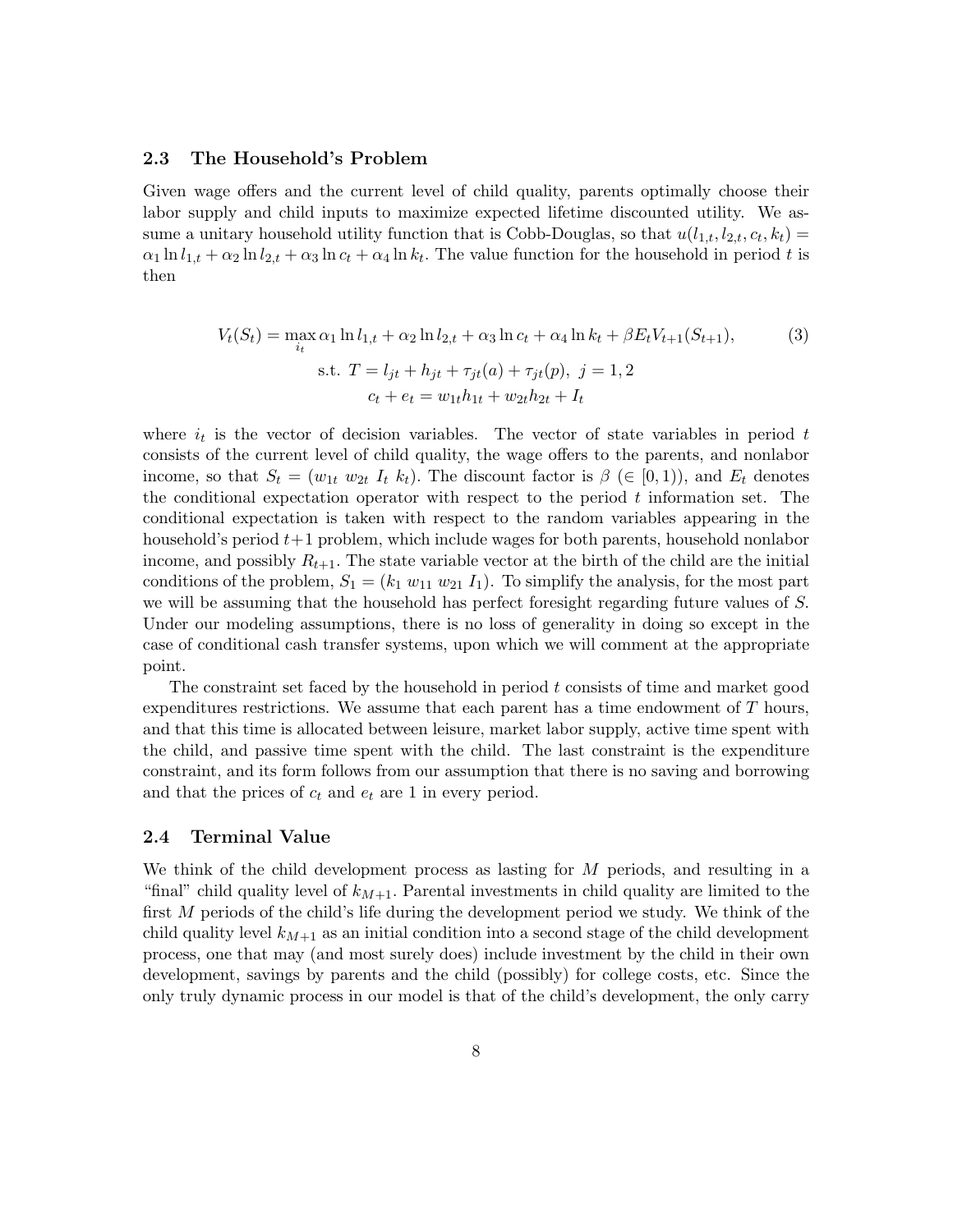over from the development stage we model is the child quality level at the beginning of the new development stage,  $k_{M+1}$ . We assume that the value of  $k_{M+1}$  at the beginning of the next development stage (i.e., period  $M + 1$ ) is given by

$$
V_{M+1}(S_{M+1}) = \psi \alpha_4 \ln k_{M+1},
$$

where  $\psi$  is a parameter to be estimated.

#### 2.5 Model Solution

For each household, the model is solved for the optimal parental inputs and labor supply in each development period from  $t = 1$  to  $t = M$ , given by the vectors

$$
\{h_{1t}^*, h_{2t}^*, l_{1t}^*, l_{2t}^*, \tau_{1t}(a)^*, \tau_{2t}(a)^*, \tau_{1t}(p)^*, \tau_{2t}(p)^*, e_t^*, c_t^*\}_{t=1}^M.
$$

M

These optimal choices determine the level of the child's ability, denoted  $\{k_t^*\}_{t=1}^{M+1}$ . As is clear from the nature of the production technology, there are never any corner solutions in the household input choice problem during the investment period.<sup>[4](#page-10-0)</sup> However, we do allow for corner solutions in labor supply since either or both parents may decide not to participate in the labor market in a given period. The explicit form of the decision rules is provided in the Appendix A.

Our functional form assumptions result in decision rules that are independent of the current child quality state, though the decisions are a function of the parameters of the child quality production process. Child quality remains a state variable in the problem since it enters the utility function of the household in every period. The lack of dependence of investment and labor supply decisions on child quality levels greatly simplifies the computational burden of solving the model, enabling us to find closed-form solutions for all seven endogenous variables. Even though the functional form assumptions are restrictive, it is not necessary to assume temporal invariance of either the child quality production function or of household preferences. However, in order to enhance the precision of the estimator we use and for intertemporal consistency of the decision rules, we have assumed time-invariant household preferences.

The model easily accommodates exogenous variation in wages and nonlabor incomes over the period of the development process, as well as temporal variability in total factor productivity in the production process. The model solutions are invariant with respect to these sources of randomness, given our assumption of no borrowing and saving. Even though the model is stylized and quite parsimonious, we found that it was able to adequately capture the main features of the household labor supply, child investment, and child development processes both across households and over the development period.

<span id="page-10-0"></span><sup>&</sup>lt;sup>4</sup>If any factor is set at 0, then child quality will be 0 in all subsequent periods, and household utility diverges to  $-\infty$  as  $k \to 0$  whenever  $\alpha_4 > 0$ .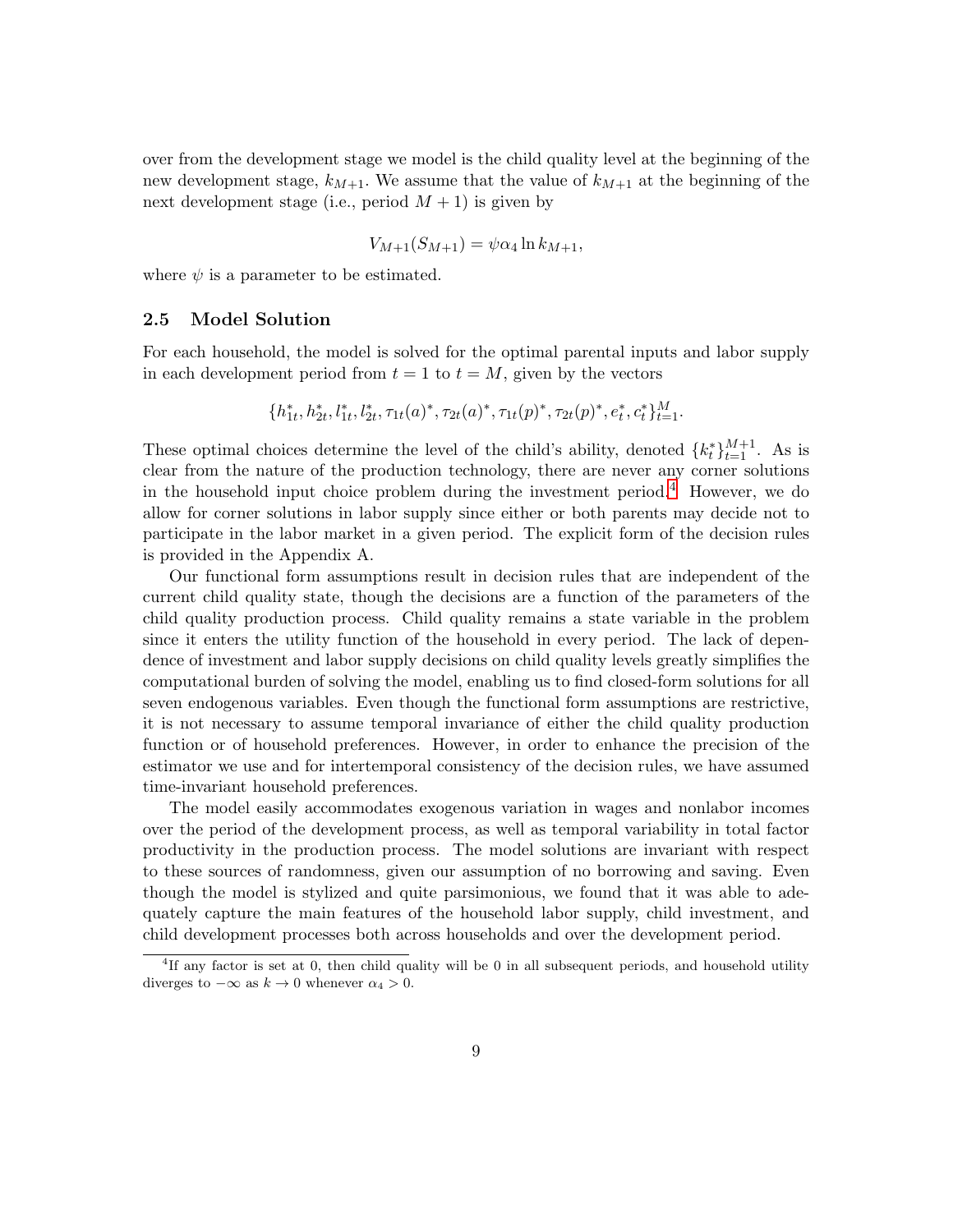#### 2.6 Empirical Specification

In taking the model to data, we allow heterogeneity in several dimensions: i) preferences, ii) initial child quality, iii) wage offers for parents, and iv) non-labor income. In terms of preference heterogeneity, we assume that the household preferences for leisure, consumption, and child quality  $(\alpha_1, \alpha_2, \alpha_3, \alpha_4)$  have a (latent) joint Normal distribution that respects the normalizations  $\alpha_j \in (0,1)$  for all j and  $\sum_j \alpha_j = 1$ .<sup>[5](#page-11-0)</sup> The child development technology varies by the child's age and the initial child quality endowment, but is otherwise homogenous.<sup>[6](#page-11-1)</sup>

#### 2.7 Data and Estimation

We utilize data from the Panel Study of Income Dynamics (PSID) and the first two waves of the Child Development Supplements (CDS-I and CD-II). The PSID is a longitudinal study that began in 1968 with a nationally representative sample of about 5,000 American households, with an oversample of black and low-income households. In 1997, the PSID began collecting data on a random sample of the PSID families that had children under the age of 13 in the Child Development Supplement (CDS-I).

Beginning in 1997, children's time diaries were collected along with detailed assessments of children's cognitive development. For two days per week (one weekday and either Saturday or Sunday), children (with the assistance of the primary caregiver when the children were very young) filled out a detailed 24 hour time diary in which they recorded all activities during the day and who else (if anyone) participated with the child in these activities. At any point in time, the children recorded the intensity of the participation of the parents in the activities: mothers and fathers could be actively participating or engaged with the child or simply around the child but not actively involved. We refer to the first category of time as "active" time and the second as "passive." We then utilize four categories of time inputs, active and passive time spent with each of the parents. We construct a weekly measure of each type of child investment time for the mother and father by multiplying the daily hours by 5 for the weekday and 2 for the weekend day (using a Saturday and Sunday report adjustment) and summing the total hours for each category of time.

<span id="page-11-0"></span><sup>&</sup>lt;sup>5</sup>In particular, we draw from a trivariate normal distribution a vector x, which has mean  $\mu_x$  and covariance matrix  $\Sigma_x$ . From this we form  $\alpha_1 = \exp(x_1)/D$ ,  $\alpha_2 = \exp(x_2)/D$ ,  $\alpha_3 = \exp(x_3)/D$ , and  $\alpha_4 = 1/D$ , where  $D \equiv \exp(x_1) + \exp(x_2) + \exp(x_3) + 1$ . Thus for all draws, each  $\alpha_i > 0$ ,  $i = 1, ..., 4$ , and  $\Sigma \alpha_i = 1$ . The "primitives" of the preference specification are the mean  $\mu_x$  and the covariance matrix  $\Sigma_x$  which generate the population distribution of Cobb-Douglas preference parameters.

<span id="page-11-1"></span><sup>&</sup>lt;sup>6</sup>In an earlier version of this paper, we estimated a model in which mother's education affected the productivity of the mother's time with children, and similarly for the father. We found this model was weakly identified, which we suspect is due to the fact that mother's education also affects her wage offer and therefore indirectly also determines her optimal time inputs. Perhaps more importantly, the sample size used in the estimation is quite small. We believe that estimation with larger samples would resolve the weak identification problem and lead to production function estimates consistent with our priors.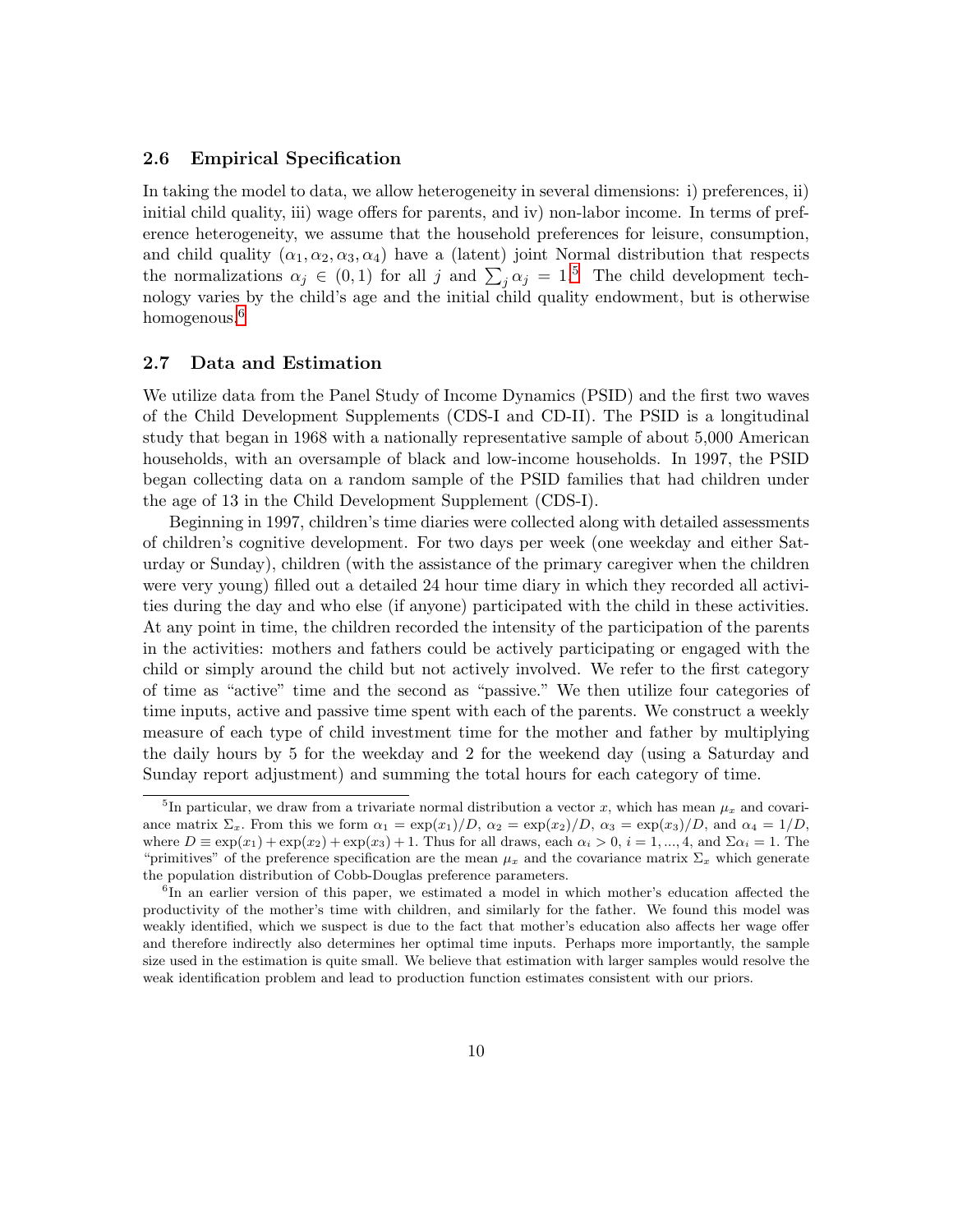We measure the child's skills using the Letter-Word component of the Woodcock Johnson Achievement Test-Revised (Woodcock and Johnson, 1989). This test has the attractive property that it is appropriate for children as young as 3 and as old as 16. We use the raw scores on this exam rather than the age-standardized scores. The test contains 57 items, with the range of possible raw scores being from 0 to 57. We utilize a measurement error model that respects the discrete nature of the test score with a finite ceiling and floor.

We are interested in households in which both biological parents were present in both waves. Most of the variables we use in the model are collected from the primary caregiver of a child and for the head and wife of the household. Therefore, our initial sample selection results in households with children in the CDS who (1) have valid test scores in both the 1997 and the 2002 waves of the CDS, and (2) are sons or daughters of the head of the household. In addition we drop observations with missing information on mother's or father's time with the child or missing age or education of either parent. We do not use wage observations if the reported (real) hourly wage is more than \$150 per hour, and do not use an income observation if the reported weekly nonlabor income is greater than \$1,000. Our total sample consists of 105 one-child households. The observed household characteristics include parental variables, such as the education and the ages of the parents when the child was born. For each mother and father in the household we observe: hours worked, (accepted) wages for both parents, and non-labor income.

We estimate the parameters of the model using the Method of Simulated Moments. For each observed household in the data, we stochastically draw from the preference distribution and the measurement error process to simulate the sequence of optimal household choices and measured child cognitive ability. While we do not observe, choices and child outcomes in each period, we use the model structure to "fill-in" the missing data using Monte Carlo integration. With the simulated data set, we then compute the analogous simulated sample characteristics to those determined from the actual data sample, and form a method of moments estimator. The moments we use include the average and standard deviation of test scores at each child age, the average and standard deviation of hours of work for mothers and fathers at each child age, and the average and standard deviation of child investment hours for mothers and fathers at each child age. In addition, we use the average and standard deviation of accepted wages and the correlation in wages across parents. We also include a number of contemporaneous and lagged correlations between the observed labor supply, time with children, child quality, wages, and income.

#### 2.8 Estimates

We briefly review some features of the estimated model from DFW and the insights it is capable of yielding in terms of the impact of changes in the household's resource constraints on its behavior and child outcomes.

Table [1](#page-58-0) contains estimates of the first two moments of the distribution of preference parameters in the population of households with one child. Recall that the preference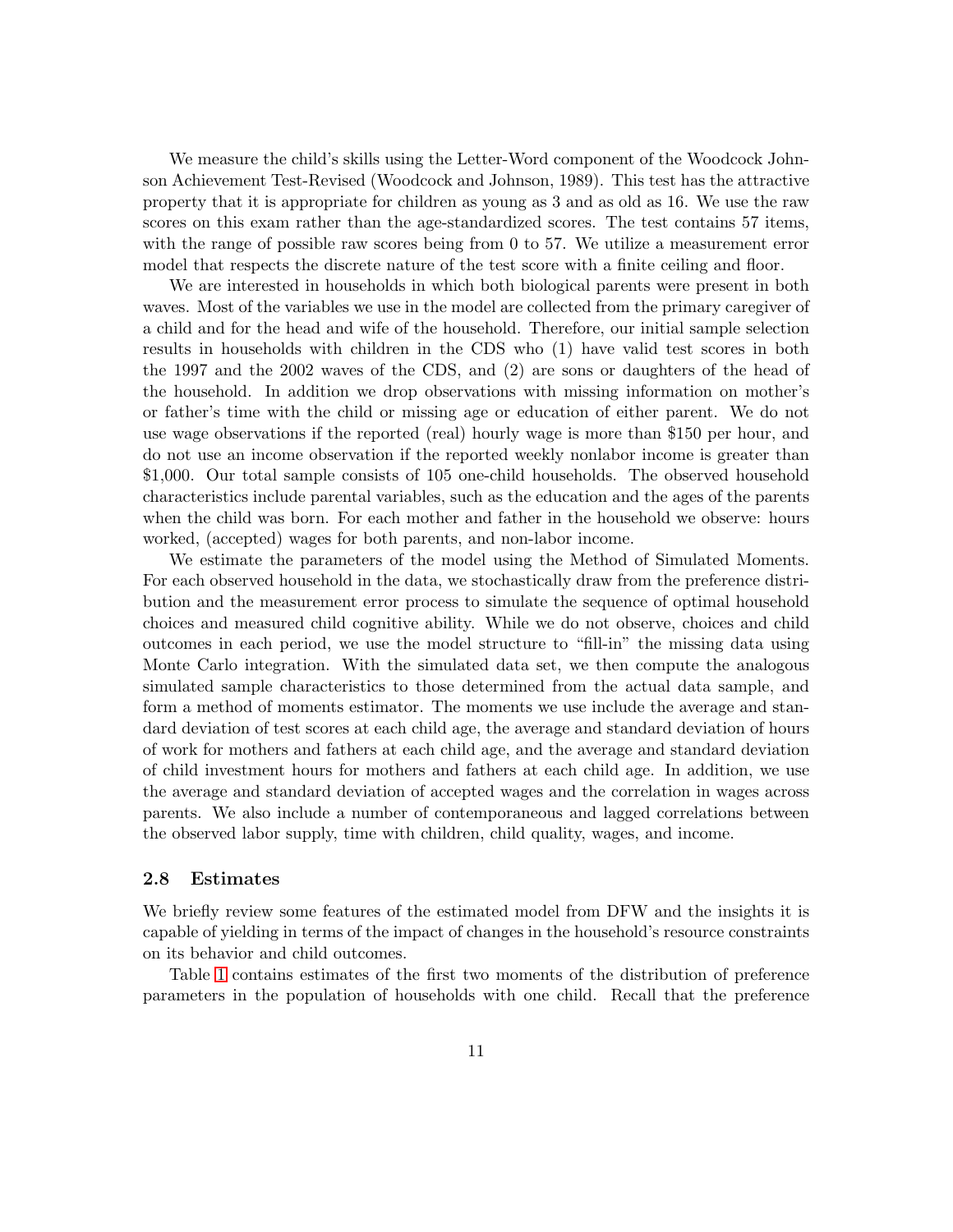weights are normalized to sum to 1 for each household, and that parent 1 is the mother and parent 2 is the father. The first thing to note is that households, on averages, attach the largest utility weight to their child's ability. However, the weight attached is less than the sum of the weights attached to each parent's leisure, and is only about 37 percent greater than the weight attached to household consumption. Although household welfare is strongly linked to child quality, it is by no means the only determinant of household utility.

The last column of the table contains estimates of the coefficient of variation associated with the marginal distributions of the utility weights in this population. Here we see that there is substantial heterogeneity in preference parameters across households, particularly the value of the mother's leisure (0.619) and the value of the child's cognitive ability (0.568). These estimates indicate that population heterogeneity in tastes could be an important concern when designing policies to positively impact the distribution of child cognitive outcomes in the population.

Most interventions that are discussed in the literature, carried out in social experiments, or that are analyzed in this paper, involve monetary or in-kind transfers of child investment goods to the household. The impact of such transfers partially hinges on how important these types of investment goods are in the development of child cognitive ability. The evidence obtained in DFW indicates that the goods expenditures on children have productive values that are dominated by parental time investments, particularly in the early stages of the development process. As discussed above, we allow the productivity of the five forms of investment, parental time of the active and passive variety and goods investments, to vary over the developmental period. Figures [1](#page-49-0) and [2](#page-50-0) display the age-profile of the productivity parameters. Recall that the dynamic production technology has age  $t + 1$  cognitive ability being a function of these five inputs and child cognitive ability from period  $t$ . We see that the productivity of active time investments of mothers and fathers are largest at early ages, and that the father is an important actor in the child's development through the development period. When children enter into formal schooling, the active and passive time productivities of both parents are essentially identical and are small.

In Figure [2](#page-50-0) we see that the productivity of investment goods are low when the child is born (0.05). Over time, these investment goods become much more productive, and at the end of the development process have a productivity of 0.18. In the same figure, we see that the child's outcomes become more difficult to change over time, as evidenced by the increasing importance of the previous period's ability in determining current ability. These figures show that investment goods only become important determinants of outcomes late in the development period, and that it becomes more difficult to alter the child's cognitive ability as he or she ages, a point often made in recent research on the subject using other analytical frameworks.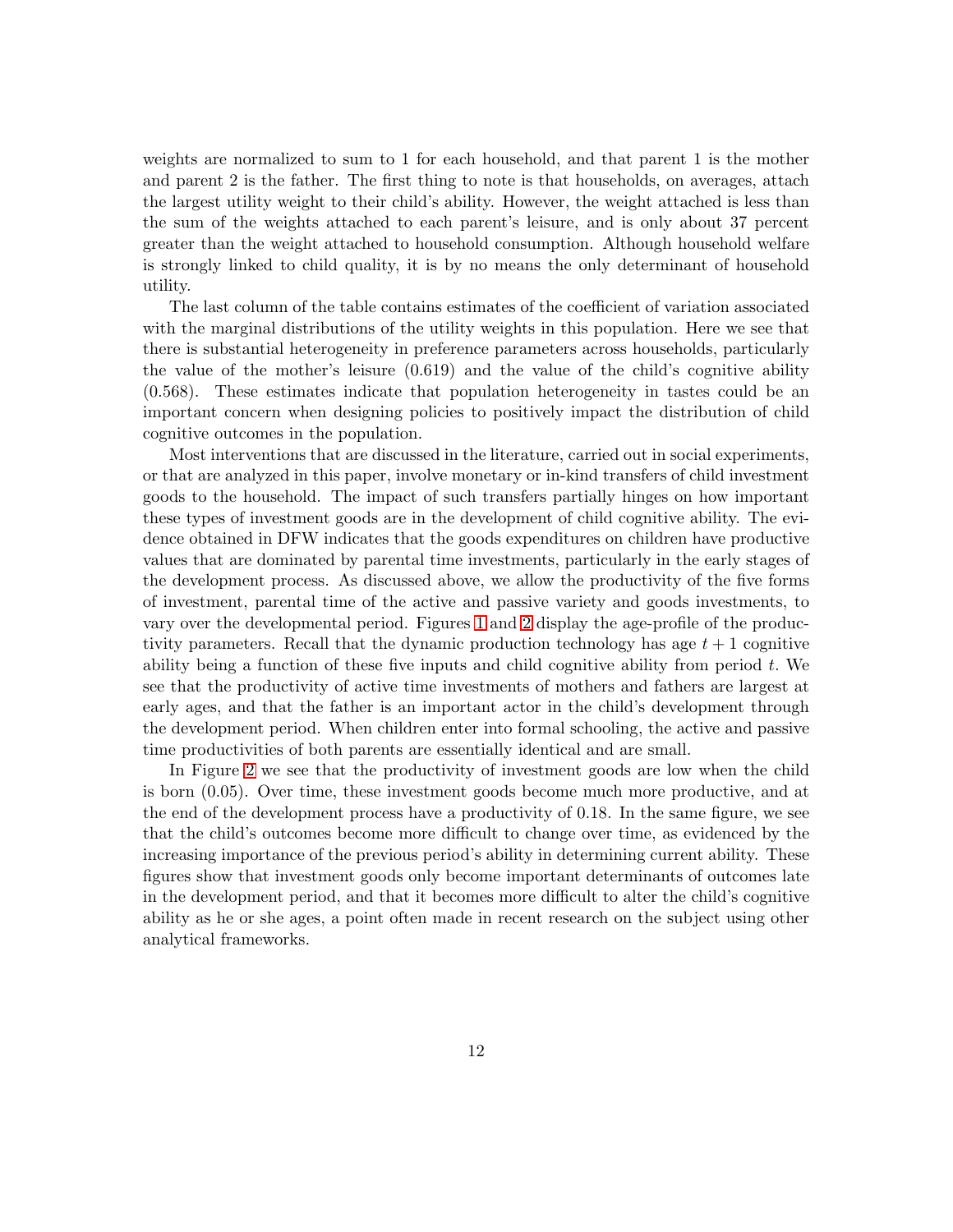### 3 Household Responses to Transfers

In this section we consider the impact on child development of three types of transfer programs. For simplicity, we only consider the case of one-child households and in performing the numerical evaluations we use point estimates of the primitive parameters from that specification.<sup>[7](#page-14-0)</sup> We compare each of these policies in terms of the cost to achieve some gain in the aggregate latent child quality stock of children when transitioning from age  $t$  to age  $t+1$ . In the following sections, it will be useful to denote a household type when the child is age t by  $\omega_t$ , with the distribution of household types in the population given by  $F_{\Omega_t}(\omega_t)$ . The household's type when the child is aged  $t$  includes all of the household state variables  $(w_{1,t}, w_{2,t}, I_t, k_t)$  as well as its preference weights  $\alpha = (\alpha_1 \alpha_2 \alpha_3 \alpha_4)$ . We do not include the production technology coefficients  $\delta_t$  and TFP,  $R_t$ , since these parameters are common to all households with a child of age t.

#### 3.1 Unrestricted Transfers

In the unrestricted transfer policy, indexed  $P_U$ , households are transferred some amount with no restriction on how it should be spent. In this policy, household's have their nonlabor income increase at child age t from  $I_t$  to  $I_t + \phi_U$ , where  $\phi_U \in (0, \infty)$  is the increase in nonlabor income for the policy  $P_U$ . Because the transfer is an increase in non-labor income, our behavioral model indicates that a portion of that additional income will be spent on child investment goods and increased parental contact time with the child, but some of the transfer will be "taxed away" by the household and spent on household consumption goods and increased leisure of the parents. As discussed in more detail below, the proportion of the transfer "consumed" by the parents depends on the household's preferences, with households who value their own consumption and leisure relatively more than child quality consuming more of the transfer.

The unrestricted lump sum transfer that we consider here has as a benefit the simplicity of the transfer policy and the lack of enforcement required to implement it. In addition, we are only considering a policy in which all households in the target population receive exactly the same transfer,  $\phi_U$ . It is, of course, possible to make the transfer amount a function of household characteristics, at least the subset of these characteristics observable to the planner. We will discuss this issue in a bit more depth at the end of the next section.

<span id="page-14-0"></span> $7$ The analysis reported here is supposed to be merely suggestive in nature. Since we are able to construct sampling distributions of the estimators using bootstrap methods, a more serious evaluation of policy should include the evaluation of the effects of the policy under a large number of parameter vector draws from the sampling distribution of the estimator. Considerable computational effort is required to do so and so given the large number of trial programs we consider, we limit our attention to the results associated with the point estimates only.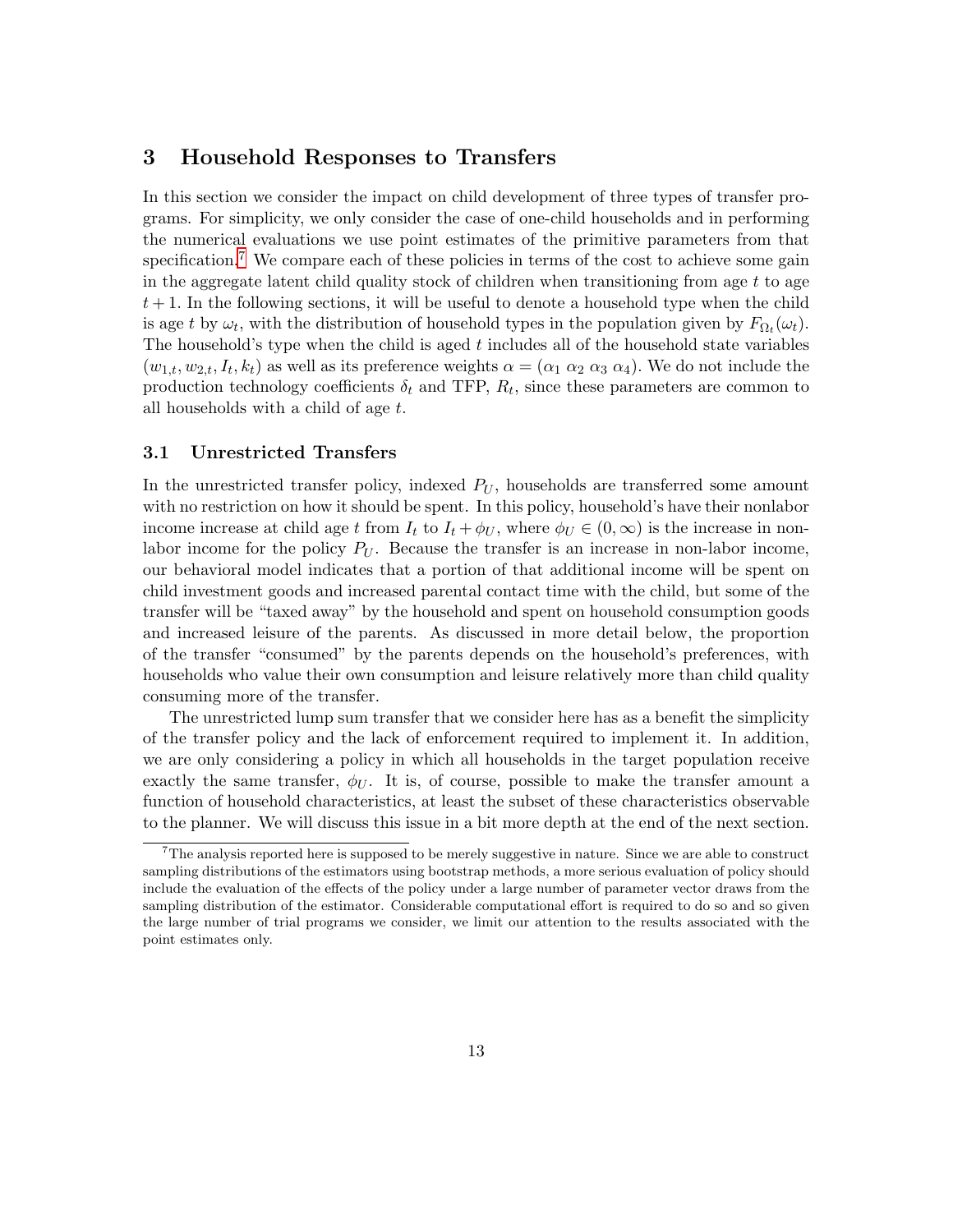#### 3.2 Restricted Transfers

A restricted transfer policy, indexed by  $P_R$ , is the same as an unrestricted one except that the institutional agent requires the household to spend at least the amount  $\phi_R \in (0, \infty)$  on the child, so that child expenditures  $e_t \geq \phi_R$ . In order to enforce such a condition, the social planner would have to verify the child good expenditures of the household. An equivalent transfer policy is to make transfers in-kind, that is, in the form of child investment goods. This could take the form of a enrichment program directly provided to children as with the Perry or Abcederian programs. If the planner makes such a transfer, then the amount  $\phi_R$ has no value outside of its use in the child production technology, and so the constraint is trivially satisfied.<sup>[8](#page-15-0)</sup> All households given a restricted transfer receive a higher utility level than in the absence of any transfer, though the utility level can be no higher than it would be if the transfer were unrestricted. As is true for the case of unrestricted transfers, we consider only the simplest form of this system in which all targeted households receive the same transfer amount.

Although this type of transfer acts as a constraint on the allocation decisions of some households, for some households the restricted transfer has the same effect on household behavior as an unrestricted transfer. Say that prior to notification of this transfer, the household plans an expenditure of  $e_t$ . Then if  $e_t \geq \phi_R$ , the receipt of an amount of goods  $\phi_R$  that are perfect substitutes for already planned child goods expenditures means that the value of the transfer amount from the point of view of household utility maximization is the same as that of receiving an unrestricted transfer of  $\phi_R$ . For households that anticipated spending far less than  $\phi_R$  on the child, the transfer does distort the investment decisions of the household in favor of expenditures on child investment goods.<sup>[9](#page-15-1)</sup>

#### 3.3 Conditional Cash Transfers

In the conditional cash transfer (CCT) policy, indexed  $P<sub>C</sub>$ , the household only receives the transfer amount if it qualifies on the basis of some performance criteria. In many CCT programs, such as PROGRESA, the transfer is received if the household engages in certain behaviors, such as sending their child to school or taking the child to see a doctor. In contrast to these input-based transfer programs, we examine output-based conditional transfers that are made on the basis of the child's cognitive ability.

We will develop a fairly general framework within which we can analyze household behavior under a variety of CCT reward and performance structures. We will, however,

<span id="page-15-0"></span><sup>&</sup>lt;sup>8</sup>This assumes, of course, that there is no secondary market on which these child investment goods can be exchanged for money or some other good other than those used in producing child quality.

<span id="page-15-1"></span><sup>&</sup>lt;sup>9</sup>For households who would spend less than  $\phi_R$  on the investment good before the transfer but would spend more than  $\phi_R$  on the investment good if the transfer was unrestricted, the restriction on expenditures is not distorting relative to an unrestricted transfer. For example, assume that the transfer amount is \$300. If a household would spend \$299 on the child good in the absence of a transfer and would spend \$320 if the transfer of \$300 was unrestricted, the receipt of the transfer does not distort household decisions.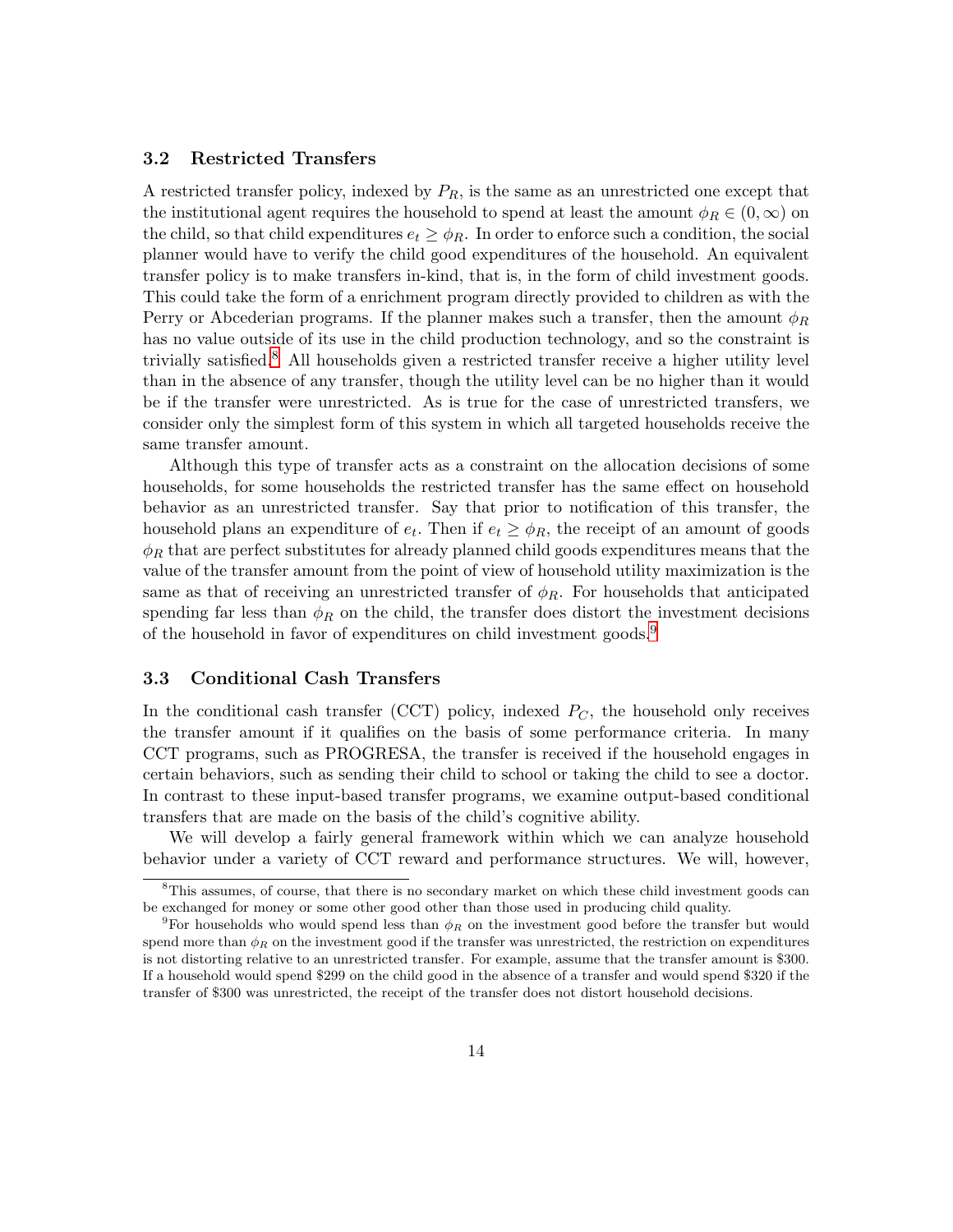only be considering very specific CCT environments. Although it is conceptually straightforward to extend our framework to more general cases, computationally the task becomes much more difficult. Since our desire is to illuminate general issues in the implementation of CCTs and compare these programs to the unrestricted and restricted transfer programs, we will work with the simplest environment possible.

We make two restrictions on the CCT environment. First, we assume throughout that household has no advanced knowledge of the CCT program before it has begun. If a household with a child of age  $t-s$ ,  $s \geq 1$  knew that a CCT program would be implemented when the child was of age  $t$ , it would, in general, alter its investments so as to be able to better take advantage of the future CCT. Due to our announcement timing assumption, there are no possibilities of strategic decision-making by the household.

Second, we also limit attention to the case of a program that exists only for one period. The multi-period case brings the possibility of strategic behavior into play, as the analyses of Weitzman (1990) and Macartney (2013) demonstrate. While allowing for strategic long-term play by the household could alter the effect of the program on child development, allowing for this behavior makes the modeling exercise much more complex and less transparent. For this reason we ignore multi-period programs in this paper.

Before getting to the specifics, we want to emphasize the special role that a CCT plays under our modeling assumptions. In order to obtain closed-form decision rules for the large number of endogenous variables, DFW (2014) assume exogenous wage and income processes and the absence of capital markets that would allow the household to save or borrow. The existence of a CCT allows the household to transfer resources between periods t and  $t + 1$ , albeit in a limited manner. If a household satisfies the conditions to receive a cash reward of  $\phi_C$  in period  $t+1$ , then it has increased its nonlabor income in that future period to  $I_{t+1} + \phi_C$ . If the household has to alter its period t decisions to obtain the reward (which means that  $k_{t+1}$  must be larger than it otherwise would have been in the absence of the program), then it must trade off period  $t$  consumption of market goods and leisure for period  $t + 1$  consumption of these goods. Only with a CCT does the household face such a choice under the DFW structure.

It will be helpful to reformulate the household's problem in order to analyze the response to a CCT. We define the function

$$
J_t(\omega_t, k_{t+1}) = \max_{i_t} \alpha_1 \ln l_{1,t} + \alpha_2 \ln l_{2,t} + \alpha_3 \ln c_t + \alpha_4 \ln k_t
$$
  
subject to:  $k_{t+1} = f_t(k_t, \tau_{1t}(a), \tau_{2t}(a), \tau_{1t}(p), \tau_{2t}(p), e_t)$   
 $T = l_{jt} + h_{jt} + \tau_{jt}(a) + \tau_{jt}(p), \ j = 1, 2$   
 $c_t + e_t = w_{1t}h_{1t} + w_{2t}h_{2t} + I_t,$ 

where  $i_t$  is the vector of period t decision variables.  $J_t$  defines the maximum amount of utility in period t attainable by a household with characteristics  $\omega_t$  given that it produces  $k_{t+1}$  units of child quality. (Recall our timing convention: parental inputs in period t produce child quality  $k_{t+1}$  at the start of period  $t+1$ .) When we examine common CCTs,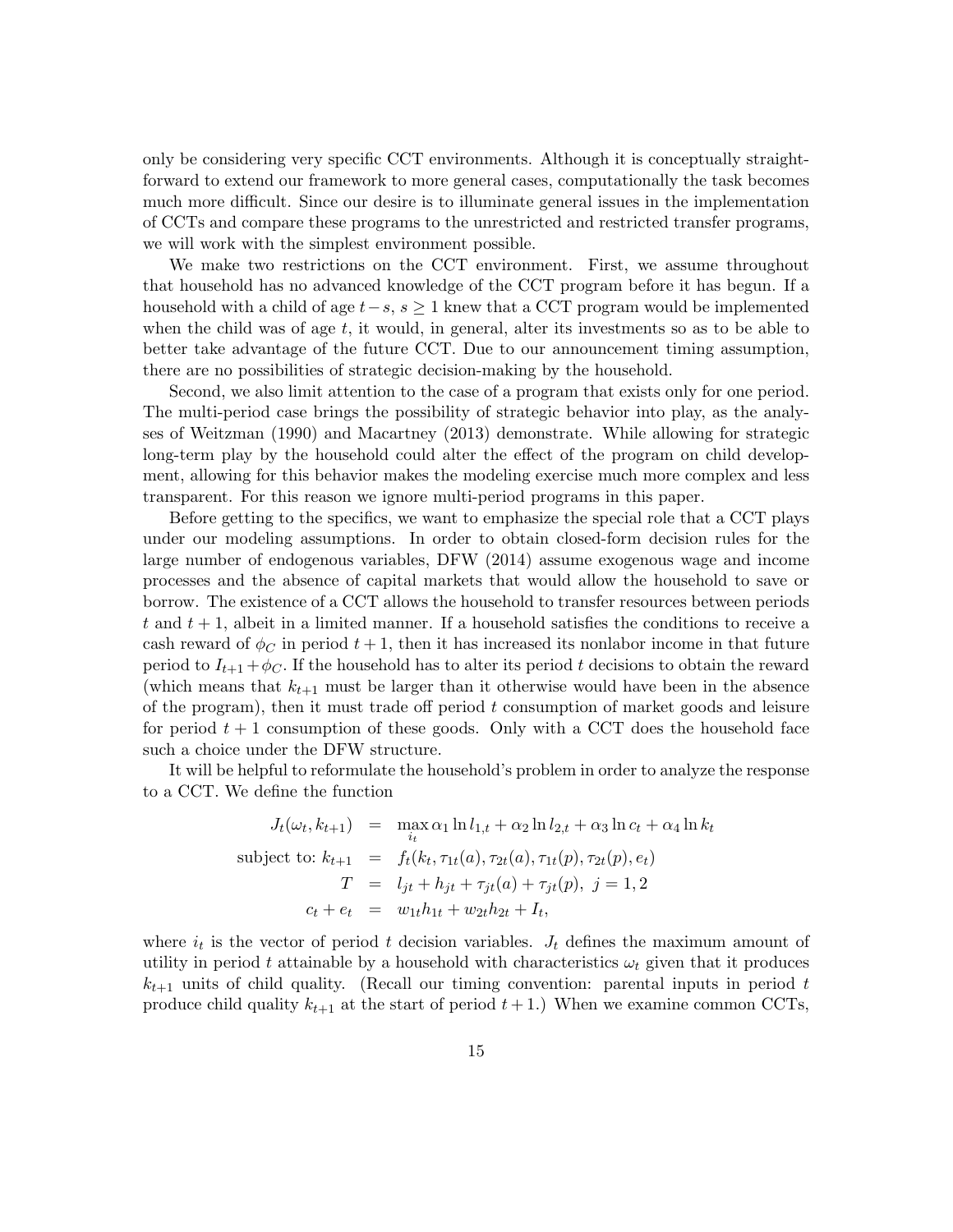which set precise levels of  $k_{t+1}$  required for the household to earn the reward, we will use  $J_t$  to determine the maximal amount of utility the household could obtain in period  $t$  if it exactly met the requirement of the CCT. We can return to the original household problem given in [\(3\)](#page-9-0), since

$$
V_t(\omega_t, P_0) = \max_{k_{t+1}} J_t(\omega_t, k_{t+1}) + \beta V_{t+1}(\omega_{t+1}, P_0)
$$

and

$$
k_{t+1}^* = \arg \max_{k_{t+1}} J_t(\omega_t, k_{t+1}) + \beta V_{t+1}(\omega_{t+1}),
$$

where  $\omega_{t+1}$  includes the child quality level  $k_{t+1}$ .  $k_{t+1}^*$  is the optimal level of child quality produced under the baseline policy  $P_0$ , i.e. in the "unconstrained" case in which there is no CCT. A further description of the  $J_t$  function in our modeling framework is provided in Appendix B.

#### 3.3.1 Level-Based CCT

A level-based CCT policy,  $P_L$ , transfers an amount  $\phi_L$  to all households with a child of age  $t + 1$  who has attained a development level of  $k<sub>L</sub>$ . As pointed out in the previous subsection, for a household in which the optimal child quality  $k_{t+1}^*$  satisfies  $k_{t+1}^* \geq k_L$ , there is no change in behavior and the household simply receives the additional income of  $\phi_L$  in period  $t + 1$  as a rent. There is only a decision to make in households for which  $k_{t+1}^* < k_L$ . In this case, the household may increase its production of child cognitive ability by the amount  $k_L - k_{t+1}^*$  in order to qualify for the transfer of  $\phi_L$ . This involves a utility loss in period t but a gain in the value of the household's problem in period  $t + 1$  due to the reward received. Since the problem is convex, it will never be optimal to produce more than the minimal level required for the award. The household's other choice is to produce the original amount  $k_{t+1}^*$  and forego the transfer of  $\phi_L$ .<sup>[10](#page-17-0)</sup>

Consider a household which, under the baseline policy, would produce less than the required level of child quality:  $k_L > k_{t+1}^*$ . Using the framework described above, the value to these household of increasing child investments to meet the requirement of the CCT is given by

$$
V_t(\omega_t, P_L) = J_t(\omega_t, k_L) + \beta V_{t+1}(\omega_{t+1}', P_L),
$$

where  $\omega'_{t+1}$  are the updated state variables given the household has meet the CCT program requirement. In this case the household receives the reward  $\phi_L$  and non-labor income is given by  $I'_{t+1} = I_{t+1} + \phi_L$ . The new level of child development in this case is  $k'_{t+1} = k_L$ .

<span id="page-17-0"></span><sup>&</sup>lt;sup>10</sup>This is similar to many policies in which some agents, even in the absence of the policy, already comply with the minimum standards set forth in the policy. One example is the case of child support transfers analyzed in Del Boca and Flinn (1995). In that case, a noncustodial father who would voluntarily transfer amount t to the custodial mother faced a child support order of s. If  $t < s$ , the father would either transfer exactly s and avoid a penalty of  $\theta$  or would transfer the amount t and pay the noncompliance cost of  $\theta$ .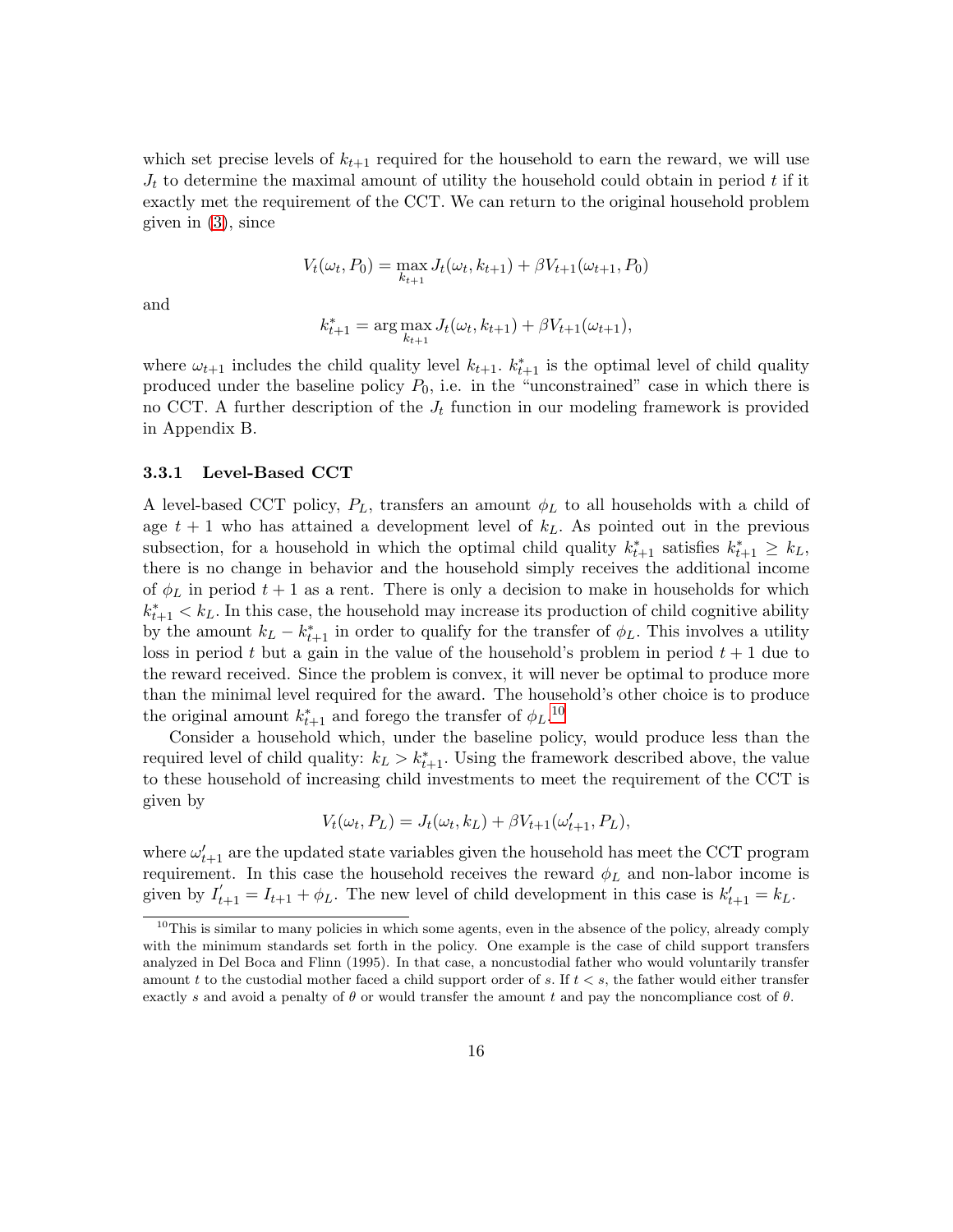The household will respond to the CCT by producing more child quality when

<span id="page-18-0"></span>
$$
V_t(\omega_t, P_L) \geq V_t(\omega_t; P_0)
$$
\n
$$
\Rightarrow J_t(\omega_t, k_L) + \beta V_{t+1}(\omega_{t+1}', P_L) \geq J_t(\omega_t, k_{t+1}^*) + \beta V_{t+1}(\omega_{t+1}, P_0)
$$
\n
$$
\Rightarrow V_{t+1}(\omega_{t+1}', P_L) - V_{t+1}(\omega_{t+1}, P_0) \geq \beta^{-1}(J_t(\omega_t, k_{t+1}^*) - J_t(\omega_t, k_L)).
$$
\n(4)

We know that the expressions on both sides of the last line are positive for households in which  $k_L > k_{t+1}^*$ . The left hand side is the size of the gain in the household's problem in the next period. The right hand side measures the utility loss in period  $t$  inflated by the inverse of the discount factor, and this expression is bounded from below by 1. It is interesting to note the important role of the discount factor in the decision to respond to the CCT: more patient households are more likely to respond to the CCT program, other things equal.

In summary, for a particular CCT program, there will exist three types of households: (i) households that will earn the reward with no modification of their behavior; (ii) households that will not modify their behavior and will not receive the reward; and (iii) households that will modify their behavior to meet the reward criteria. The set of households receiving the reward consists of those households for which the baseline level of cognitive ability already meets the threshold and those households that change their behavior from the baseline level in order to receive the reward. The relative size of the set of households that respond to the CCT and the distribution of the child quality increases in these households are measures of the success of the CCT. We will consider these outcome measures in Section 4.

#### 3.3.2 Change-Based CCT

This type of CCT,  $P_G$ , where the G subscript is meant to connote "growth," is perhaps the most often used, at least in CCTs that are based on measured outcomes. The CCT consists of a growth-level requirement and a payment. We will denote the fixed payment amount associated with  $P_G$  by  $\phi_G$ . The relative change requirement for the award is given by  $\rho_G$ , so that any household for which  $k_{t+1}^*/k_t \geq \rho_G$  receives a transfer in period  $t+1$ of  $\phi_G$ . Note that given our no anticipation assumption, the current period level of child development  $k_t$  is fixed; the household can only alter its investments in the current period and affect next period's level of child development  $k_{t+1}^*$ .

As with the level based CCT, for those households that already meet the target, those for which  $k_{t+1}^*/k_t \geq \rho_G$ , the CCT does not change investment behavior or the level of child quality. These households receive an income transfer of  $\phi_G$  in period  $t+1$  that is essentially an unrestricted transfer. All other households face the decision of foregoing the transfer or increasing the level of child quality to  $\rho_G k_t$  to receive  $\phi_G$  in period  $t + 1$ . The value of receiving the transfer for these households is given by

$$
V_t(\omega_t, P_G) = J_t(\omega_t, \rho_G k_t) + \beta V_{t+1}(\omega_{t+1}', P_G),
$$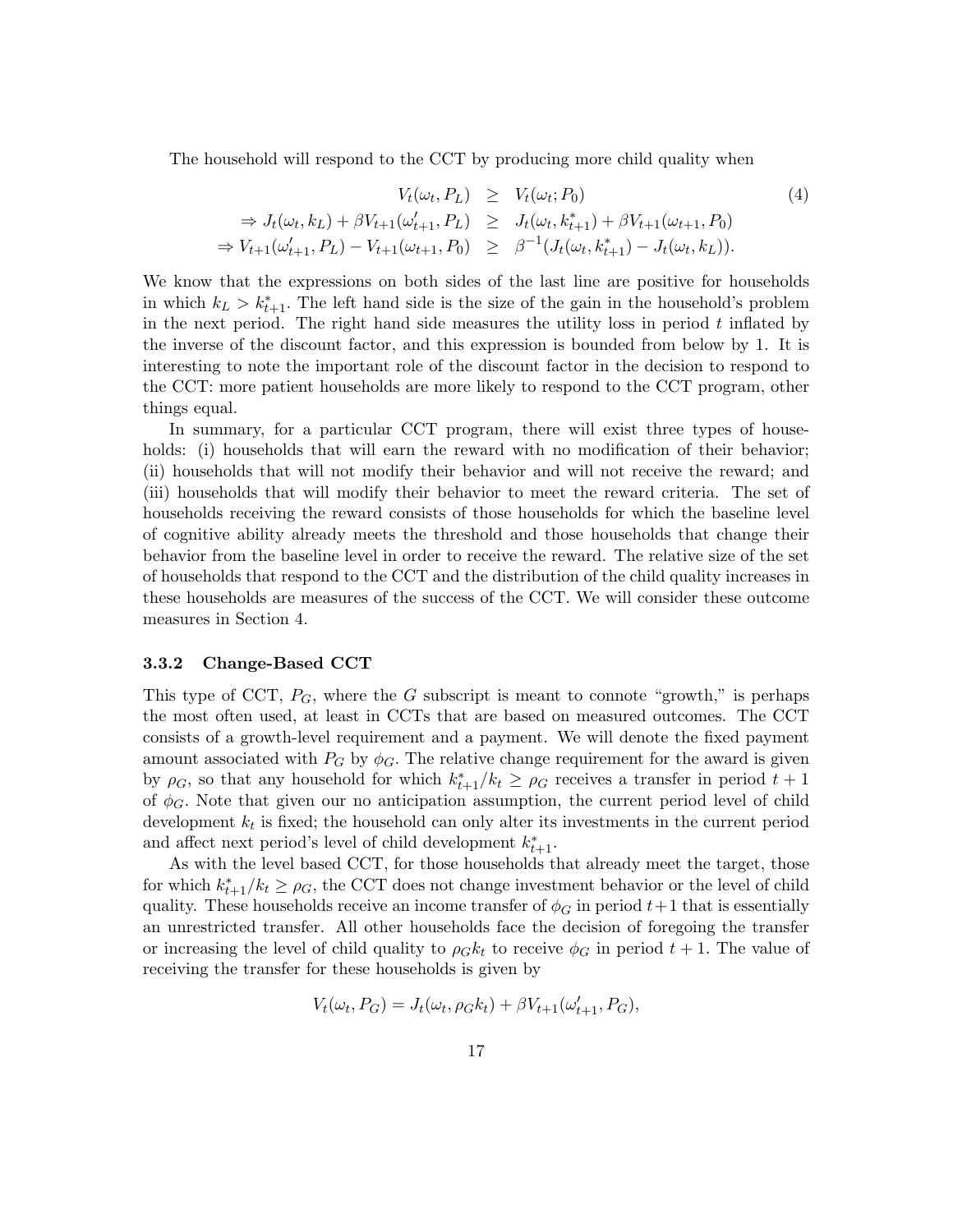where  $k'_{t+1} = \rho_G k_t$  and  $I'_{t+1} = I_t + \phi_G$ .

From this expression, we can see the importance of the assumption that the program is only announced when the child is age  $t$  (no advanced knowledge). If the program for children of age t was announced when the child was age  $t-1$ , for example, the household would have an incentive to decrease the ability level of the child at age t in order to make the value-added criterion easier to satisfy. This is the essence of the ratchet effect explored by Macartney (2013) in his school quality application.

The decision of whether to meet the program requirements is given by [\(4\)](#page-18-0) as in the levelbased case. In other words, with a hard threshold for satisfaction of the CCT requirement, households that do not automatically qualify for the award by their baseline decision only have to consider the value of altering investment decisions enough to exactly meet the criterion for payment.

#### 3.3.3 Piece-Rate CCT

Although many CCT programs have complex reward systems providing increasing rewards for increasingly greater household investments or outcomes, to our knowledge, a pure, or even closely approximate, continuous piece rate CCT has yet to be implemented. By a piece-rate CCT, we mean one for which a price  $\phi_{PR}$  is paid for each unit of  $k_{t+1}^*/k_t$ . Then, if  $k_{t+1}^* = k_t$ , the no growth case, the household would receive a payment of  $\phi_{PR} \times 1 = \phi_{PR}$ . Positive growth  $(k_{t+1}^*/k_t > 1)$  results in a payment greater than  $\phi_{PR}$ , and depreciation  $(k_{t+1}^*/k_t < 1)$  results in a payment less than  $\phi_{PR}.^{11},^{12}$  $\phi_{PR}.^{11},^{12}$  $\phi_{PR}.^{11},^{12}$  $\phi_{PR}.^{11},^{12}$  $\phi_{PR}.^{11},^{12}$  In the pure continuous payoff system we consider here, even households that experience decreases in the level of child ability receive some reward for lowering the level of depreciation, even if they do not achieve positive growth.

Unlike the level-based and change-based CCTs, that set a single threshold for obtaining the reward, the reward in the piece-rate system is a continuous function of the  $k_{t+1}^*$ . Thus, the presence of the CCT affects the first order conditions that determine  $k_{t+1}^*$  directly, and clearly increases the value of  $k_{t+1}^*$  in period  $t+1$  over and above what it was in the absence of  $P_{PR}$ . This implies that the production of child ability will be greater in period  $t+1$  for all households. In the threshold-based CCTs examined above, not all households increased investments; the households that "complied" were those that had a planned level of child quality below the threshold without the program but increased their investments in child quality so as to attain the required level to qualify for the reward. The piece rate CCT program is distinguished by two features: (i) the response rate to the program is

<sup>&</sup>lt;sup>11</sup>Recall that in our technology with the parameter associated with current child quality  $\delta_{4t}$  less than 1, low levels of investment can lead to the child regressing and the stock of child skills depreciating.

<span id="page-19-1"></span><span id="page-19-0"></span> $12\text{We}$  use this payoff scheme instead of others that may seem a bit more natural, such as  $\max[\phi_{PR}\left(\frac{k_{t+1}^*}{k_t}-1\right), 0]$ , because we want to examine a system that achieves a positive response from all households. When only improvements in child quality earn rewards, the payoff function has a discontinuity at 0.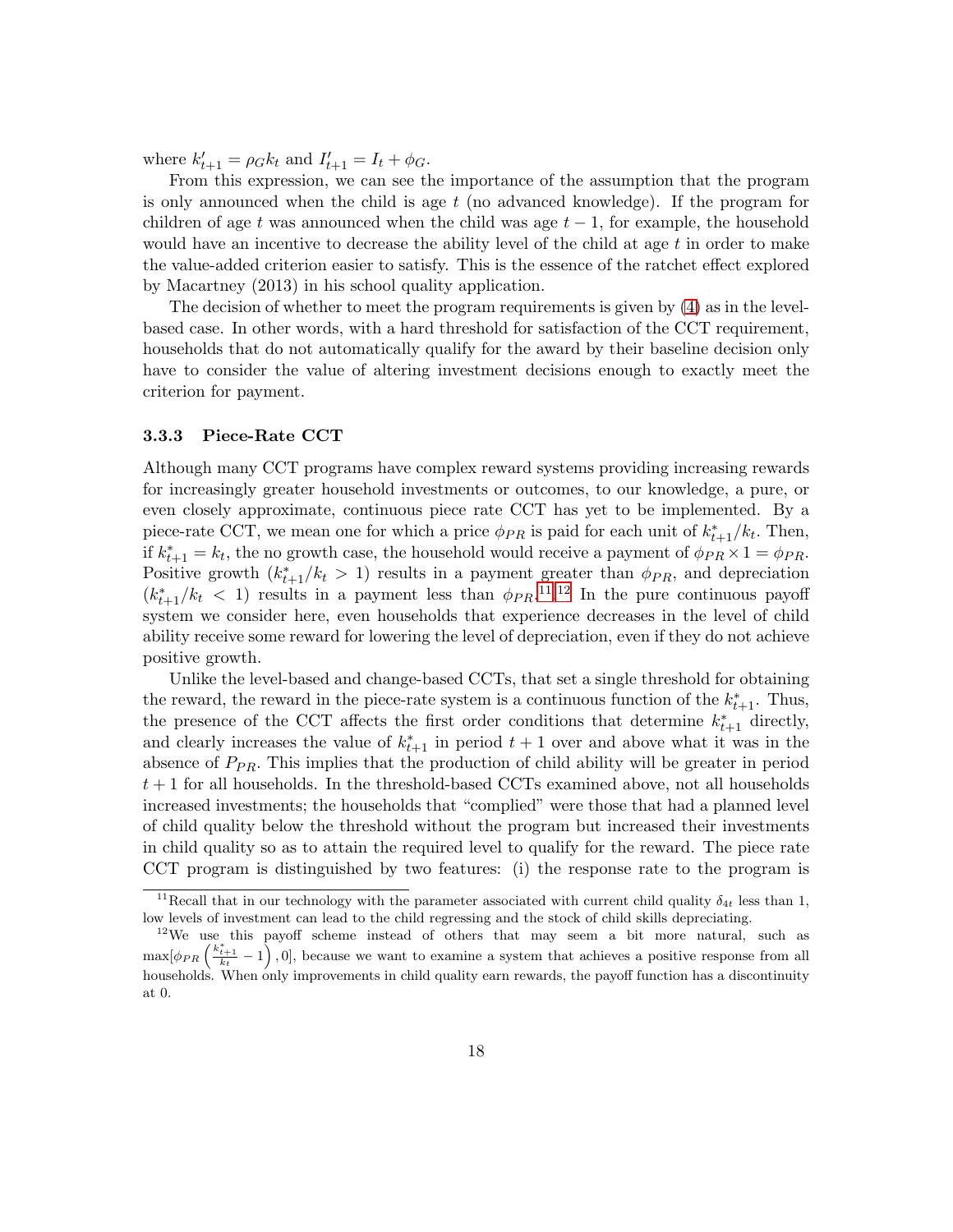100 percent, and (ii) all households receive rents from the program since the households are rewarded for the level of child quality they would have produced in the absence of the program,  $k_{t+1}^*$ . Formally, the problem is defined as

$$
V_t(\omega_t, P_{PR}) = \max_{k_{t+1}} J_t(\omega_t, k_{t+1}) + \beta V_{t+1}(\omega_{t+1}', P_{PR}),
$$

where the state variables are updated to reflect the piece rate reward added to non-labor income:  $I'_{t+1} = I_{t+1} + \phi_{PR}(k_{t+1}/k_t)$ .

#### 3.4 Extensions of the Basic Model

In describing the CCTs above, we have ignored a number of practical issues in their implementation and household responses to these programs. Perhaps the most questionable assumption we have made is that the child quality level is perfectly observable by the institutional agent. We explore the impact of relaxing this assumption on the investment decisions of households. Another strong assumption is that the household has total control over the production process, in the sense of knowing, in a deterministic sense, the relationship between its input choices and next period's realized value of child quality. We will also examine how randomness in the production process affects household decision making under a CCT. For simplicity, and due to space limitations, we will only consider the case of a threshold level-based CCT for both of the generalizations that we examine.

#### 3.4.1 Measurement Error Case with a Level Threshold-Based CCT

As above, we assume that an unannounced CCT program is initiated for children of age t. The families of all students whose measured child quality at age  $t + 1$ ,  $\tilde{k}_{t+1}$ , exceeds the level  $k_L$  will be paid an amount  $\phi_L$ . The measured  $k_{t+1}$  is related to the true (latent) child quality  $k_{t+1}$  by

$$
\tilde{k}_{t+1} = k_{t+1} \times \exp{\{\varepsilon_{t+1}\}},
$$

and for simplicity we assume that  $\varepsilon_{t+1}$  is distributed as  $N(0, \sigma_{\varepsilon}^2)$ , with  $0 < \sigma_{\varepsilon}^2 < \infty$ . We can rewrite the condition for a reward as

$$
\ln \tilde{k}_{t+1} \ge \ln k_L.
$$

Then the probability that the reward is obtained is given by

$$
P(\ln \tilde{k}_{t+1} \ge \ln k_L) = P(\ln k_{t+1} + \varepsilon_{t+1} \ge \ln k_L)
$$
  
= 
$$
P(\varepsilon_{t+1} > \ln k_L - \ln k_{t+1})
$$
  
= 
$$
\tilde{\Phi}((\ln k_L - \ln k_{t+1})/\sigma_{\varepsilon}),
$$

where  $\tilde{\Phi} \equiv 1-\Phi$ . From this expression, we see that any household has a positive probability of receiving the reward  $\phi_L$ , but the probability of receiving the reward is strictly increasing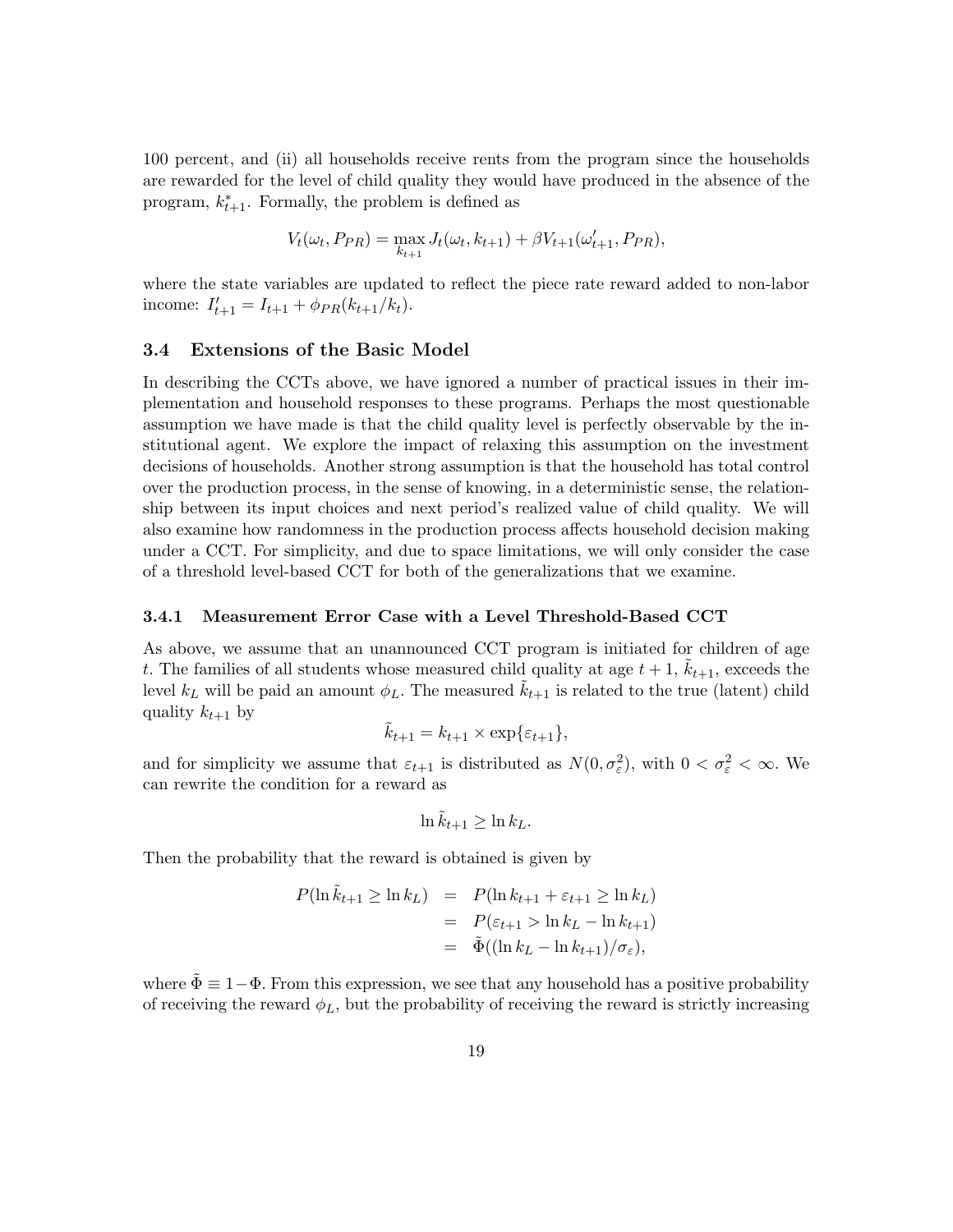in  $\ln k_{t+1}$ . The value of receiving the reward is the change in next period's nonlabor income, from  $I_{t+1}$  to  $I_{t+1} + \phi_L$ . Then the probability that the household's period  $t + 1$  nonlabor income is  $I_{t+1}$  is  $\Phi((\ln k_L - \ln k_{t+1})/\sigma_{\varepsilon})$ , while the probability that nonlabor income is  $I_{t+1} + \phi_L$  is  $\Phi((\ln k_L - \ln k_{t+1})/\sigma_{\varepsilon}).$ 

Returning to household problem in DFW, the key component of the household's decision to invest in the child is the marginal value of child quality to the household in next period. In Appendix A we show that with no CCT program (under the baseline policy  $P_0$ ) this is given by

$$
\frac{\partial E_t V_{t+1}(\omega_{t+1})}{\partial \ln k_{t+1}} = \eta_{t+1},\tag{5}
$$

where  $\eta_{t+1}$  is solved through a backwards recursion from the terminal period M to the current period  $t$ , and involves the discount rate, the household's preferences over child quality, and the child development technology. The household's optimal investments in children through time or goods in period t is increasing in  $\eta_{t+1}$ . As shown in Appendix A,  $\eta_t$  is independent of  $I_t$  for all t.

Under the CCT program implemented in period t, the state variables  $\omega_{t+1}$  are altered so that non-labor income is increased to  $\omega'_{t+1} = I_{t+1} + \phi_L$  if the household makes sufficient investments in period t so that child quality  $k_{t+1} \geq k_L$ . Assuming that  $I_{t+1}$  is known, along with the other household characteristics in period  $t + 1$  except for the realization of the random variable  $\varepsilon_{t+1}$ ,

$$
E_t V_{t+1}(\tilde{\omega}'_{t+1}) =
$$
  

$$
\{\Phi((\ln k_L - \ln k_{t+1})/\sigma_{\varepsilon})V_{t+1}(\underline{\omega}'_{t+1}) + \tilde{\Phi}((\ln k_L - \ln k_{t+1})/\sigma_{\varepsilon})V_{t+1}(\overline{\omega}'_{t+1})\},\
$$

where  $\underline{\omega}'_{t+1}$  is the low value future state in which  $I'_{t+1} = I_t$  and  $\overline{\omega}'_{t+1}$  is the high value future state in which  $I'_{t+1} = I_{t+1} + \phi_L$ ; of course, in both cases next period's actual child quality level is equal to  $k_{t+1}$ .

Under the CCT program with measurement error, the marginal value of an increase in  $ln(k_{t+1})$  is now

$$
\frac{\partial E_t V_{t+1}(\omega'_{t+1})}{\partial \ln k_{t+1}} = -\sigma_{\varepsilon}^{-1} \phi((\ln k_L - \ln k_{t+1})/\sigma_{\varepsilon}) V_{t+1}(\underline{\omega'_{t+1}}) \n+ \Phi((\ln k_L - \ln k_{t+1})/\sigma_{\varepsilon}) \frac{\partial V_{t+1}(\underline{\omega'_{t+1}})}{\partial \ln k_{t+1}} \n+ \sigma_{\varepsilon}^{-1} \phi((\ln k_L - \ln k_{t+1})/\sigma_{\varepsilon}) V_{t+1}(\overline{\omega'_{t+1}}) \n+ \tilde{\Phi}((\ln k_L - \ln k_{t+1})/\sigma_{\varepsilon}) \frac{\partial V_{t+1}(\overline{\omega'_{t+1}})}{\partial \ln k_{t+1}}.
$$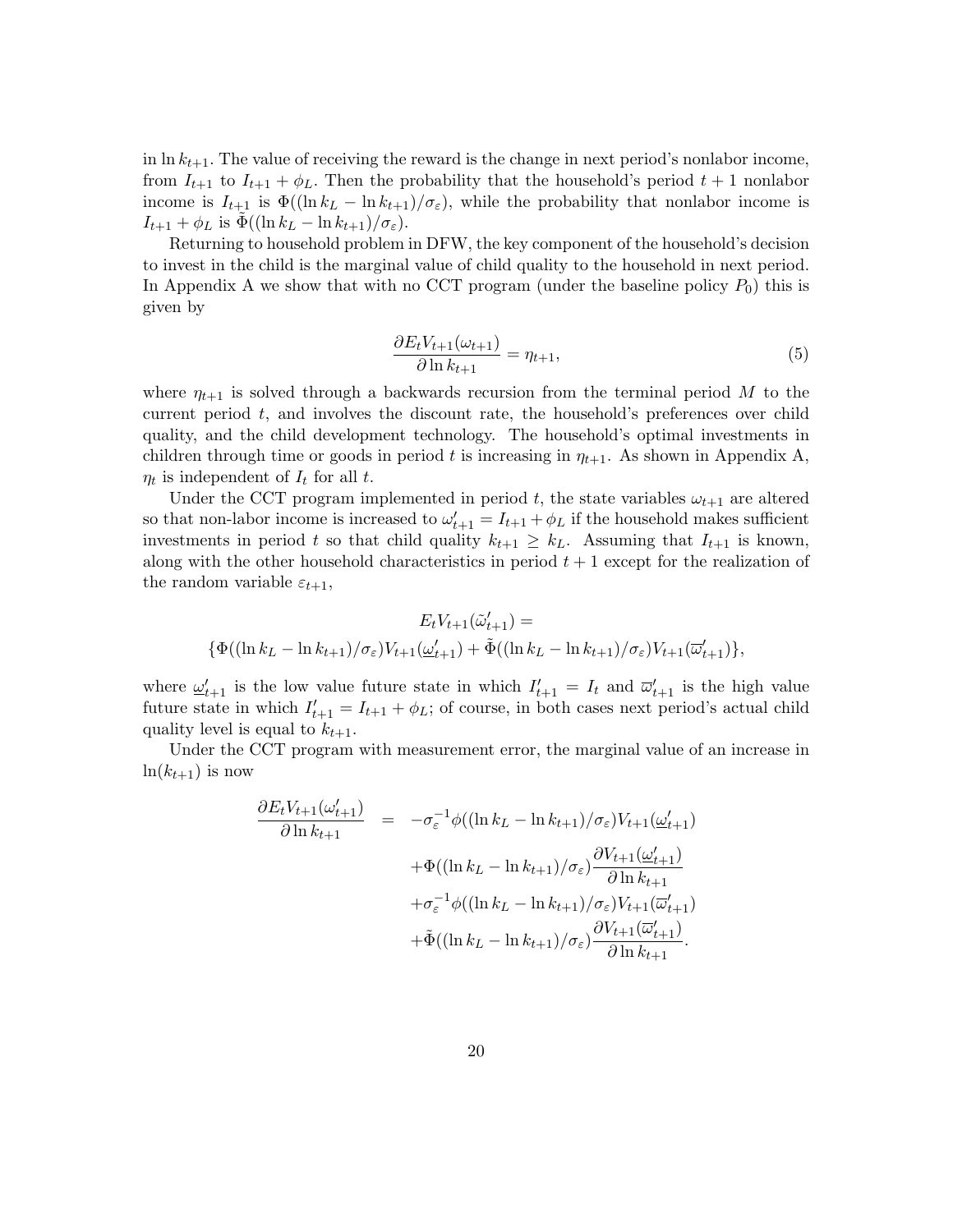Since as above  $\partial V_{t+1}(\tilde{\omega}'_{t+1})/\partial \ln k_{t+1} = \eta_{t+1}$  for any value of  $I_{t+1}$ , this expression becomes

$$
\frac{\partial E_t V_{t+1}(\omega'_{t+1})}{\partial \ln k_{t+1}} = \sigma_{\varepsilon}^{-1} \phi((\ln k_L - k_{t+1})/\sigma_{\varepsilon}) \{V_{t+1}(\overline{\omega}'_{t+1}) - V_{t+1}(\underline{\omega}'_{t+1})\} + \eta_{t+1} > \eta_{t+1},
$$

where the inequality is strict since  $\sigma_{\varepsilon} > 0$  and with a CCT offering a positive reward  ${V_{t+1}(\overline{\omega}'_{t+1}) - V_{t+1}(\underline{\omega}'_{t+1})} > 0$ . In this case, the discounted expected value of future child quality is greater for all households than it is in the baseline, that is, in the absence of the program. We conclude that a CCT policy still weakly increases the incentive for investment in children relative to baseline even with measurement error. For an arbitrarily large  $\sigma_{\varepsilon}$ , the impact of  $k_{t+1}$  on the likelihood of receiving the reward  $\phi_L$  is arbitrarily small, which means that in the limit (as  $\sigma_{\varepsilon} \to \infty$ ) the discounted marginal valuation of ln  $k_{t+1}$  converges to  $\eta_{t+1}$ . As  $\sigma_{\varepsilon} \to \infty$ , the CCT becomes a pure lottery and it has no impact on investment.

While there is a clear incentive effect of a CCT policy relative to baseline even in the presence of finite variance measurement error, there is still the question of how the incentive effects change between a no measurement error threshold-based CCT and the same CCT with some measurement error. In order to understand how measurement error affects the household responses to the threshold-based CCT program, we reconsider the three types of households described above. There was the set of households which qualify for the award without changing their planned investment level, i.e.,  $k_{t+1}^* \geq k_L$ . With measurement error, some of these households now have an incentive to increase their investment as there is some chance that without a higher investment they will not receive the reward. There was another set of households that did not meet the threshold level at baseline  $(k_{t+1}^* < k_L)$  and for which the take-up condition was not met [\(4\)](#page-18-0). In the no measurement error case, these households do not alter their planned investment behavior. As was true in the first group of households, some of these households have an incentive to increase investment because there is now some chance that with additional investment they might in fact receive the transfer. The final group of households had  $k_{t+1}^* < k_L$  at baseline and the take-up condition [\(4\)](#page-18-0) was satisfied in the no measurement case. In the no measurment error case, these complier households were the only households to actually change their behavior in response to the CCT program. With measurement error, some of these households may have less incentive to invest as there is now some uncertainty as to whether their investments will be sufficient for child quality to reach the threshold.

The upshot of this discussion is that the average amount of child quality in period  $t+1$ could be *increased* if the social planner actually introduced unbiased measurement error into the testing procedure for earning the CCT reward in period  $t+1$ . Whether of not this is the case, and, if so, what the optimal level of  $\sigma_{\varepsilon}$  is, depends on the actual values of the parameters of the model.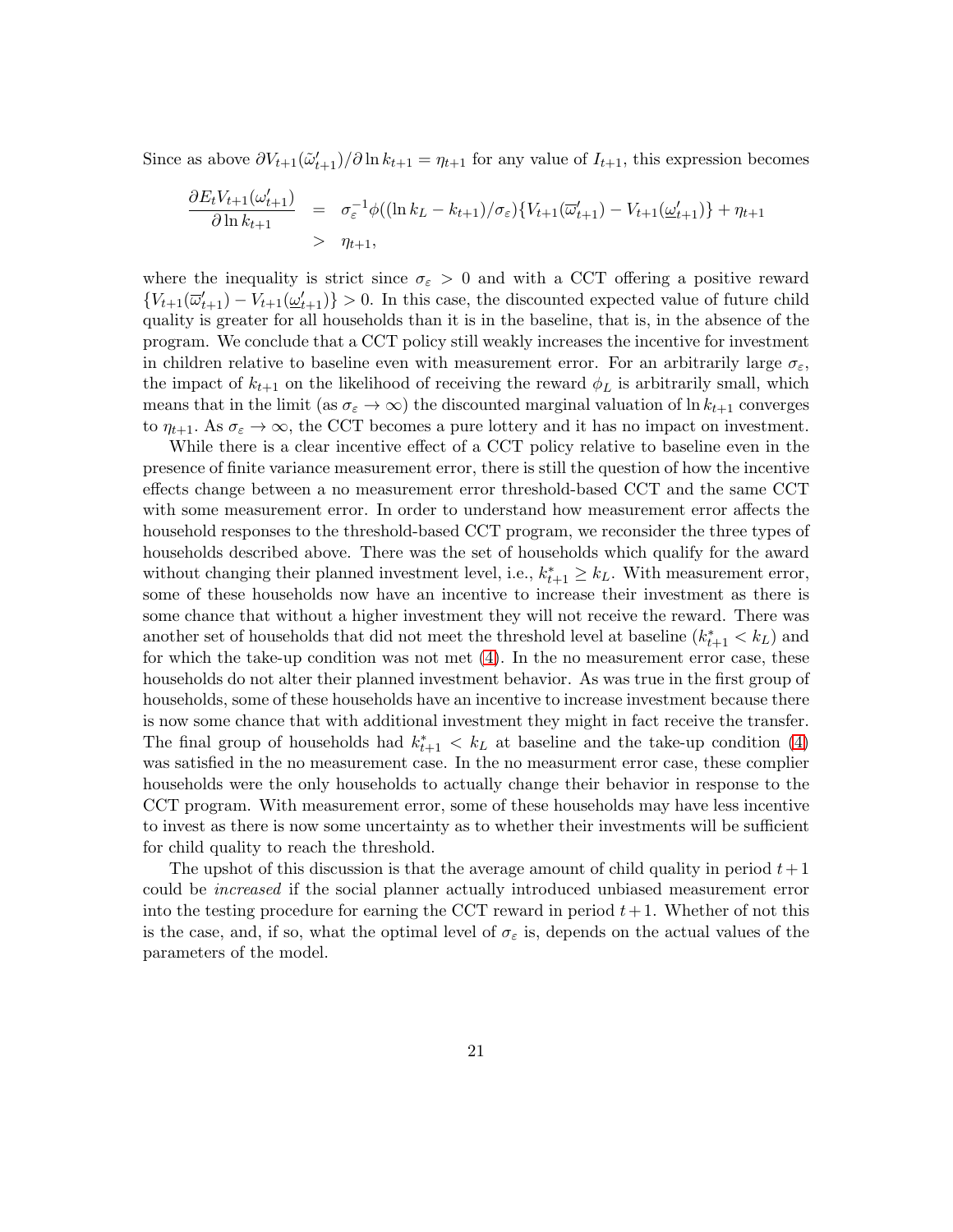#### 3.4.2 Uncertainty in the Production Process

As before, we consider the simple level threshold case, and we will show that the results obtained are essentially isomorphic to the measurement case just considered given the structure of our model. Recall that the production process is given by

$$
k_{t+1} = R_t \hat{k}(i_t, k_t; \delta_t),
$$

where  $R_t$  is TFP for children of age t and  $\hat{k}_t$  contains all of the other components of the deterministic production process. To introduce uncertainty, we assume that  $R_t$  is only revealed at the end of period t, after all of the inputs  $i_t$  have been chosen. Thus, the inputs  $i_t$  are chosen without knowledge of what the final level of child quality will be in period  $t + 1$ . For simplicity and to facilitate comparison with the measurement error case, let

$$
R_t = \bar{R}_t \exp(\varepsilon_t),
$$

and assume that  $\bar{R}_t = 1$ , so that  $\ln R_t = \varepsilon_t$ , with  $\varepsilon_t$  distributed as a  $N(0, \sigma_\varepsilon^2)$ . The household earns the reward when

$$
\ln k_{t+1} \ge \ln k_L,
$$

or

$$
\ln \hat{k}_t + \varepsilon_t \geq \ln k_L \n\varepsilon_t \geq \ln k_L - \ln \hat{k}_t
$$

.

Unlike the case just analyzed, the uncertainty regarding  $R_t$  also impacts next period's welfare through the random amount of child quality produced. The expected value of next period's problem is given by

$$
E_t V_{t+1}(\tilde{\omega}'_{t+1}) = \int_{\ln k_L - \ln \hat{k}_t}^{\ln k_L - \ln \hat{k}_t} V_{t+1}(\underline{\omega}'_{t+1}(\varepsilon)) d\Phi(\frac{\varepsilon}{\sigma_{\varepsilon}}) + \int_{\ln k_L - \ln \hat{k}_t} V_{t+1}(\overline{\omega}'_{t+1}(\varepsilon)) d\Phi(\frac{\varepsilon}{\sigma_{\varepsilon}}),
$$

where  $\omega'_{t+1}(\varepsilon)$  includes  $I'_{t+1} = I_{t+1}$  and  $k_{t+1} = \exp(\varepsilon_t)\hat{k}_t$  and where  $\overline{\omega}'_{t+1}(\varepsilon)$  contains  $I'_{t+1} = I_{t+1} + \phi_L$  and  $k_{t+1} = \exp(\varepsilon) \hat{k}_t$ . Using Liebnitz's rule,

$$
\frac{\partial E_t V_{t+1}}{\partial \ln \hat{k}_t} = -V_{t+1}(\underline{\omega}'_{t+1}(\ln k_L - \ln \hat{k}_t))\sigma_{\varepsilon}^{-1}\phi(\frac{\ln k_L - \ln \hat{k}_t}{\sigma_{\varepsilon}})
$$

$$
+ \int^{\ln k_L - \ln \hat{k}_t} \eta_{t+1} d\Phi(\frac{\varepsilon}{\sigma_{\varepsilon}})
$$

$$
+ V_{t+1}(\overline{\omega}'_{t+1}(\ln k_L - \ln \hat{k}_t))\sigma_{\varepsilon}^{-1}\phi(\frac{\ln k_L - \ln \hat{k}_t}{\sigma_{\varepsilon}})
$$

$$
+ \int_{\ln k_L - \ln \hat{k}_t} \eta_{t+1} d\Phi(\frac{\varepsilon}{\sigma_{\varepsilon}}),
$$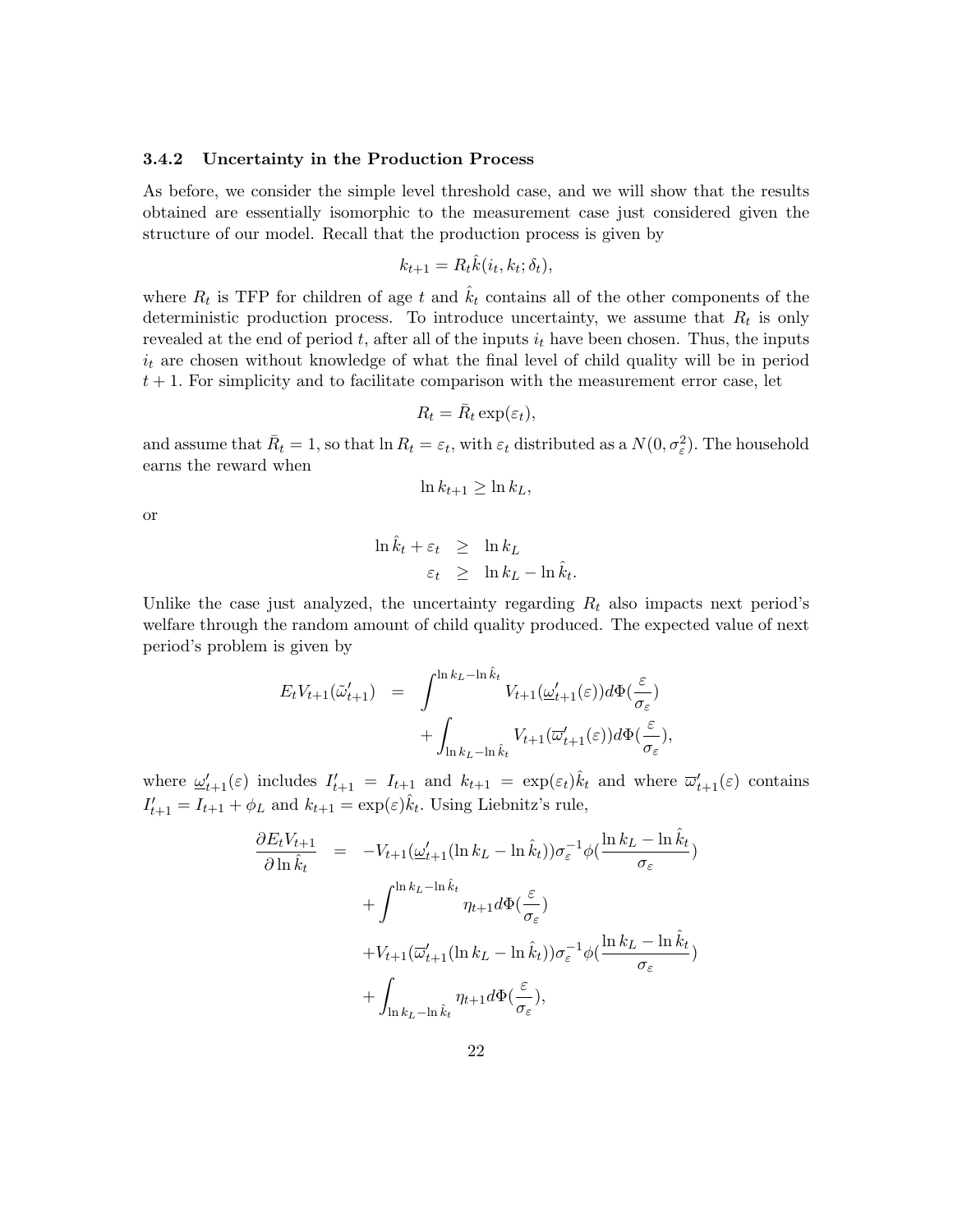where the results on the second and the fourth line follow from  $\frac{\partial V_{t+1}}{\partial u}$  $\frac{\partial V_{t+1}}{\partial \ln \hat{k}_t} = \frac{\partial V_{t+1}}{\partial \ln k_{t+1}}$  $\partial \ln k_{t+1}$  $\partial \ln k_{t+1}$  $\frac{\sin \kappa_{t+1}}{\partial \ln \hat{k}_t} =$  $\eta_{t+1} \times 1$ . This expression simplifies to

$$
\frac{\partial E_t V_{t+1}}{\partial \ln \hat{k}_t} = \eta_{t+1} + \sigma_{\varepsilon}^{-1} \phi\left(\frac{\ln k_L - \ln \hat{k}_t}{\sigma_{\varepsilon}}\right)
$$
  
 
$$
\times \{V_{t+1}(\overline{\omega}_{t+1}(\ln k_L - \ln \hat{k}_t)) - V_{t+1}(\underline{\omega}_{t+1}(\ln k_L - \ln \hat{k}_t))\}
$$
  
 
$$
> \eta_{t+1}.
$$

This indicates that even with production uncertainty, there is still a greater incentive to invest in children with a CCT program than under the baseline with no program. As in the measurement error case, this implies that there will be increased production of child quality in all households compared to the case of no CCT program. As analyzed in the measurement error case, households that did not respond to the threshold based CCT might now have an incentive to increase investment under the uncertainty case. Those households which were "compliers" under the CCT when there was no measurement error, may produce more or less child quality when  $\sigma_{\varepsilon} > 0$ . As in the measurement error case, as next period's child quality becomes purely random, i.e., as  $\sigma_{\varepsilon} \to \infty$ , there is no impact of random TFP on the level of child quality.

### 4 Comparing Policies

We have considered three broad classes of policies: unrestricted income transfers, restricted child goods transfers, and conditional cash transfers. It is clear that an unrestricted transfer of x dollars increases household utility no less than does a transfer of x dollars of child goods or a conditional cash transfer of  $x$  dollars contingent on the household obtaining some child quality threshold. From the perspective of changing the level of child development, the ranking of the performance of policies is much less clear. We begin this section with a general discussion of some of the important factors that should be considered when selecting a policy. We follow this with a cost-based framework within which we can compare all policies, no matter what their specific form and regardless of the measures used for child outcomes. The following section presents numerical results on the policy comparisons based on estimates from DFW.

#### 4.1 Important Considerations in the Implementation of Policies

#### 4.1.1 Household Consumption

Each class of policies allows the household varying scope to consume the transfer rather than using it to make goods or time investments in child development. In terms of an unrestricted transfer of  $\phi_U > 0$ , the transfer is simply an increase in household non-labor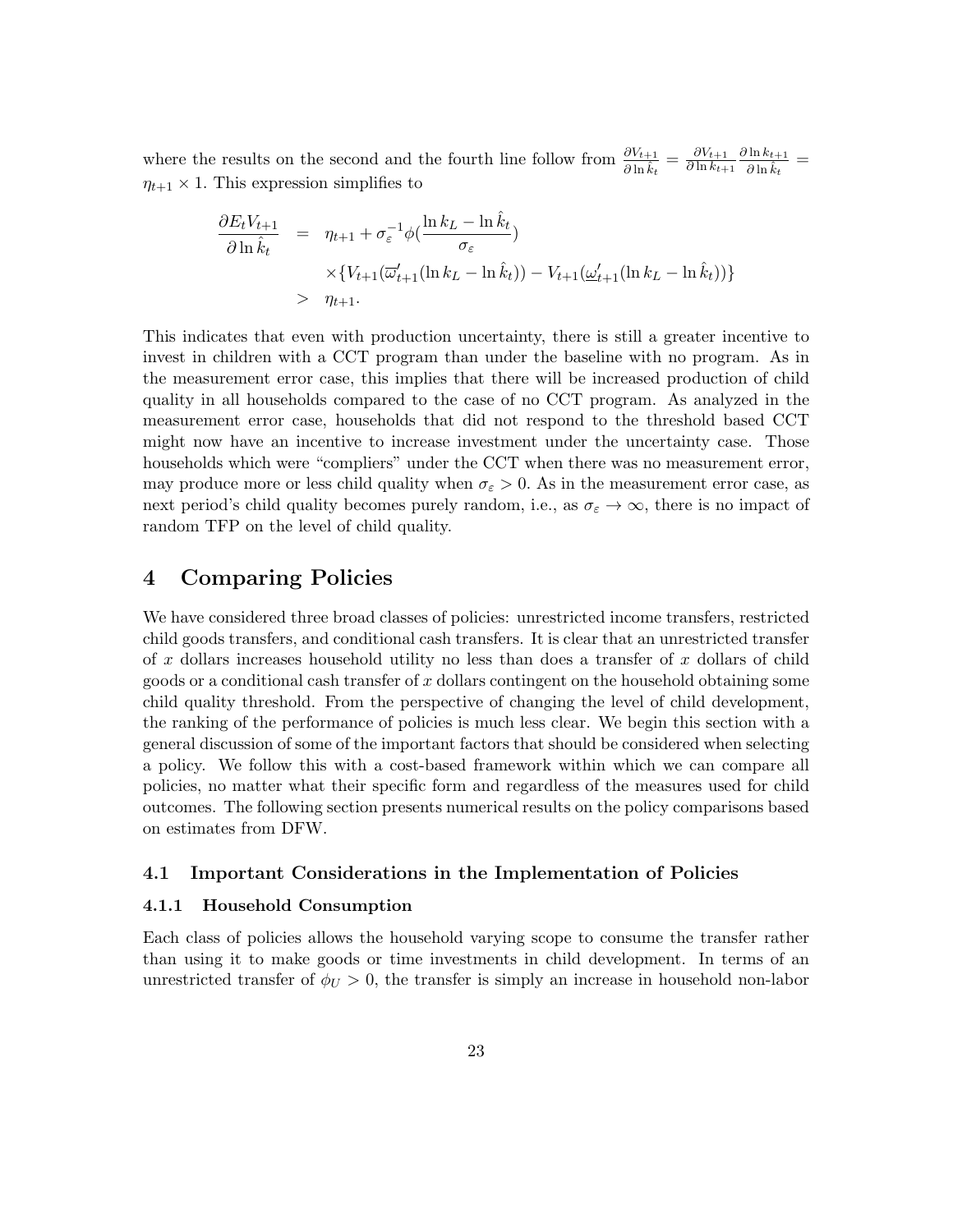income and can be used to purchase increased leisure of the parents and household consumption just as any other dollar of household income could be used. Since child quality is a normal good, some of the increased income will be spent on investment in the child (either to fund higher expenditures on child specific goods or parental time with children), which will increase the level of child quality. The proportion of the transfer consumed rather than invested in children depends on the preferences of the household (preferences for parental leisure and consumption relative to child development), household resources (pre-transfer non-labor income and wage offers), and the productivity of investments. Given that the production technology for child development is dynamic and that the productivity of different types of inputs changes with the child's age, the proportion of the transfer invested in children can also vary depending on the age of the child when the transfer is received.

In the case of a restricted transfer  $\phi_R$ , the impact on household consumption is exactly the same as in the case of an unrestricted transfer when the household was planning to spend at least the amount of  $\phi_R$  on child investment. When a household's planned spending on child goods is significantly less than  $\phi_R$ , the restricted transfer distorts the household's decisions away from the consumption of market goods and leisure and results in increased child investment, relative to the case of an unrestricted transfer. The restricted transfer therefore results in less household consumption of the transfer overall because for some households the restricted transfer is "binding." The proportion of households for which the restricted transfer is binding depends on the current level of investment and the primitives that give rise to this expenditure (preferences, technology, and resources). In general, households that are resource poor or that value parental leisure and consumption much more than child development would have small baseline child goods expenditures and much of the restricted transfer could not be consumed. With the same transfer amount in both cases, the restricted transfers will result in a distribution of child quality that dominates the unrestricted transfer case, and the consumption of leisure and market goods will be (weakly) less than in the restricted transfer case.

In the case of CCTs, if the household responds to a CCT offered in period  $t$  (with reward received in period  $t + 1$ , there will be increased investment in the child, and consequently household consumption of leisure and market goods will fall in that period. This is offset by the household's gain in consumption of all goods in the next period when the reward is received. For households that already meet the performance criteria (as in the threshold-based CCTs), no adjustment in investment is induced by the transfer program, and the CCT is simply an unrestricted transfer for these households, although the transfer is received the following period rather than in the current period. Because there are in general some "compliers" with the CCT program, there is less household consumption of the transfer than in the unrestricted case, and one would expect the CCT program to dominate the unrestricted transfer in its effect on child development at a given cost.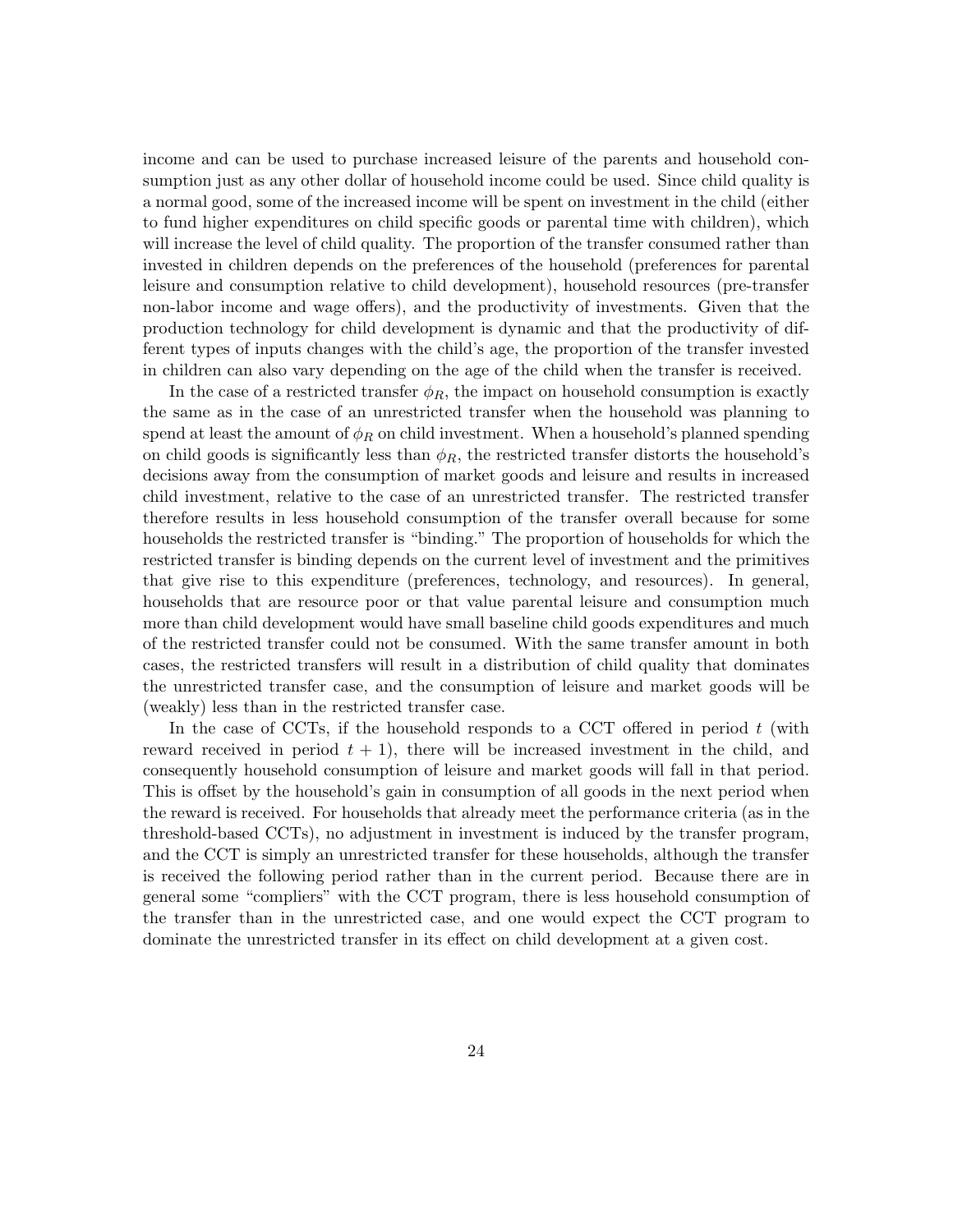#### 4.1.2 Input Distortion

Of the three classes of policies we have considered, the only one that potentially leads to distortions in the utilization of inputs is  $P_R$ , the restricted transfers case. This is due to the fact that some households, with relatively low expenditures on "child goods" in the absence of the program, are given a large amount of such goods under the transfer policy. This causes them to produce child quality in an inefficient manner. Of course, the problem is that when given the unrestricted transfer, the household would produce less child quality than it would when giving the household a restricted transfer. This is the tradeoff the institutional agent faces in terms of  $P_U$  and  $P_R$ .<sup>[13](#page-26-0)</sup> The CCT case,  $P_C$ , is beneficial in that the household is free to determine its input mix, but must self-finance the investment in period t so as to receive the reward in period  $t + 1$ .<sup>[14](#page-26-1)</sup>

#### 4.1.3 Measurement Uncertainty

Except for a brief consideration of the impact of mis-measurement of child development in a simple threshold-based CCT case, we have not discussed measurement issues. While measurement of the child's level of development before and after the implementation of any program is crucial for investigating its effectiveness, in the case of  $P_U$  and  $P_R$ , the researcher may be content with the use of "noisy," yet unbiased, measures at the individual level if only estimates of aggregate, population wide, performance is required. However, the measurement of performance is crucial to the incentive effects of a CCT.

As we observed in the DFW model, even with classical measurement error,<sup>[15](#page-26-2)</sup> a CCT still increased the amount of child quality produced. While this is a positive result from the standpoint of an institutional agent interested in increasing child quality, it also obviously

<span id="page-26-0"></span><sup>&</sup>lt;sup>13</sup>In general, unrestricted transfers do not distort the input mix in the sense that the household can use the income transfer to optimally allocate resources toward child goods expenditures or to "purchase" more time with children by reducing labor supply. However, an important feature of our model is that we allow households to choose a corner solution in labor supply, where one or more parents is not working at all. This aspect of our model matches the empirically relevant pattern that many mothers with young children are out of the labor force. In the case in which a parent is supplying 0 labor hours, the household cannot use unrestricted income transfers to reduce this parent's labor supply and free up time for investment in children. This implies that the unrestricted transfer distorts the input allocation toward goods and away from time in the same way as restricted transfer, although the distortion is considerably less in the unrestricted case because it is only distortionary for the minority of households at the 0 labor supply corner at baseline.

<span id="page-26-1"></span><sup>&</sup>lt;sup>14</sup>It should be noted that the household is not necessarily choosing the child development maximizing mix of inputs. As DFW (2014) demonstrate, the household is choosing the household optimal mix of inputs taking into consideration the particular leisure and consumption costs for that household. For example, households with a high preference weight on father's leisure can be assigning too little of the father's time to child development relative to the technologically-determined productivity of the father's time.

<span id="page-26-2"></span><sup>&</sup>lt;sup>15</sup>By classical measurement error, we mean the case in which the measurement error is independently and identically distributed across individuals and over time with mean 0 and constant variance  $\sigma_{\varepsilon}^2$ . We assumed this applied to  $\ln k$  measurement, and added the assumption of normality.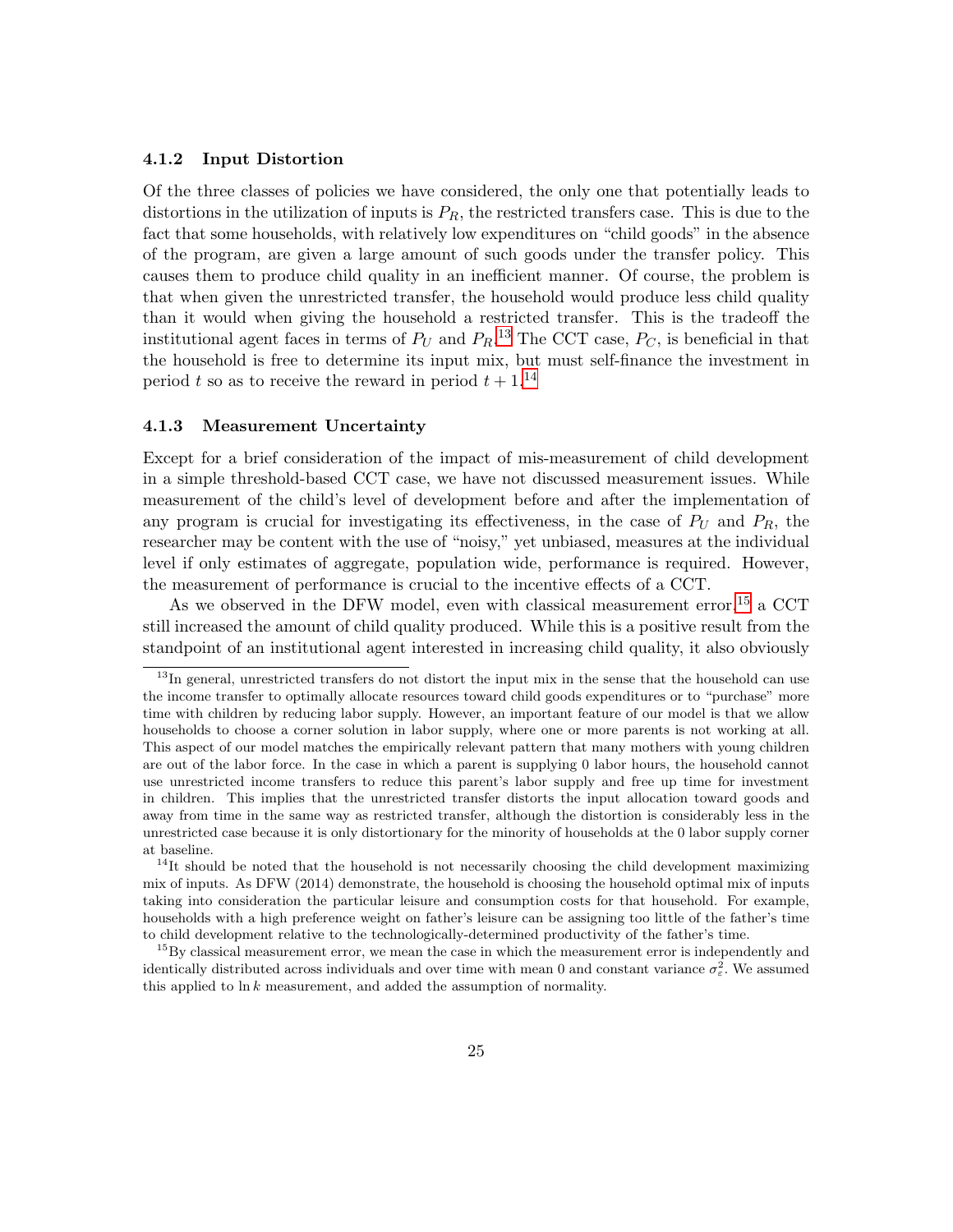involves some welfare loss on the part of households. Moreover, as the measurement error becomes increasingly large, the impact of the CCT on child investment decisions lessens.

In the case of a change-based CCT, measurement issues become even more serious due to the fact that readings on child ability are required at two points in time. Imagine that the household knows the child's true ability at both times t and  $t + 1$ , which is a requirement of our model, but that the institutional agent only observes  $\ln k_t$  and  $\ln k_{t+1}$ , and gives the reward  $\phi_G$  when  $\ln \tilde{k}_{t+1} - \ln \tilde{k}_t \geq \ln \rho_G$ . Consider the case of two otherwise identical households, where in one  $\ln \tilde{k}_t \ll \ln k_t$  and in the other  $\ln \tilde{k}_t \gg \ln k_t$ , meaning that in the first household the measurement error draw was negative and large in absolute value while in the second the measurement error draw was large and positive. In the first household, investment in child quality will be lower than in the second household, since the likelihood of satisfying the growth requirement is easier when the observed baseline value is lower. Clearly, if households could manipulate the measurement error process, such as by instructing the child to under-perform on the period  $t$  test, it would be in their interest to do so. These types of considerations are extremely important, since output-based CCTs will clearly rely on measurements containing random errors that lead to strategic behavior on the part of the household.

#### 4.1.4 Administrative Costs

In theoretical investigations of optimal policies, such as tax systems in public finance (e.g., Mirrles, 1971), no consideration is given to the costs of implementation of these policies. In terms of the transfer systems we are considering here, there are clearly very different levels of administrative costs associated with each.

The least costly transfer system from an administrative standpoint is  $P_U$ . To make these transfers it is only necessary to determine the eligibility of each household in the population, which in our simple case just involves verifying that there is a child of age t living there. As we will see below, the  $P_U$  policy is easily dominated by the  $P_R$  and  $P_C$ ones in terms of standard performance measures, but when one adds administrative costs into the competition, their dominance is likely to be significantly reduced.

The costs of the restricted transfers program,  $P_R$ , would mainly consist of providing transfers that could only be used in child production. If this would involve establishing a child development intervention program (such as Perry pre-school or Abcederian-type program), there are clearly large costs associated with providing such direct interventions in terms of teachers (or case workers) and buildings. Even a program involving less intervention, such as the provision of tuition subsidies or other child goods directly to the household, may involve considerable outlays in ensuring that these goods were only used by the intended households in the appropriate manner.

The CCT programs transfer only money directly to the household, so there is no need to monitor how these transfers are spent. There are likely to be significant costs in designing an effective CCT and in assessing whether performance standards have been met.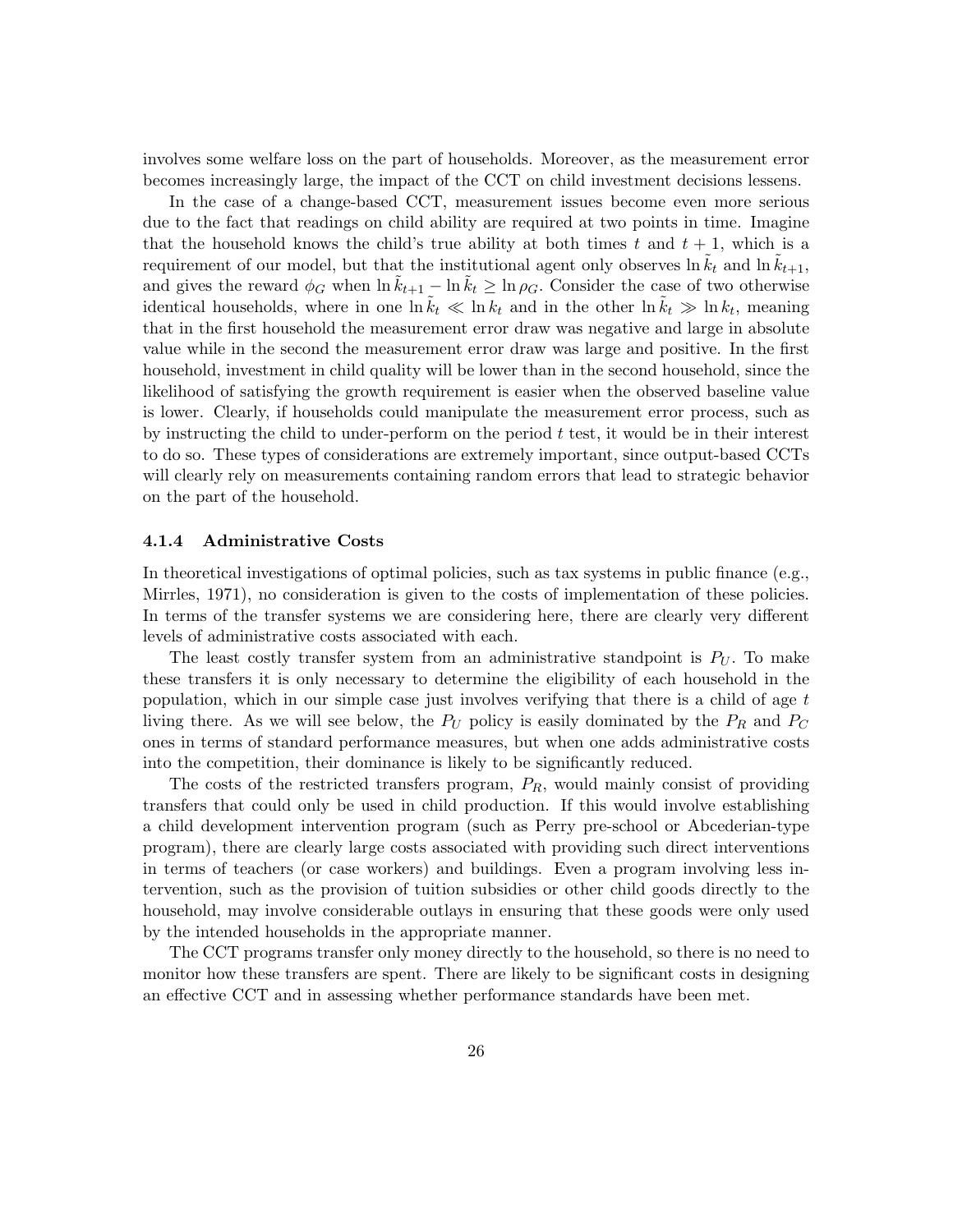#### 4.2 A Metric for Comparing Policy Performance

Although we have discussed some factors that are important in evaluating the performance of programs, it remains to provide a relatively comprehensive measure of policy performance that can be used to compare their efficacy. We provide a formal way to compare these policies in this section.

The first order of business is the specification of the objective function of the institutional agent. For purposes of simplicity, we will assume that the planner's objective is defined in terms of average child quality in the population of interest. It is straightforward to utilize other criteria, such as the minimization of the interquartile range, or even an entire set of criteria. In terms of the group of interest to the planner, it may be the entire population of households with a child of age t, or a targeted subset of the population defined in terms of observable characteristics, such as the income level of the household or whether it is headed by a single female.

Denote the current policy environment (current taxes and transfer policy) facing all households as  $P_0$ . Consider the announcement of policy  $P_j$  for children of age t to be implemented immediately and to last only during the year in which the child is age  $t$ . If the policy would not have been implemented, the average level of child quality produced while the child was age  $t$  would have been

$$
\int k_{t+1}(\omega_t; P_0) dF_{\Omega_t}(\omega_t).
$$

where  $F_{\Omega_t}(\omega_t)$  is the population distribution of household characteristics. Under the transfer policy  $P_j$ , the average child quality produced is instead

$$
\int k_{t+1}(\omega_t; P_j)dF_{\Omega_t}(\omega_t).
$$

We will take the planner's objective as being the improvement of average quality, which under policy  $P_i$  is

<span id="page-28-0"></span>
$$
\frac{\int k_{t+1}(\omega_t, P_j) dF_{\Omega_t}(\omega_t)}{\int k_{t+1}(\omega_t, P_0) dF_{\Omega_t}(\omega_t)}.
$$
\n
$$
(6)
$$

Our benchmark evaluation criteria is the cost to achieve a  $Z^*$  point gain in the average cognitive ability of a group of age  $t$  children relative to what it would have been in the absence of the program. We can think of the planner's problem as consisting of two stages. In the first, for a given improvement level of Z and a policy "type" of  $P_j$ , the planner finds the best set of policy parameters to achieve that pre-specified gain. Let the parameters characterizing policy  $P_j$  being summarized by the vector  $\theta_j$ . Then the first step of the planner's problem is

$$
\min_{\theta_j} C_j(\theta_j)
$$
  
subject to  $\hat{Z} = \frac{\int k_{t+1}(\omega_t, P_j) dF_{\Omega_t}(\omega_t)}{\int k_{t+1}(\omega_t, P_0) dF_{\Omega_t}(\omega_t)},$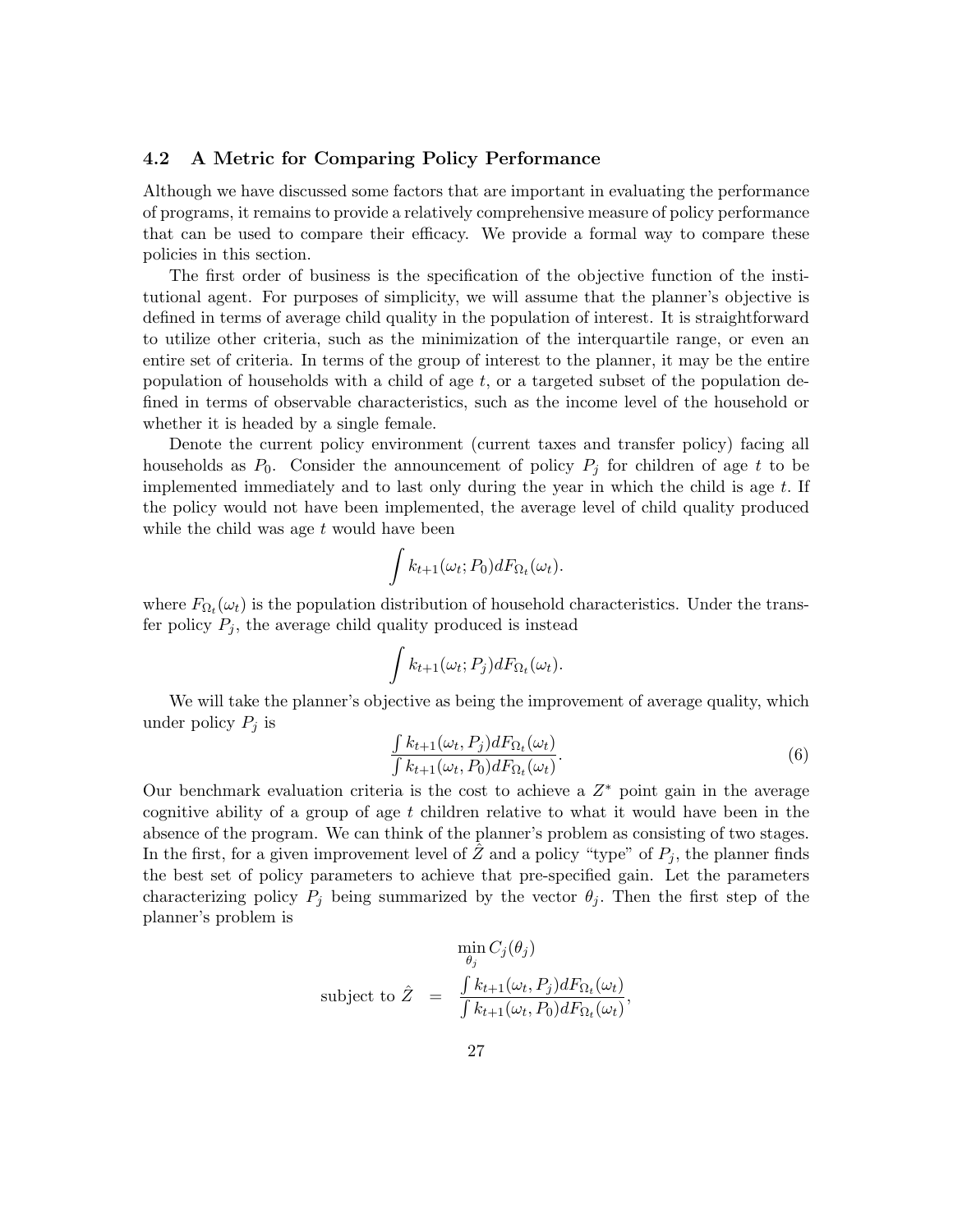where  $C_i(\theta_i)$  are the total monetary costs (solely in terms of transfers made) associated with the transfer policy  $P_j$ . The solution to this problem is denoted  $\theta_j^*$  $j(\hat{Z})$ , and the associated costs are  $C_i^*$  $j^*(\hat{Z})=C_j(\theta_j^*)$  $j^*(\hat{Z})$ ). The final stage of the problem is to choose the best policy from the set of options available, where we denote the set of feasible options by  $\wp$ . Then the minimum cost way to obtain a gain of  $\hat{Z}$  in the planner's objective is given by

$$
C^{**}(\hat{Z}) = \min_{P_j \in \wp} \{ C^*_j(\hat{Z}) \},\
$$

and the optimal policy that attains this minimum cost is denoted  $P^{**}(\hat{Z})$ .

Now we consider some examples of the use of this framework. We begin with the simplest case, that of an unrestricted transfer,  $P_U$ . Say that the planner desires a two percent gain in the average ability in the population compared with baseline, so that  $\tilde{Z} = 1.02$ . The policy  $P_U$  is characterized only by the transfer level of  $\phi_U$ , which is given to all households with a child of age t, so that  $\theta_U = \phi_U$ . Let there be N individuals in the population, so that  $C_U(\theta_U) = N \times \phi_U$ . Since child quality is a normal good in the household, an increase in the household's nonlabor income by the amount  $\phi_U$  leads to an increase in child quality for each household, so that the planner's objective [\(6\)](#page-28-0) is continuously increasing in  $\phi_U$ . This means that there is a transfer amount  $\phi_U^*$  $^*_U(\hat{Z})$  that exactly attains the target of  $\hat{Z}$ , with any  $\phi_U > \phi_U^*(\hat{Z})$  producing a larger gain in average quality but at a higher price. Then the minimum cost of the unrestricted transfer program to obtain the level  $\hat{Z}$  is  $C^*_{U}$  $U^*(\hat{Z}) = N \times \phi_U^*$  $_U^*(\hat{Z}).$ 

The computation of the cost of the restricted transfer program is similarly straightforward. In this case, the cost is given by  $C_R(\theta_R) = N \times \phi_R$ , since all households receive a child goods bundle with a value of  $\phi_R$  dollars. As was true under  $P_U$ , average child quality levels are strictly increasing in the transfer  $\phi_R$ , both due to the income effect and because the transfer of child goods causes a distortion in household consumption decisions that results in no less child quality being produced than under an unrestricted transfer of the same amount. This implies that  $\phi^*_{\mu}$  ${}_{R}^{*}(\hat{Z}) \leq \phi_{U}^{*}$  $\chi^*_{U}(\hat{Z})$  for all  $\hat{Z}$ , and implies

$$
C_R^*(\hat{Z}) \leq C_U^*(\hat{Z}), \text{ for all } \hat{Z}.
$$

Taken at face value, this result implies that the unconditional transfer policy is weakly dominated by a restricted transfer policy, so that the institutional agent should never implement  $P_U$  if their objective only involves improvements in average child quality. If these are the only two policy choices available to the planner and if  $P_U$  is chosen, this may indicate that the objective of the planner is not what we have taken it to be or that the costs of implementation of  $P_R$  are sufficiently great that the difference  $C_U^*$  $U^*(\hat{Z}) - C_R^*$  $\mathop{R}\limits^{\scriptscriptstyle(\ast)}(\hat{Z})$ does not offset the differences in the cost of implementation.

In evaluating the efficiency of a CCT, matters are slightly more subtle. For simplicity, we will only consider threshold-based CCTs, those defined in terms of absolute levels or growth rates. As was discussed above, the payoff to the CCT depends not only the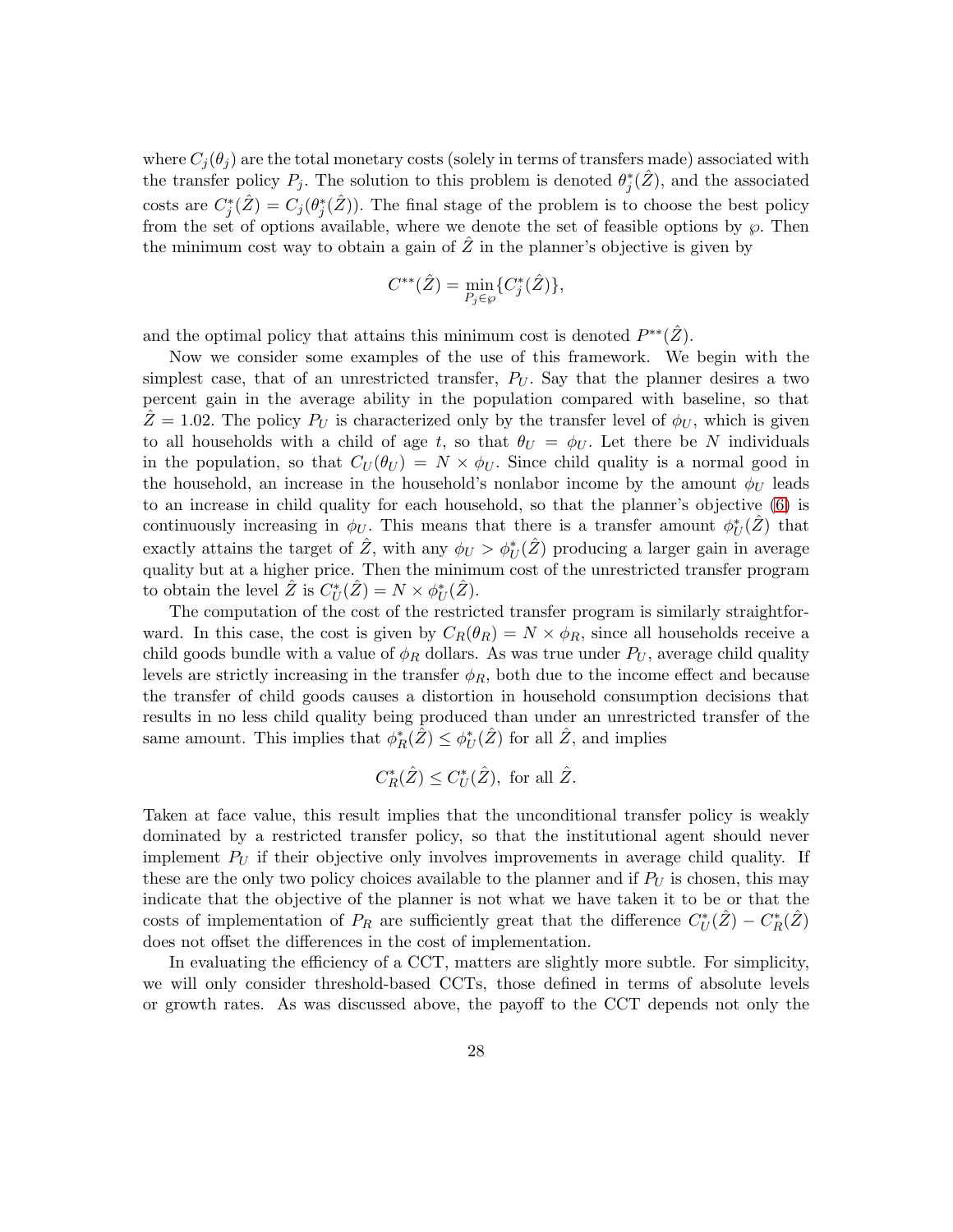characteristics of the household as summarized by  $\omega_t$ , but also the state variables of the period in which the payoff occurs, which are elements of the vector  $\omega_{t+1}$ . This is because the value of the payoff when the child is age  $t+1$  depends on the wage rates of the parents and the nonlabor income of the household in  $t + 1$ . Then we have to redefine the objective of the institutional agent to be

<span id="page-30-0"></span>
$$
\frac{\int k_{t+1}(\omega_t, \omega_{t+1}, P_C) dF_{\Omega_t, \Omega_{t+1}}(\omega_t, \omega_{t+1})}{\int k_{t+1}(\omega_t, P_0) dF_{\Omega_t}(\omega_t)},
$$
\n
$$
(7)
$$

since that the joint distribution of the state variables in period t and  $t + 1$  is required to assess the child quality improvement under the CCT.

For a given household characterized by the characteristic vectors  $(\omega_t, \omega_{t+1})$ , we will be able to determine whether it responds to  $P<sub>C</sub>$  using the condition given in [\(4\)](#page-18-0). In the case of a level-based award, the set of households that receive the reward consists of those for which  $k_{t+1}^* \geq k_L$ , which means that they receive a pure "rent" from the existence of the program and do not alter their period t behavior, and the subset of households for which  $k_{t+1}^* < k_L$  but for which the take-up condition is satisfied. Let  $d(\omega_t, \omega_{t+1}; k_L, \phi_L) = 1$  if the household characterized by  $(\omega_t, \omega_{t+1})$  receives the transfer  $\phi_L$  when the child is aged  $t+1$ given the threshold requirement of  $k<sub>L</sub>$ , and set  $d = 0$  if this is not the case. Similarly, let  $d_1(\omega_t, \omega_{t+1}; k_L, \phi_L) = 1$  if household  $(\omega_t, \omega_{t+1})$  "automatically" qualifies for the transfer  $\phi_L$ because  $k_{t+1}^* \geq k_L$ , and let  $d_2(\omega_t, \omega_{t+1}; k_L, \phi_L) = 1$  if household  $(\omega_t, \omega_{t+1})$  has  $k_{t+1}^* < k_L$ but increases  $k_{t+1}^*$  to  $k_L$  to receive the transfer  $\phi_L$  when the child is aged  $t+1$ . In this case, the entire cost of the program is

$$
C_L(k_L, \phi_L) = \phi_L N \int d(\omega_t, \omega_{t+1}; k_L, \phi_L) dF_{\Omega_t, \Omega_{t+1}}(\omega_t, \omega_{t+1})
$$
  

$$
= \phi_L N \{ \int d_1(\omega_t, \omega_{t+1}; k_L, \phi_L) dF_{\Omega_t, \Omega_{t+1}}(\omega_t, \omega_{t+1})
$$
  

$$
+ \int d_2(\omega_t, \omega_{t+1}; k_L, \phi_L) dF_{\Omega_t, \Omega_{t+1}}(\omega_t, \omega_{t+1}) \}.
$$

As before, the constrained cost minimization problem involves selecting a level of improvement  $Z > 1$  and equating [\(7\)](#page-30-0) to that value. This establishes a set of values of  $(k_L, \phi_L)(Z)$ that are consistent with producing an improvement of exactly  $Z$ . We then select the optimal combination  $(k_I^*)$  $(L, \phi_L^*)(\hat{Z})$  that is the solution to  $\min_{k_L, \phi_L \in (k_L, \phi_L)(\hat{Z})} C_L(k_L, \phi_L)$ . The cost of the level-based CCT is then given by  $C_L^*$  $L^*(\hat{Z}) = C_L(k_L^*)$  $L^*(\hat{Z}), \phi_L^*(\hat{Z})$ . The computation of the minimum cost for a change-based CCT proceeds in an exactly analogous manner.

Although the total cost of the policy is the only relevant characteristic in this formulation, it is of interest to know how effective the policy is in actually changing behavior. There are a variety of measures of effectiveness that seem reasonable, and we will briefly explore a few of them. For simplicity, we will continue our discussion with the level-based CCT framework, but all of these measures extend in a straightforward way to the change-based and piece-rate CCT cases.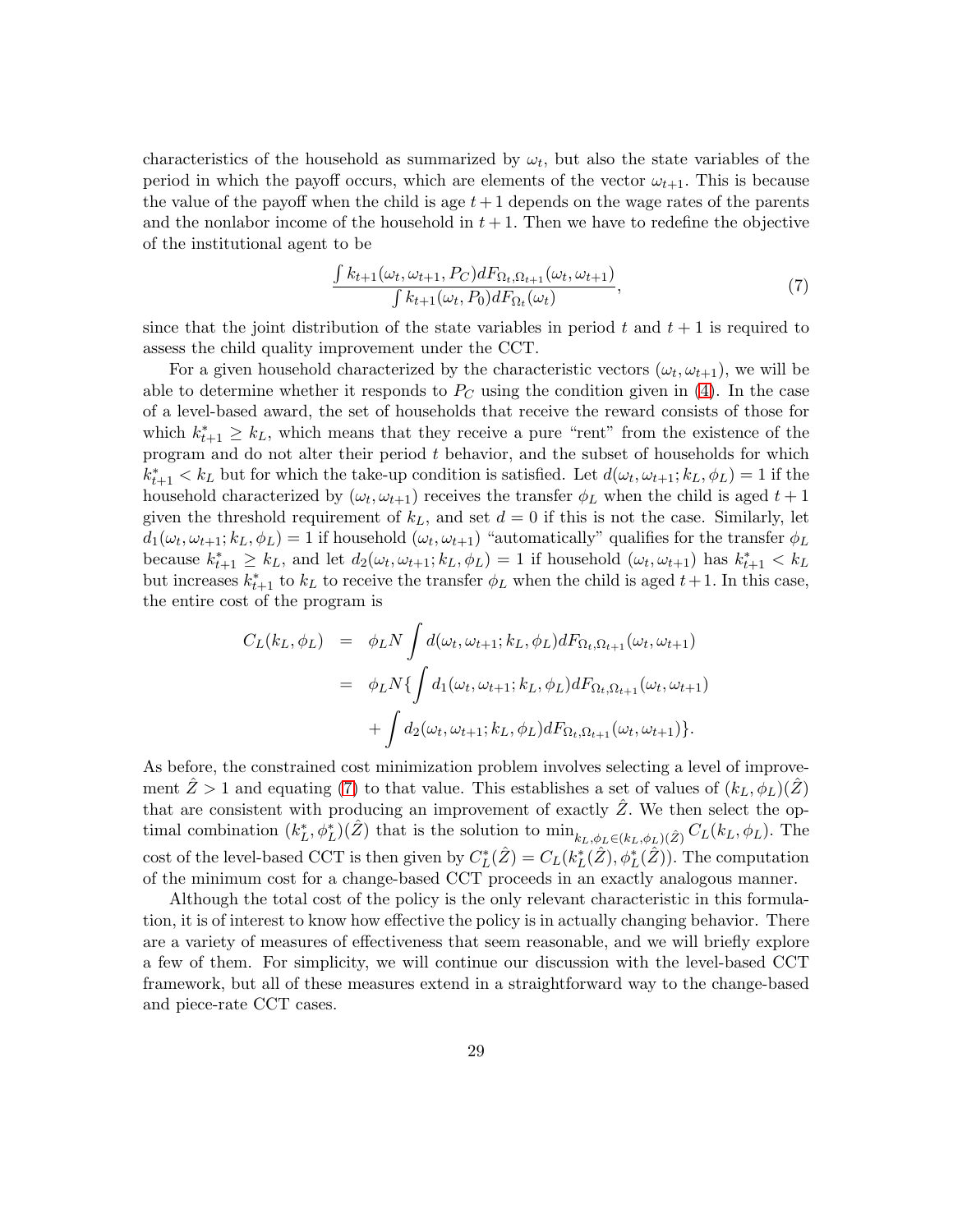One simple measure of effectiveness is the proportion of population members that actually changed their investment decisions in order to obtain the reward, which is simply

$$
P(k_{t+1} \neq k_{t+1}^* | k_{t+1} \geq k_L) = \frac{\int d_2(\omega_t, \omega_{t+1}; k_L^*(\hat{Z}), \phi_L^*(\hat{Z})) dF_{\Omega_t, \Omega_{t+1}}(\omega_t, \omega_{t+1})}{\int d(\omega_t, \omega_{t+1}; k_L^*(\hat{Z}), \phi_L^*(\hat{Z})) dF_{\Omega_t, \Omega_{t+1}}(\omega_t, \omega_{t+1})}.
$$

Since  $k_{t+1} = k_L$  for any household that alters its behavior to obtain the transfer in period  $t + 1$ , an equivalent representation for this probability is  $P(k_{t+1} = k_L | k_{t+1} \ge k_L)$ . This measure takes values in  $[0, 1]$ , where 0 indicates that all households received a pure income transfer in period  $t + 1$  without modifying their period t behavior and 1 indicates that all individuals receiving the transfer modified their period t behavior.

This measure does not contain information on the extent of behavioral change due to the CCT. To do so, we should adjust for the difference between the gain in the child's ability from the award. We can write the average gain in ability in households receiving the transfer as

$$
\{P(k_{t+1}^* > k_L | k_{t+1} \ge k_L) \times 0\} + \{P(k_{t+1} = k_L | k_{t+1} \ge k_L) \times \frac{\int (k_L - k_{t+1}^* (\omega_t, \omega_{t+1})) d_2(\omega_t, \omega_{t+1}; k_L^* (\hat{Z}), \phi_L^* (\hat{Z})) dF_{\Omega_t, \Omega_{t+1}}(\omega_t, \omega_{t+1})}{\int d_2(\omega_t, \omega_{t+1}; k_L^* (\hat{Z}), \phi_L^* (\hat{Z})) dF_{\Omega_t, \Omega_{t+1}}(\omega_t, \omega_{t+1})} \}.
$$

This is a useful way to express the average gain, since it illustrates the nature of the institutional agents constraints in setting effective policies when a threshold-based CCT is used. The gains in child ability under the program come from the last term in the expression above. As the threshold for obtaining the payment,  $k<sub>L</sub>$ , is raised, the larger is the gain in child quality. At the same time, for a fixed payment amount,  $\phi_L$ , the smaller is the size of the set of households willing to make the required investment to obtain the reward.[16](#page-31-0) The optimal policy in terms of both variables is found when the best mixture of the level required to obtain the reward and the size of the reward is found that results in a gain of  $Z$ .

We conclude by briefly mentioning the piece-rate case. Since all households produce positive child quality in equilibrium, the piece-rate CCT produces a gain in child quality for all households. In terms of the sets defined above, all households take part in the program, that is,  $d(\omega_t, \omega_{t+1}; \phi_{PR}) = 1$  for all  $(\omega_t, \omega_{t+1})$ . Moreover, all households change the level of their investment with respect to baseline, so that  $d_2(\omega_t, \omega_{t+1}; \phi_{PR}) = 1$  for all  $(\omega_t, \omega_{t+1})$ . The cost of the piece rate system is

$$
C_L(\phi_{PR}) = \phi_{PR} \int \frac{k_{t+1}^*(\omega_t, \omega_{t+1}; \phi_{PR})}{k_t} dF_{\Omega_t, \Omega_{t+1}}(\omega_t, \omega_{t+1}),
$$

<span id="page-31-0"></span><sup>&</sup>lt;sup>16</sup>This is similar to the situation faced by the institutional agent in the child support award analysis of Del Boca and Flinn (1995). In their case, the institutional agent could increase the size of the child support order but faced a decreasing probability that the noncustodial father would comply with the order. The situation in that model was simpler than the case considered here, since the distribution of punishments for failure to comply was taken as exogenous. In the case considered here, the institutional agent has two policy variables available, the level of attainment required to obtain the award and the size of the award.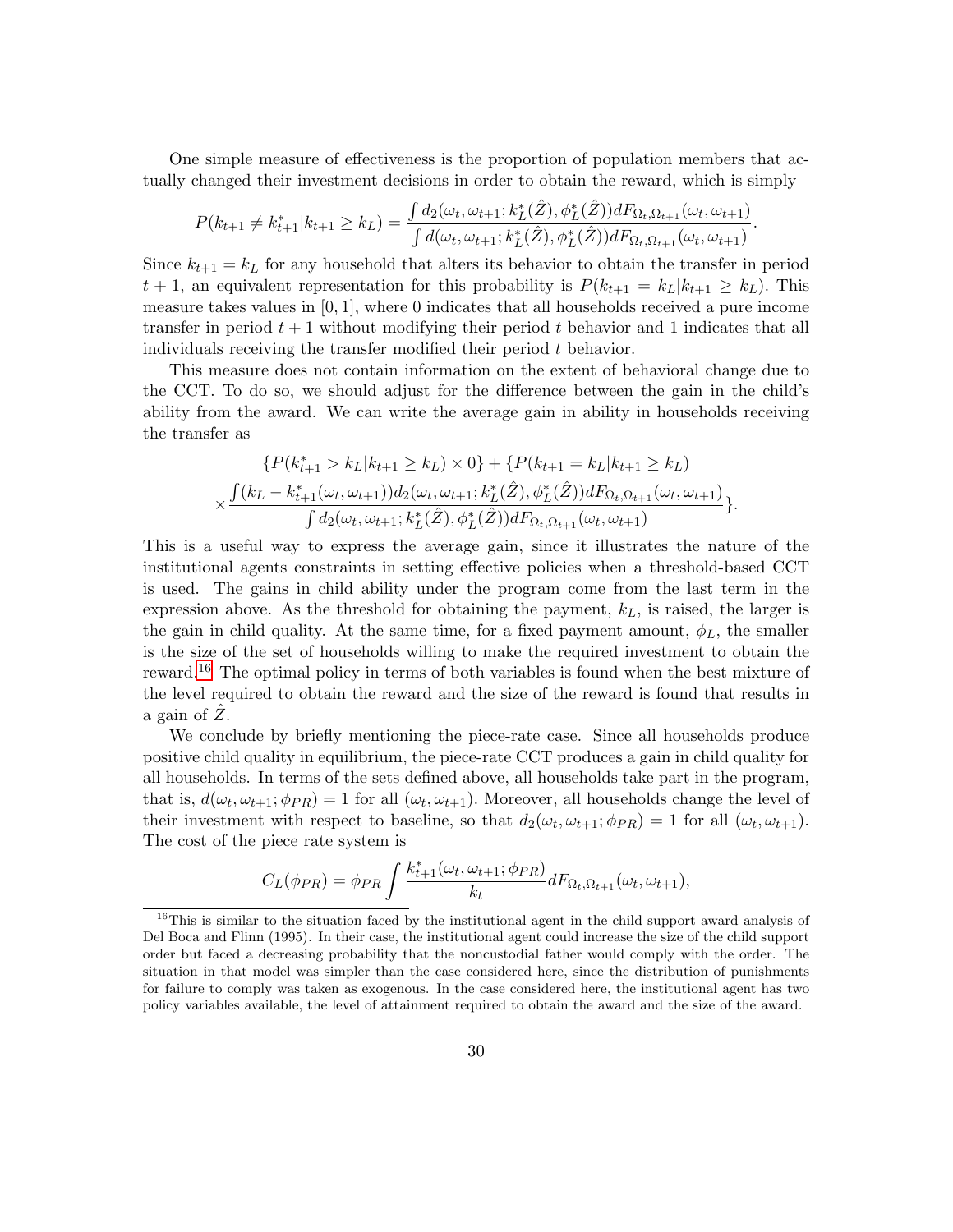where we recall that  $k_t$  is an element of  $\omega_t$ , which is why we do not include it explicitly in the numerator in the integrand. The gain in average child ability under the piece-rate CCT is given by

$$
\frac{\int k_{t+1}^*(\omega_t, \omega_{t+1}; \phi_{PR}) dF_{\Omega_t, \Omega_{t+1}}(\omega_t, \omega_{t+1})}{\int k_{t+1}^*(\omega_t, \omega_{t+1}; \phi_{PR} = 0) dF_{\Omega_t, \Omega_{t+1}}(\omega_t, \omega_{t+1})},
$$

where  $k_{t+1}^*(\omega_t, \omega_{t+1}; \phi_{PR} = 0) = k_{t+1}^*(\omega_t)$ , which is the baseline case. Because this measure is continuously increasing in  $\phi_{PR}$ , there is a unique  $\phi_{PR}$  for every  $\hat{Z}$  such that

$$
\hat{Z} = \frac{\int k_{t+1}^*(\omega_t, \omega_{t+1}; \phi_{PR}^*(\hat{Z}))dF_{\Omega_t, \Omega_{t+1}}(\omega_t, \omega_{t+1})}{\int k_{t+1}^*(\omega_t, \omega_{t+1}; \phi_{PR} = 0)dF_{\Omega_t, \Omega_{t+1}}(\omega_t, \omega_{t+1})},
$$

with  $\phi^*_{PR}(\hat{Z})$  strictly increasing in  $\hat{Z}$ . The piece-rate system obtains a response from all household members for any  $\phi_{PR} > 0$ , and because of this may dominate the other systems that we quantitatively evaluate in the next section.

#### 4.3 Limitations of the Analysis

Before discussing the quantitative results, it will be useful to recognize the limits of the analysis we are able to undertake given the assumptions required to estimate the model. The relaxation of some of the more restrictive features of the model is the focus of our current research in child development.

#### 4.3.1 Short-Run Programs

Throughout our discussion and the policy simulations, we only consider the case of shortrun program interventions. We consider the case in which an unanticipated program is announced when parents have a child of age t, the parents adjust their behavior accordingly, and child outcomes are observed when the child is aged  $t + 1$ . We do not consider the case in which any of the programs we describe are continued for more than one period. This is primarily due to our desire to keep the analysis simple and the set of policy options small. At several points we have emphasized the fact that the existence of multi-period programs will generally result in households behaving strategically in a dynamic sense. This type of behavior is more difficult to analyze, although it is certainly possible to do so within our modeling framework.

Even in the context of CCTs in which behavior in one period could result in additional non-labor income in the subsequent period, we saw that households will consider next period's wages and nonlabor incomes (or at least the distribution of them) in deciding on age  $t$  actions. Under our modeling assumptions of no saving and borrowing, the existence of a CCT gave the household one avenue to transfer resources across periods. In this sense, the household behaves in a strategic manner, although if the model allowed (at least) savings, the impact of the CCT would be different than what we determine it to be under our restrictive assumptions on capital markets.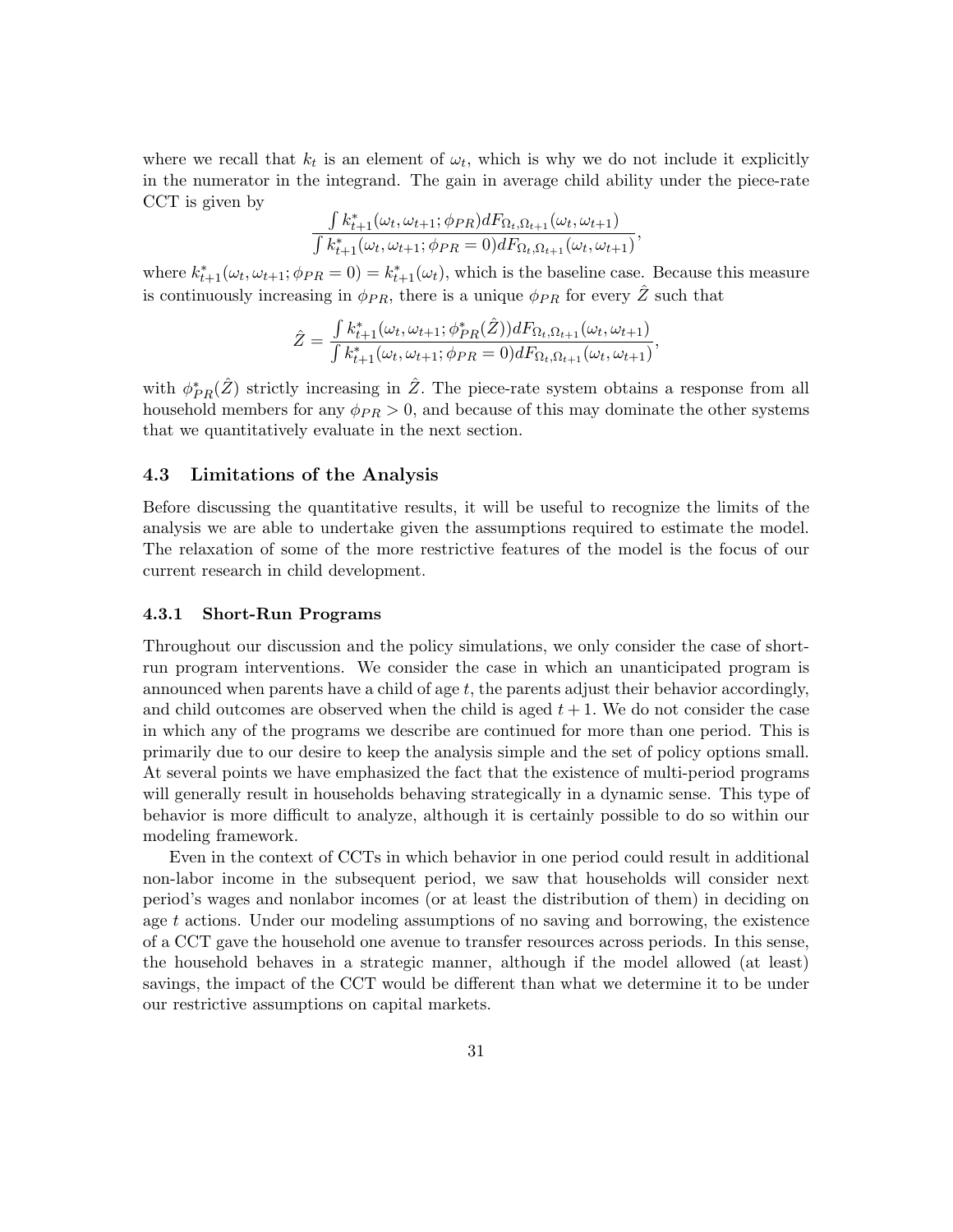#### 4.3.2 Multiple Development Outcomes

Another limitation of our analysis is that our model includes only a single child development outcome  $k_t$ . In general, there might be several dimensions of child quality at any given child age,  $k_{1t}, k_{2t}, \ldots$ , with each outcome produced by a potentially distinct child development production technology, distinct household preferences over each quality dimension, and scope for parents to make assignable investments in each type of "ability." For example, in the technology estimated by Cunha et al. (2012) there are two child quality levels, cognitive and non-cognitive skills, but the investments are assumed to be the same in both. In terms of evaluating transfer policies, any given policy might have differential effects on the various outcomes given differences in technologies and preferences. In the restricted goods transfer case, assignable goods which are productive in producing cognitive skills but less so in producing non-cognitive skills could have different effects than a policy which provides goods which are equally productive in producing both outcomes. In the CCT case, multiple outcomes substantially complicates the analysis as one now needs to consider how to structure optimally the rewards across multiple outcomes. Furthermore, considering measurement error varying across multiple outcomes, as in the case where cognitive measures are less noisy than non-cognitive measures, could further complicate the analysis as one would need to consider how the measurement error in each measure affects the incentives to invest in children under different types of CCT programs.

#### 4.3.3 Other Actors in the Child Development Process

Our model only includes the investment decisions of parents, with the most important omissions being the child itself, other siblings, and educators. For very young children, parents most probably are the primary investors, but this situation changes dramatically from pre-school on, when teachers and classmates may have a large impact on cognitive and non-cognitive development. From The CDS data, we know that children begin to spend significant amounts of time in self-investment during adolescence (as measured by time spent alone doing homework). Our current research extends the DFW framework to include child-self investment in the production technology, with factor productivity increasing in the age of the child. We model the investment decision of the household as a Stackelberg game pitting the parents (as leaders) against the child (as follower) in making time allocation decisions.

Within our modeling framework, if schooling simply (endogenously) shifts factor productivity in any period (which was denoted  $R_t$ ), then there is no impact on the child investment decisions of the household, although varying levels of  $R_t$  across households in the population could have important effects on the outcome of CCTs. It seems likely that school quality is endogenously chosen by households as a direct input into the production of child quality, and this aspect of household decision-making is captured only by our child goods aggregate but not considered separately.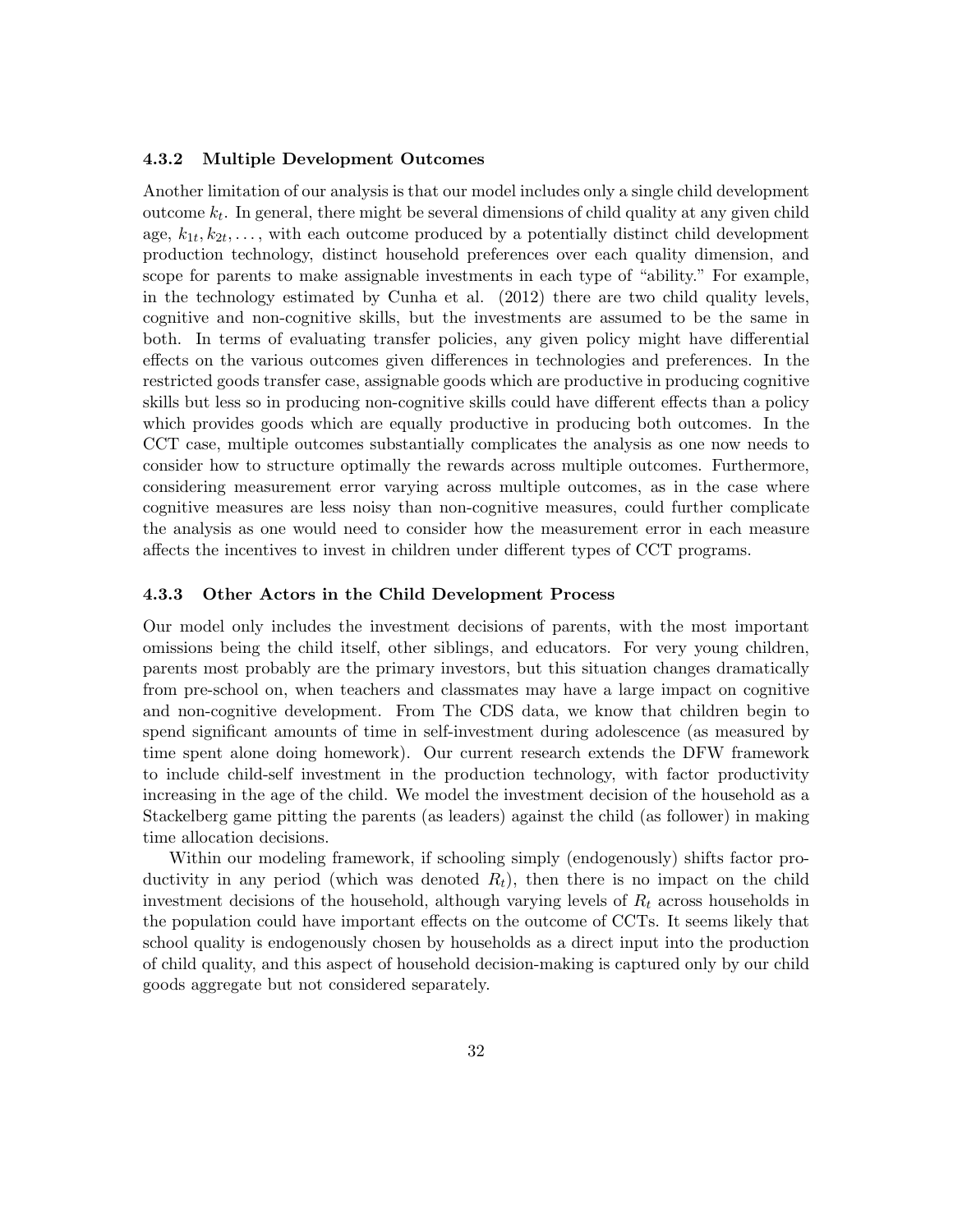Both of these generalizations suggest that making transfers to the parents is not the only way in which a policy-maker can positively impact child development. In fact, the results in Behrman et al. (2014). suggest that CCTs that combine rewards to several different agents may be the most effective. In the current framework we only allow transfers to parents, but it is reasonable to expect that CCTs that target students and/or teachers during adolescence may be the most effective way to affect child development.

#### 4.3.4 Targeting Sub-Populations

In many cases, it may be desirable to "target" the transfers, which means that only a subset of the population that is of interest to the social planner will be given access to the transfer program. The planner may use targeting of this form to increase the cost effectiveness of the transfer program. For example, program might be targeted to households with income below some amount. All of the formalism developed above can be easily adopted to the case of targeted transfers or CCTs. Through targeting the planner may be able to greatly reduce the proportion of payments that are ineffective in increasing child quality, at the cost of obtaining improvements in only the targeted sub-populations.

### 5 Quantitative Results

In this section we examine the simulation results for the three different transfer program types using the point estimates of the DFW model. For the unrestricted and restricted transfer case, we examine a number of characteristics of the program by the size of the transfer and the child's age at which the transfer is provided. In the final part of this section, we compare the cost effectiveness of the various transfer policies in the manner discussed in Section 4.2. Given the sampling design of the data used in the estimation exercise, our estimates can be considered to be nationally representative of all one-child "intact" households. While our theoretical policy analysis is general in the sense that it applies to any one dimensional child outcome, and is not particular to cognitive or non-cognitive skills, our specific quantitative results are based on our measure of child development, the Letter Word score, a measure of cognitive skills, which is discussed in more detail above.

In the quantitative results we compare policies in terms of latent child quality rather than any particular test score measure of child skills, for example. With respect to the rank ordering of policies according to changes in the distribution of child ability, this choice of metric is without loss of generality as any reasonable measure of child development is a monotonic function of the latent child quality level. Comparing the effects of these child development transfer policies externally to other policies requires "anchoring" of the child development level with respect to some interpretable outcome such as labor market earnings or reduction in crime (see Cunha et al. (2012) for a discussion).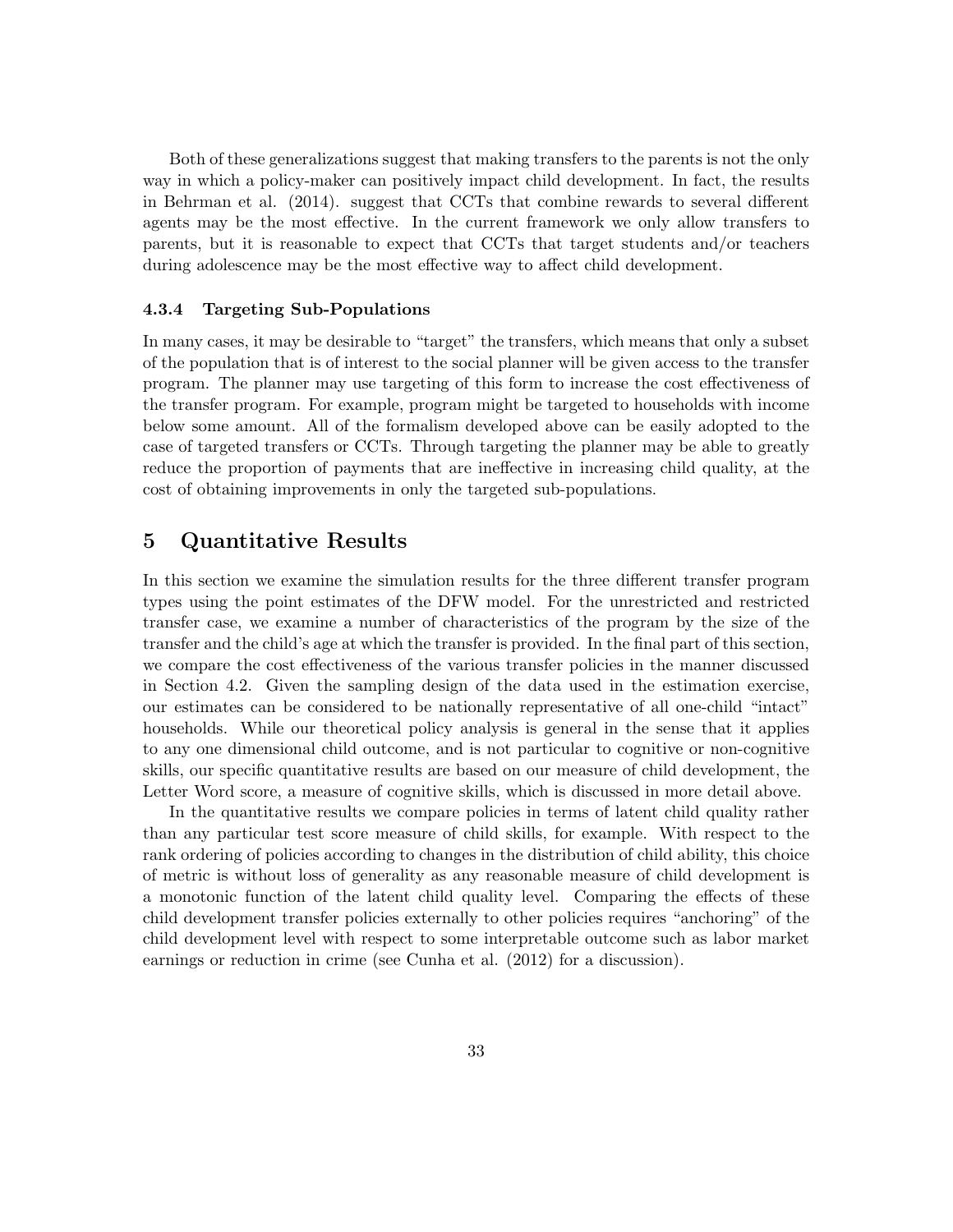#### 5.1 Unrestricted Transfers

Table [3](#page-59-0) presents results for three levels of unrestricted transfers: \$100, \$250, and \$500. The time unit is weekly, so that a \$100 weekly transfer is equal to a \$5,200 annual transfer. The transfer is given to all households. The transfer is given at age 10; below we discuss how the results vary by the age at which the transfer is given. All figures in the table are average levels across the full population. We discuss the distribution of child quality changes within the population later.

#### 5.1.1 Average Effects

Comparing the baseline levels to those with a \$100 transfer we see that the average gain in child quality [\(6\)](#page-28-0) is  $4.19 / 4.15 = 1.01$ , about a 1 percent gain from baseline. With a weekly \$250 unrestricted transfer, average child quality increases to 4.25, about a 2.7 percent gain from baseline. Finally, a transfer of \$500 produces a gain of  $4.35/4.15 = 1.04$ , or a 4.7 percent gain.

#### 5.1.2 Household Behavior

The remaining rows in Table [3](#page-59-0) show how various household behaviors are affected by the transfer. Turning first to the immediate effect of the transfers on household consumption and child investments, we see that the household consumes part of the transfer and spends part of the transfer on child goods. How much of the transfer is spent on household consumption rather than child goods expenditures depends on the household's preferences for consumption relative to child quality (which is allowed to be heterogeneous in the population, as described above) and the productivity of child goods expenditures in producing child quality. For example, even if a household highly values child quality, a monetary transfer to the household at an age for which inputs other than time have limited value in producing child quality will result in the household consuming much of the transfer by increasing its consumption of market goods and leisure.

As shown in Table [3h](#page-59-0)e unrestricted transfer also reduces labor supply through a standard income effect. The time taken from labor market activity is spent on time investments with the child and on parental leisure. Thus there is a positive spillover effect of income transfers on households: not only do income transfers finance child goods expenditures but also time investments in children. Both parents spend more time in child investment, in both active and passive activities. However, as we see in the increase in parental leisure time, parents also consume a large portion of the transfer through increased leisure. The effect of the transfer on time allocation within the household depends on heterogeneous preferences for leisure (for both mothers and fathers), relative wage offers the parents receive (which form the price of foregone working hours), and the productivity of parental time with children, both of which varies by the age of the child.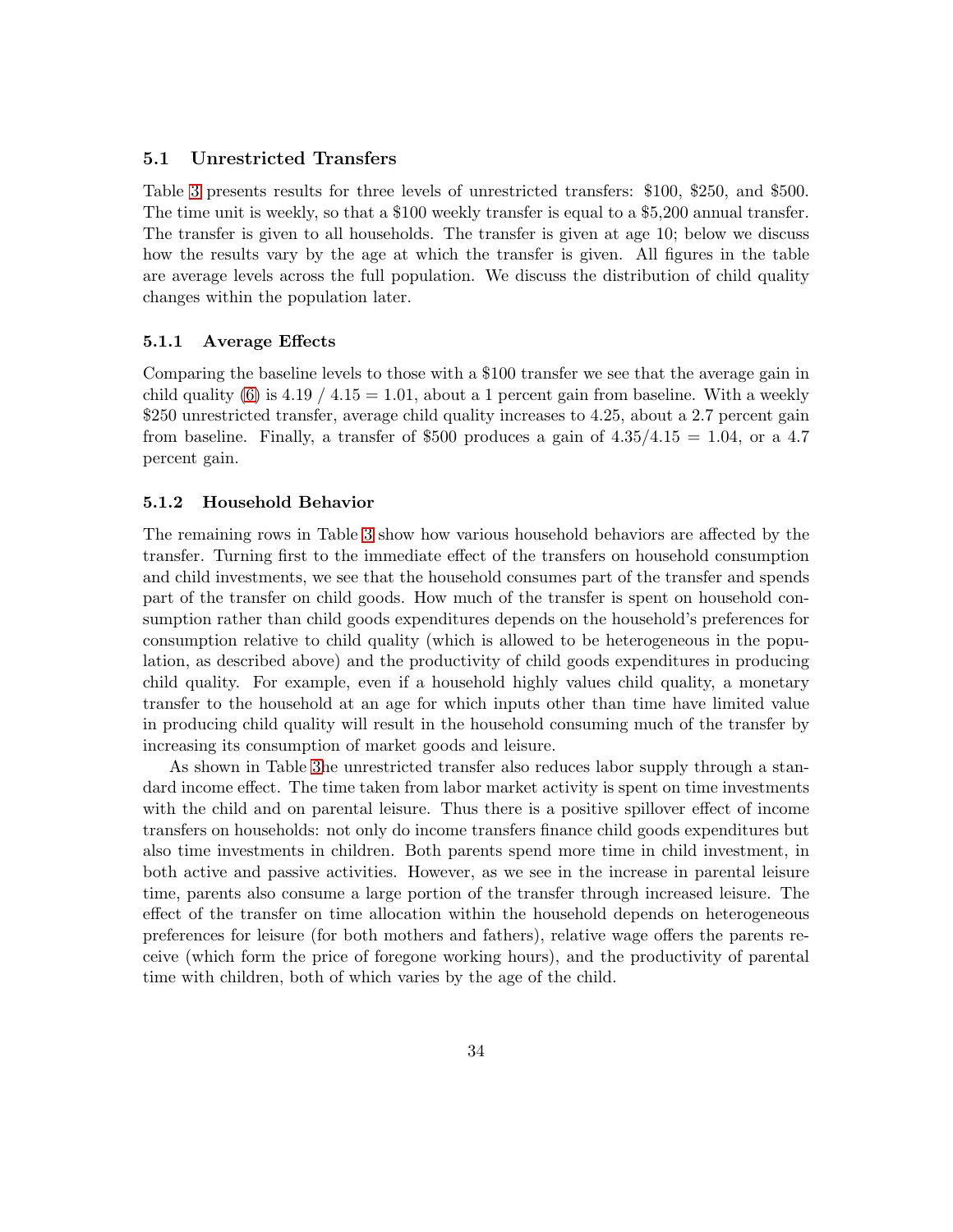#### 5.1.3 Timing

Next we explore how the timing of the transfer affects its efficacy. Figure [3](#page-51-0) displays the average gain [\(6\)](#page-28-0) for various levels of unrestricted transfers provided at various child ages. As in all of this analysis, the level of child ability is given as the next period's output: the transfer is given at age t producing a new level at  $k_{t+1}$ . In this figure, the horizontal axis measures the age  $t$  at which the transfer is given, and the vertical axis measures the gain in average child quality at  $t + 1$ . From the figure we see that for any given level of the transfer, the average gain in child quality is declining with the age at which the transfer is given. Though the model estimates indicate that child investment goods become more productive as the child ages, there are two factors which reduce the effect of unrestricted transfers as the child ages. First, as the productivity of previous period's child quality stock increases with age, there is less "room for improvement" as the child approaches the end of the development period. This stasis implies any type of intervention will have more limited impacts at the later stages of the development process. Second, the unrestricted transfers not only increase goods allocation to children but also parental time through a reduction in parental labor supply. As our estimates indicate that time with parents is key input into child development and the productivity of this time is declining with age, the positive "spillover" effect is also declining with the child's age and reducing the effect of the transfer.

#### 5.1.4 Distribution of Effects

In contrast to Table [3,](#page-59-0) which displays the average level, Figure [4](#page-52-0) shows the distribution of effects from various levels of unrestricted transfers given at age 10. The figure makes clear that, at least for some transfers, there is a substantial mass of households with smaller or larger gains than the average. For the relatively small \$100 transfer, most of the gains are centered around the mean, that is, most households experience modest gains from the transfer. For the larger transfers, the gains are more dispersed. For the \$500 transfer, the average gain at the 10th percentile is 1.025 (2.5 percent gain), and the average gain at the 90th percentile is 1.083 (8.3 percent gain). The difference in household responses is due to the sources of heterogeneity in the model: wage offers, baseline non-labor income, household preferences, and initial child quality levels. Households with low levels of non-labor income and those with low wage offers but relatively high preferences for child quality respond the most to the transfer. Other households that already have high levels of household non-labor income or relatively low preferences for child quality react relatively little to the program.

#### 5.2 Restricted Transfers

We next turn to the restricted transfer case in which each of the households receive a transfer of  $\varphi_R$  and are required to spend at least  $\varphi_R$  on child goods. As discussed above,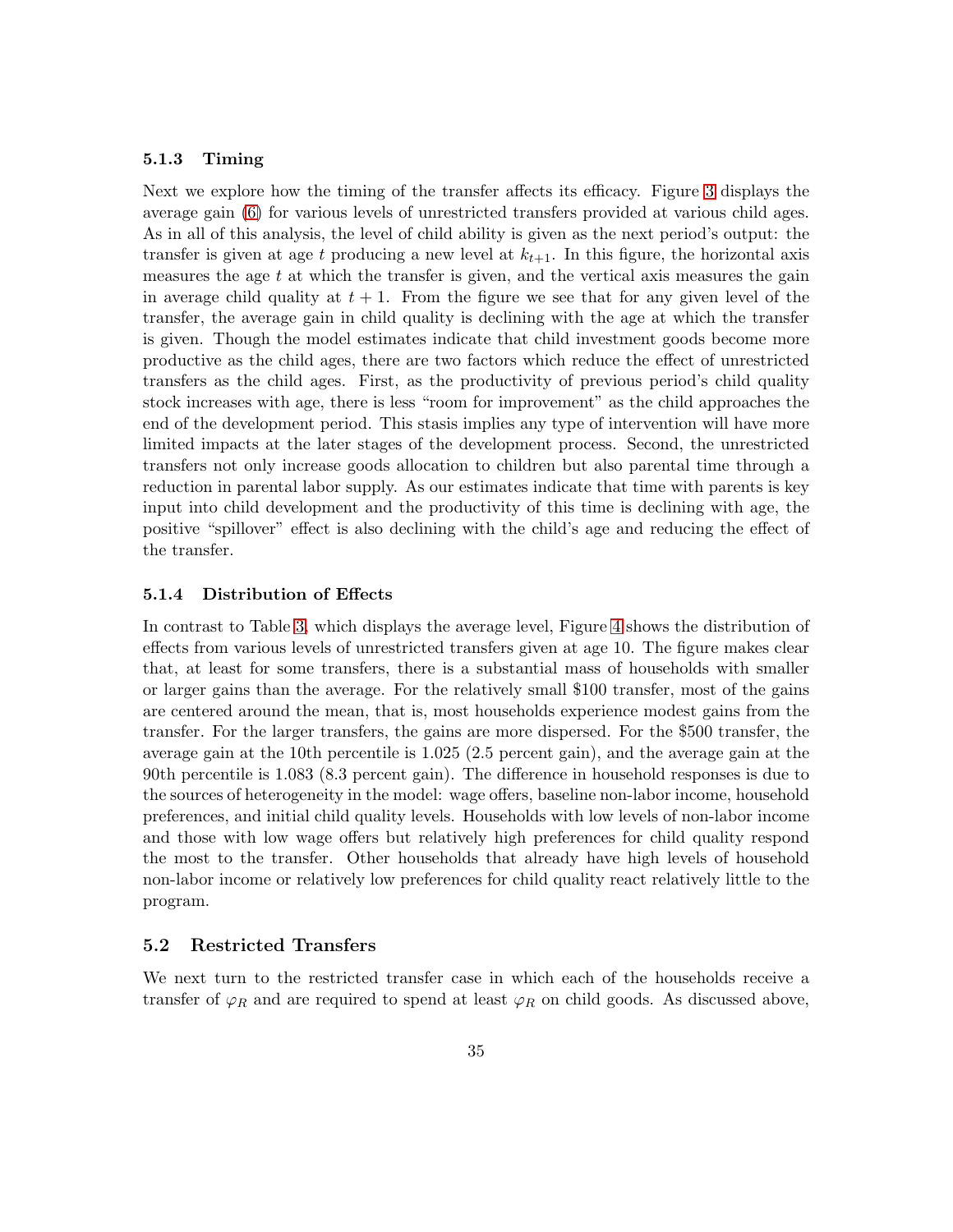some households are unconstrained by this transfer since their baseline expenditure already exceeds  $\varphi_R$ , and for these households the transfer is unrestricted. For households with baseline expenditures on children below  $\varphi_R$ , the restriction is binding, as the transfer must be used to fund child goods expenditures rather than be used, at least in part, for household consumption.[17](#page-37-0)

#### 5.2.1 Average Effects

Table [4](#page-60-0) is the restricted transfer counterpart to Table [3](#page-59-0) for the unrestricted transfer case. As in the unrestricted case, the transfer is given to households with a child aged 10. Contrasting the results between the unrestricted and restricted case, we see a larger gain in average child quality through the restricted transfer. A weekly restricted transfer of \$100 results in about a  $4.23/4.15 = 1.019$  or 1.9 percent gain compared to a 1 percent gain for the unrestricted transfer. A weekly restricted transfer of \$500 results in over a  $4.61/4.15 = 1.111$ , or 11.1 percent gain in average child quality from baseline compared to a 4.7 percent gain for an equal transfer in the unrestricted case.

#### 5.2.2 Household Behavior

There are decidedly different household responses to restricted versus unrestricted transfers as well. The clearest distinction is in terms of the household allocation of income. With a restricted transfer of \$500, child goods expenditures increases much more than what we saw in the unrestricted transfer case in Table [3.](#page-59-0) As the restricted transfer amount increases, the requirement that the transfer be spent on child goods is increasingly binding for more households, and average child good expenditures are increasing rapidly and household consumption is increasing only slightly (as compared to the unrestricted case).

In addition to the goods allocation, there is a smaller effect of the restricted transfer on time investments of parents. Like unrestricted transfers, restricted transfers also have a labor supply effect, even on households where the restriction is binding, as the increase in resources to the household reduces the incentive to work at the margin. However, the labor supply response is less in the restricted case than in the unrestricted case because the restriction on how the income is spent by the household implies that the transfer cannot be optimally (in terms of household utility) allocated across household consumption and child expenditures. The distortion created by the restriction keeps the marginal utility of consumption (and therefore of labor income) higher in the restricted transfer case than in the unrestricted case. The fall in labor hours by the parents is therefore less in the restricted case than in the unrestricted. As a consequence, the increase in time allocated to children is also less in the restricted transfer case.[18](#page-37-1)

<span id="page-37-0"></span><sup>&</sup>lt;sup>17</sup>The restriction is actually somewhat weaker. The restricted transfer is the same as an unrestricted transfer in households for which an unrestricted transfer of  $\varphi_R$  would lead them to choose to spend more than  $\varphi_R$  on the child.

<span id="page-37-1"></span><sup>&</sup>lt;sup>18</sup>There is an important caveat to this conclusion. In our specification, there is only a single child good,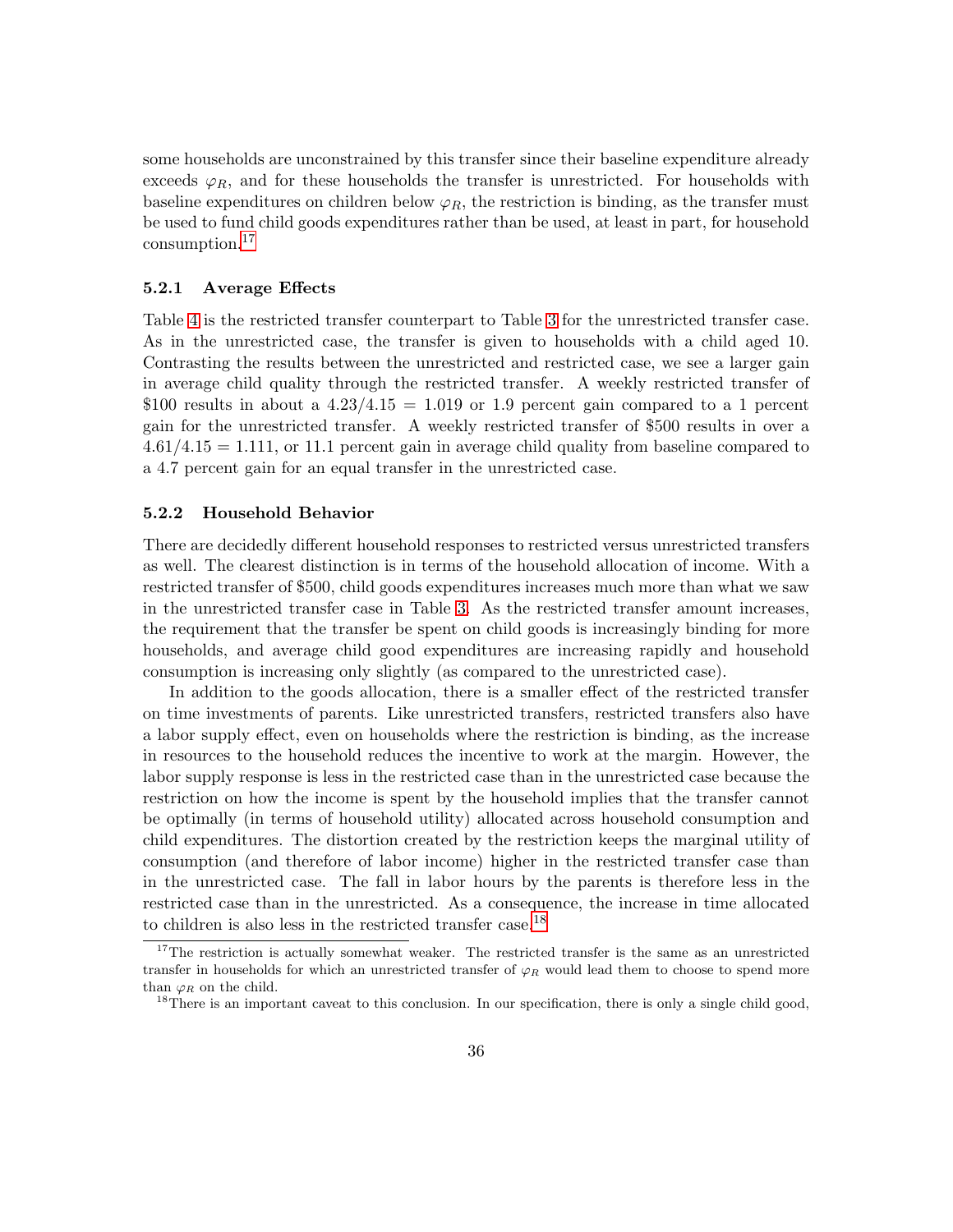#### 5.2.3 Timing

Figure [5](#page-53-0) displays results for different levels of the restricted transfer and for different child ages at which the transfer is given. The figure shows that the effect of the transfer is declining in the child's age. Total household income, including both non-labor income and labor income, is increasing as the child ages, hence fewer households have child expenditure levels below the restricted transfer amount. For an increasing share of households, the restricted transfer is essentially an unrestricted transfer, which has a lower overall effect on child quality.

#### 5.2.4 Distribution of Effects

Figure [6](#page-54-0) presents the distribution of average quality changes in response to \$100, \$250, and \$500 restricted transfers across the population of households with 10 year old children. While the mean of the distribution is shifted right compared to the unrestricted case at all transfer levels (Figure [4\)](#page-52-0), also notable is that there is a much larger right tail reflecting a considerable mass of households that have quite large gains in average child quality as result of the transfer. These highly affected households are those that either have few resources to spend on children but with high preferences for children quality or are resource rich with low preferences for child quality. In the latter case, the in-kind transfer is effectively forcing substantially higher investment in children.

#### 5.3 Comparison of Unrestricted and Restricted Transfers

Figure [7](#page-55-0) provides an explicit comparison between unrestricted and restricted transfers. At any transfer level, the restricted transfer increases the average gain in child quality significantly more than the unrestricted transfer. As the transfer level increases, the advantage of the restricted transfer is larger as the household consumes a relatively higher proportion of the unrestricted transfer.

#### 5.4 Conditional Transfers

Next we turn to results using conditional transfers. In each of these cases, we consider a "value-added" or growth type criterion provided at age 10 to each household. Unlike the unrestricted and restricted transfer cases, there are two policy variables to consider here: the performance target or threshold,  $\rho_G$ , and the level of reward incentive,  $\phi_G$ . Any household for which  $k_{t+1}/k_t \geq \rho_G$  receives a transfer in period  $t+1$  of  $\phi_G$ .

which includes all goods provided to the child including tutoring, books and toys, and any child care services. If the restricted transfer were to take the form of a subsidy for child care services, which directly substitute for parental time with the child, then it may be possible that for some households this policy would reduce parental time with children and increase labor supply. These type of effects require a richer model with multiple child goods and an explicit accounting for the time budget of the child including time inputs from several agents.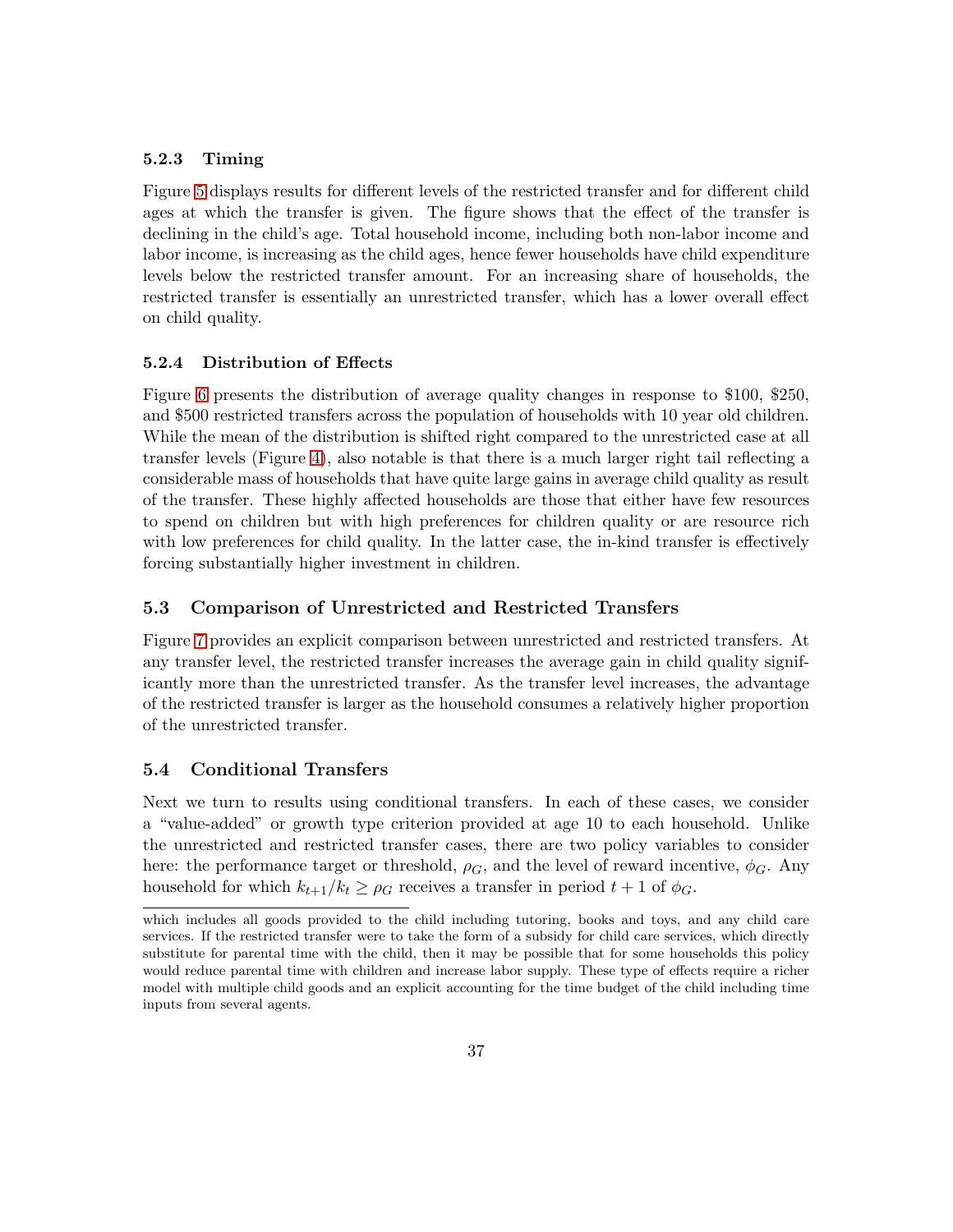#### 5.4.1 Take-up

Table [5](#page-61-0) presents the "take-up" rates for the conditional transfer program. This is the fraction of the population who either already meets the threshold target  $\rho_G$  at baseline (and for whom the reward is a pure rent) and the fraction of the households whose baseline behavior would not satisfy the performance criterion but who would be willing to meet the threshold given the reward incentive  $\phi_G$ . The columns of Table [5](#page-61-0) measure the reward incentive and the rows measure the performance target. For completeness, the first entry (target of  $\xi = 0$  and reward of  $\phi_G = 0$ ) corresponds to the baseline, and the take-up rate is by definition 1. As we move down this column (fixing the reward at the baseline of  $\phi_G = 0$ ), we see the proportion of the population that already satisfies the target at baseline, which is declining in the threshold. Moving across the columns provides the incentive effect of increasing the one-time reward payment in period  $t + 1$  (age 11 in this simulation) and fixing the target threshold. As we move along the columns, the take-up rate increases as the reward increases. The fraction of compliers in the population can be calculated by the difference in the take-up rate for some given reward relative to the baseline of 0 reward.

#### 5.4.2 Per Capita Costs

In the unrestricted and restricted cases, the per capita cost of those programs is trivial to calcuate since all households receive the given transfer level. In the CCT case, only households that successfully meet the program requirements receive the reward and contribute to the cost. Table [6](#page-61-1) provides the per capita cost of the various combinations of conditional transfer policy parameters. The per capita cost is simply the proportion of households that would meet the threshold (from table [5\)](#page-61-0) multiplied by the reward level  $\phi_G$ . In the top row, with a target threshold of 0, the per capita cost is equal to the reward  $\phi_G$  since all households receive the reward. As the threshold target increases as we move down the columns, the per capita cost declines as the proportion of households satisfying the performance criterion declines.

#### 5.4.3 Average Effects

Figure [8](#page-56-0) displays the average gain in child quality by the individual household child quality threshold ( $\rho_G$ ) for four different levels of reward  $\phi_G = 20, 50, 100, 200$ . Average gain is increasing in both the reward level and the threshold target. At low performance targets  $(\rho_G \text{ small})$ , the difference across reward levels in overall average gain is relatively small. But as the target level increases, there are much larger differences in the effectiveness of increasing the reward level. At low performance targets, there are relative few complier households, as most households would already meet the threshold in the baseline, and higher rewards are a pure rent for most households. However, as the performance target increases, more households are no longer automatically meeting the threshold at baseline, and there is greater scope for rewards to incentivize child investments. At these higher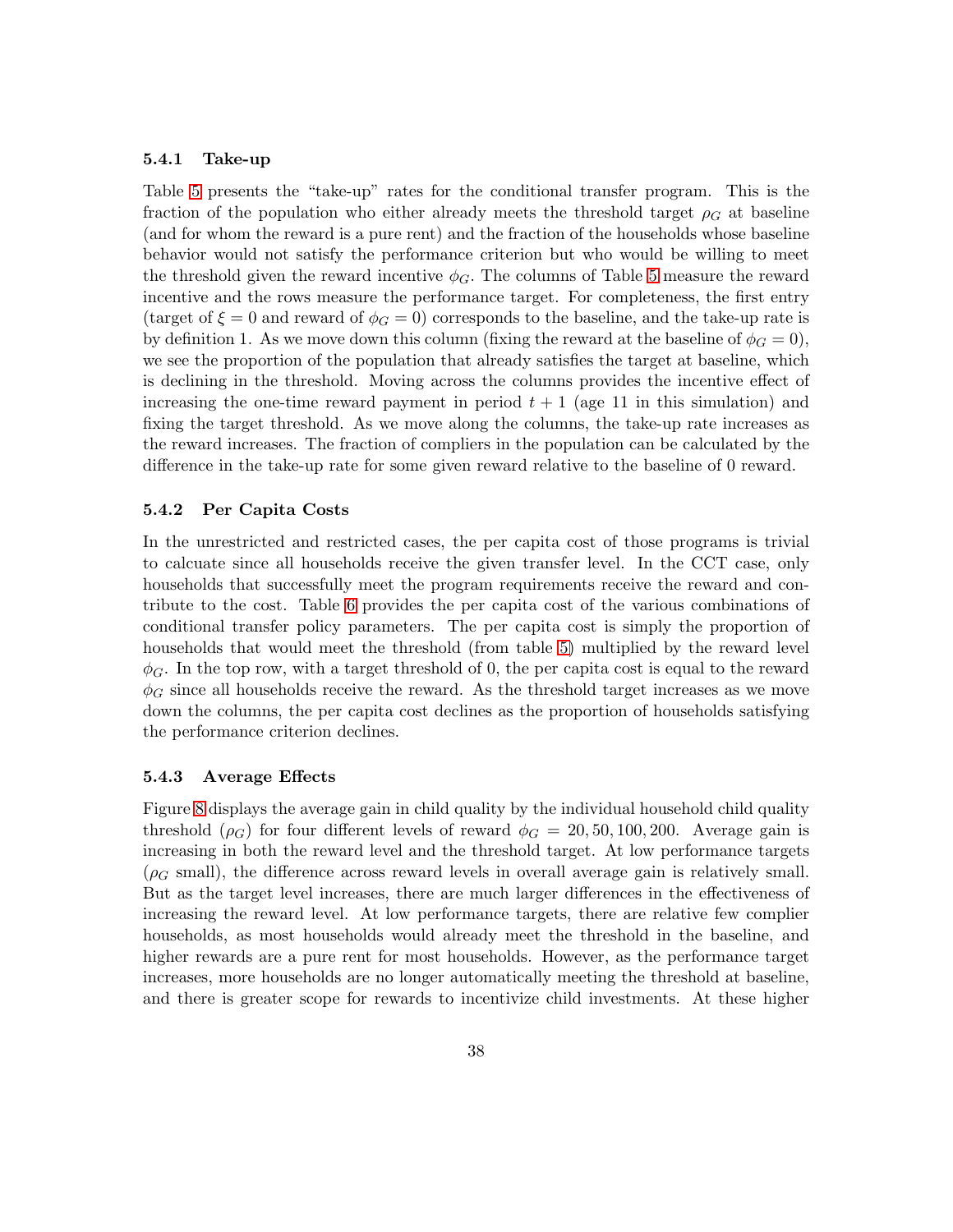targets, the proportion of compliers increases with the reward level and more households increase their investment to meet the target. The larger share of compliers combined with a higher target increases the average gain in the children's human capital for the total population.

#### 5.5 Comparison of Unrestricted, Restricted, and Conditional Transfers

Figure [9](#page-57-0) compares all three types of transfers (unrestricted, restricted, and conditional). For the conditional transfers, we calculate the minimum cost combination of performance target and reward to achieve a given average gain (from ??). As the figure shows, for any given gain in average child quality, the policies are clearly ordered in terms of cost effectiveness: conditional transfers are lowest cost, followed by restricted transfers, followed by unrestricted transfers.

The advantage of conditional transfers over the other types of transfers is that the household is allowed to optimally choose the combination of inputs (parental time and child goods expenditures) to meet the performance target. While the household is not child quality maximizing (i.e., it is not choosing the combination of child inputs to maximize the level of child quality each period), and takes into account the utility costs of the input choices (for example the cost of foregone parental leisure in increasing time with children), the household can use the production technology to optimally select the inputs. In contrast, the next best policy (in terms of cost minimization), restricted transfers, affects child quality primarily through increasing child goods expenditures. This type of transfer distorts the input mix toward child goods expenditures and away from parental time. When the household is left to make the decision of which inputs to use, as in the case of the conditional transfer, this distortion is eliminated.

### 6 Conclusion

We have used the model developed and estimated in DFW to examine in some detail the impacts of various types of transfer policies on child development. The model itself is quite stylized, but does incorporate heterogeneity in household preferences, a dynamic child development production technology, and a large set of inputs into the production process, which the household chooses given a dynamically evolving resource constraint. Within this model we considered three broad classes of transfer policies: unrestricted transfer of income, restricted transfer of child goods, and a conditional (cash) transfer, which was given only to households that met a performance criteria.

We found that the conditional cash transfer program was considerably more costeffective than the restricted or unrestricted transfer case. Under the conditional transfer system, some households that would not qualify under baseline must efficiently (in the sense of input utilization) adjust their behavior to satisfy the performance criterion and earn the reward. This reward may have even stronger impacts in the long-term because the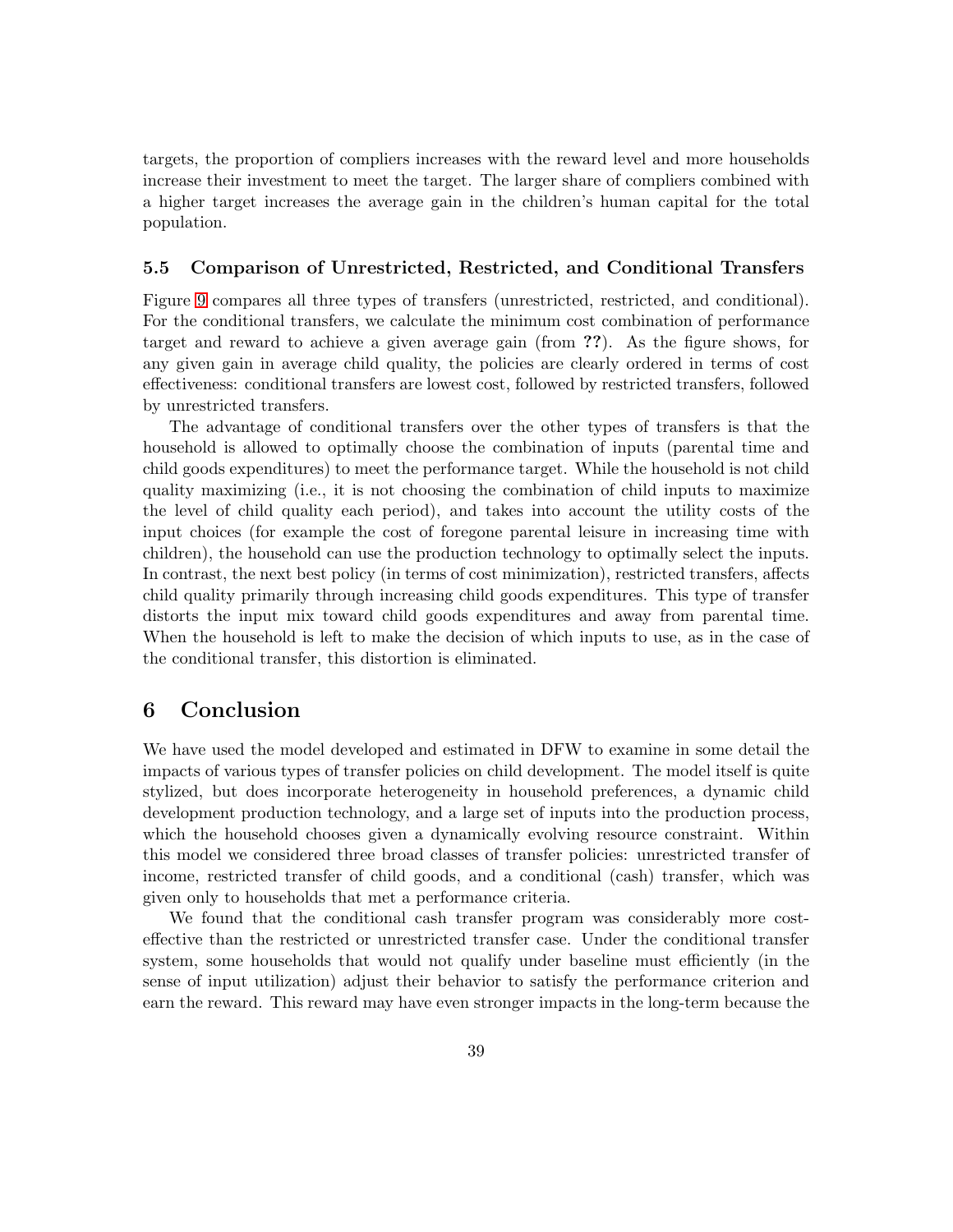reward (received in the following period) is essentially an unrestricted transfer, which we know that households, to varying degrees, will spend at least partly on their own children.

We have abstracted from important implementation issues and associated costs in our discussion. The unrestricted transfer case, which we found to be the most inefficient, is the easiest one to implement. In the case of restricted transfers, there are costs associated with monitoring the expenditures of households on child investment goods, or costs involved in making in-kind transfers in the amount to all households. The main costs of the conditional transfer program are in terms of the measurement of the child's human capital and validation of the household having attained the performance threshold. These costs are not trivial, and involve difficult measurement issues. While we did not provide any quantitative results, we analyzed the consequences of these issues, both in the case where child quality is measured with error by the program administrator and when the household itself is uncertain about the productivity of investments. If the performance target is set in terms of the change of a measured test score, the household faces uncertainty as to whether its investments will be adequately represented by the scores that the child actually attains. Depending on the household's attitude toward risk and the level of uncertainty, this may have substantial impacts on the performance of the program.

The main limitation of our results is the restricted environment in which the analysis takes place. The model at present only considers one-child households<sup>[19](#page-41-0)</sup> and short-run transfer programs. Most importantly, other agents in the development process are not considered. Our current research seeks to remedy this problem. In particular, we add school quality to the production technology, and recognize that formal school attendance is the main reason we see such a drop-off in parental time investments around age 6 (and the corresponding implication that the value of parental time investments declines precipitously at this age). Second, we add the child's own time in self-investment to the production technology, and extend the structure of the model to include parental preferences and child preferences separately. In this manner, the counterfactual policy exercise conducted here can be considerably expanded to include incentives extended to schools and children. Deciding not only the amounts of rewards but to whom they should be directed is extremely important, as the results of Behrman et al. (2014) have demonstrated in the case of the ALI social experiment. Our hope is that by combining estimates from models such as the one we have examined with the results of these types of field experiments, more cost-effective policies to promote child development can be found.

<span id="page-41-0"></span><sup>&</sup>lt;sup>19</sup>In DFW, we extend the model to the case of two-child households and obtain estimates of the more complex production technology for that case. However, performing counterfactual policy analysis is considerably more involved in the two-child case, which is why we have limited our attention to one-child households in this paper.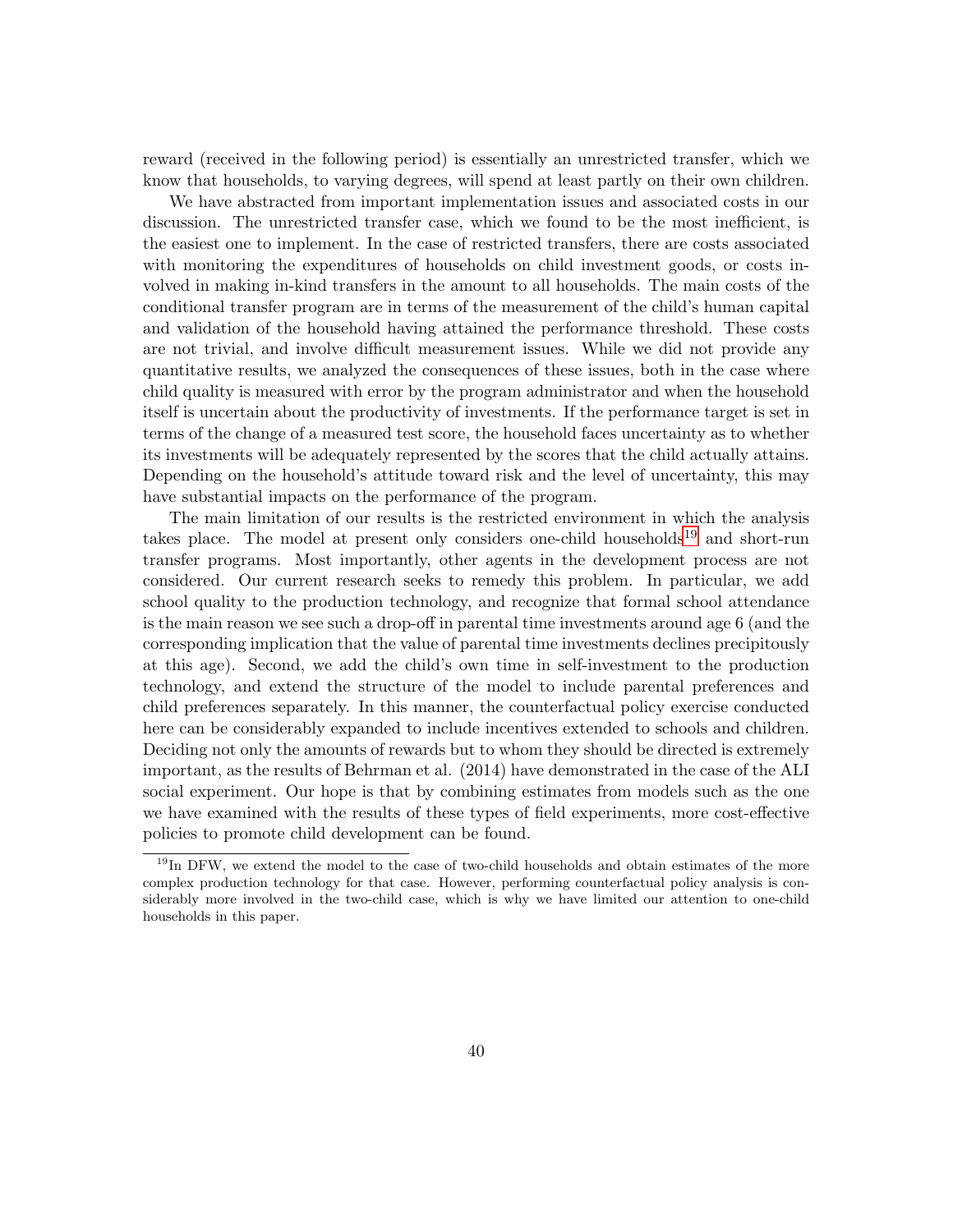### References

- [1] Aber L, and Rawlings L. (2011). "North South Knowledge Sharing on Incentive-based Conditional Cash Transfer Programs." Social Protection and Labor Discussion Paper 1101, World Bank, Washington, D.C.
- [2] Attanasio, O., Battistin, E., Fitzsimons, E., Mesnard, A., and Vera-Hernandez, M.(2005). "How Effective are Conditional Cash Transfers?: Evidence from Colombia." *Institute for Fiscal Studies Briefing* Note 54.
- [3] Bernal, R. (2008). "The Effect of Maternal Employment and Child Care on Children's Cognitive Development." *International Economic Review* 49: 1173-1209.
- [4] Behrman, J. R., Sengupta, P., and Todd, P. (2005). "Progressing through PRO-GRESA: An Impact Assessment of a School Subsidy Experiment in Rural Mexico". *Economic Development and Cultural Change* 54: 237-275.
- [5] Behrman, J.B., Parker S. Todd, P and Wolpin K. (2014). "Aligning Learning Incentives of Students and Teachers: Results from a Social Experiment in Mexican High Schools." Forthcoming, *Journal of Political Economy*.
- [6] Bourguignon, F., Ferreira, F. H. G., and Leite, P. G. (2003). "Conditional Cash Transfers, Schooling, and Child Labor: Micro-simulating Brazil's Bolsa Escola Program." *The World Bank Economic Review* 17: 229-254.
- [7] Cardoso, E. and Souza, A. P. (2004). "The Impact of Cash Transfers on Child Labor and School Attendance in Brazil." Working Paper 04-W07, Vanderbilt University Department of Economics.
- [8] Caucutt, E. and Lochner, L. (2012). "Early and Late Human Capital Investments, Borrowing Constraints, and the Family." NBER *Working Paper* 18493.
- [9] Cunha, F. and J. J. Heckman. (2008). "Formulating and Estimating the Technology of Cognitive and Noncognitive Skill Formation." *Journal of Human Resources* 43: 738-778.
- [10] Cunha, F. and J. J. Heckman, and S. Schennan.(2010). "Estimating the Technology of Cognitive and Non-Cognitive Skill Formation." *Econometrica* 78: 883-931
- [11] Cunha, F. (2013). "Investments in Children When Markets Are Incomplete." *Working Paper*
- [12] Dahl, G. B. and Lochner L. (2012). "The Impact of Family Income on Child Achievement: Evidence from the Earned Income Tax Credit." *American Economic Review*, 102(5): 1927-56.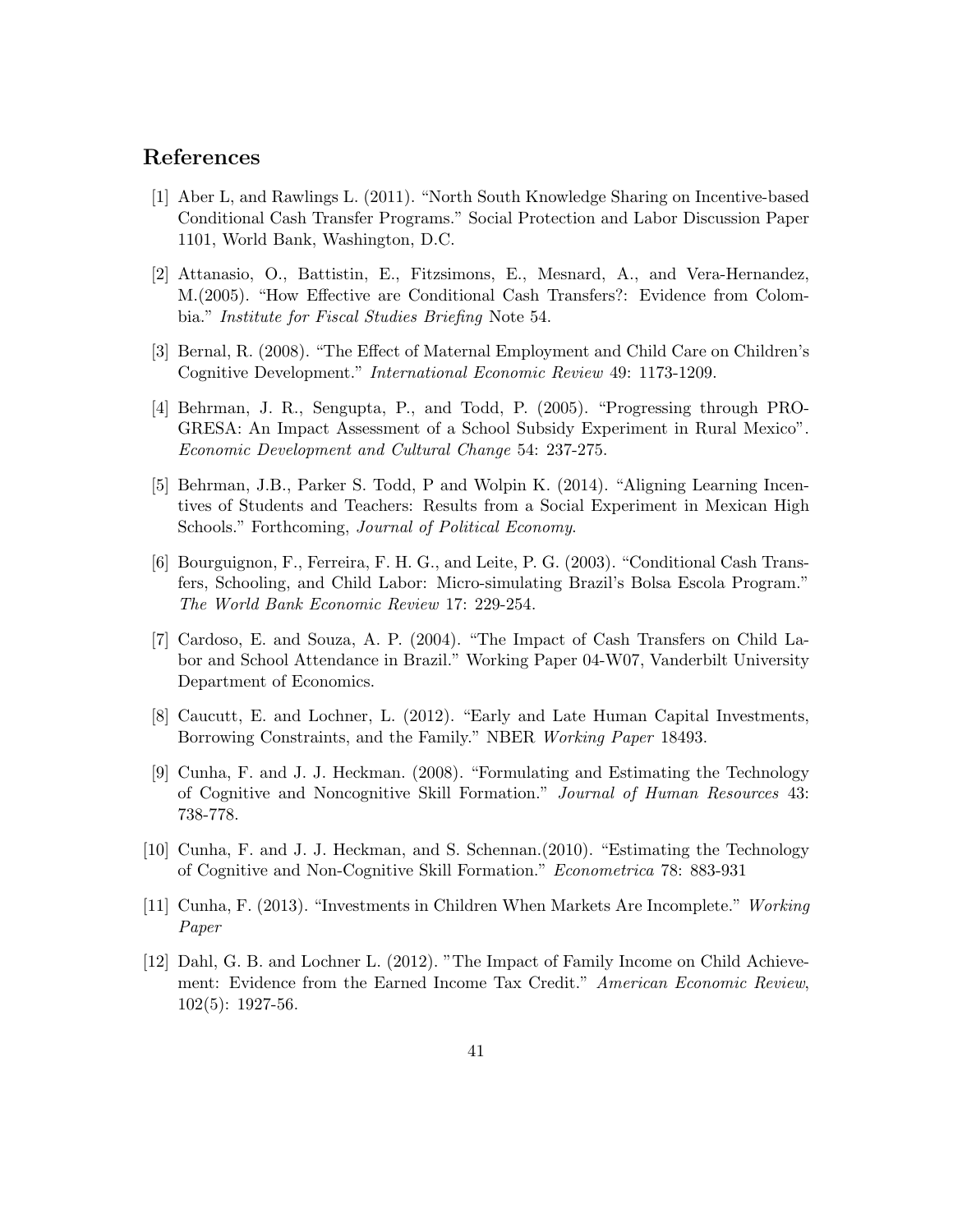- [13] Del Boca D, Flinn C. and M. Wiswall (2014). "Household Choices and Child Development " *Review of Economic Studies* 81 (January 2014): 137-185.
- [14] Dubois, P., de Janvry, A., and Sadoulet, E. (2012). "Effects on School Enrollment and Performance of a Conditional Transfers Program in Mexico." *Journal of Labor Economics* 30 (3): 555-89.
- [15] Duncan, G. J., P. A. Morris and C. Rodrigues (2011). Does money really matter? Estimating impacts of family income on young children as achievement with data from random-assignment experiments. *Development. Psychology*. 47(5), 1263-1279.
- [16] Fernald L.C., Gertler P.J., and Neufeld L.M. (2008). "Role of Cash in Conditional Cash Transfer Programmes for Child Health, Growth, and Development: An Analysis of Mexico's Oportunidades." *Lancet* (9615): 828-37
- [17] Fernald LC, Hidrobo M. (2011). "Effect of Ecuador's Cash Transfer Program on Child Development in Infants and Toddlers: A Randomized Effectiveness Trial." *Social Science and Medecine* 72: 1437-46.
- [18] Heckman, J. J. and Masterov, D. V., (2007). "The Productivity Argument for Investing in Young Children." IZA Discussion Papers 2725, Institute for the Study of Labor.
- [19] Heckman, J.J. and Mosso S. (2014), "The Economics of Human Development and Social Mobility" NBER Working Paper 19925
- [20] Heckman J.J. and Kautz (2012) "Hard Evidence on Soft Skills" NBER Working Paper Working 18121
- [21] Heckman, J., R. Pinto, A. Shaikh, and A. Yavitz (2011). "Inference with Imperfect Randomization: The Case of the Perry School Program." NBER Working Paper 16935.
- [22] Loken, K. V., M. Mogstad and M. Wiswall (2012): What Linear Estimators Miss: The Effect of Family Income on Child Outcomes. *American Economic Journal: Applied Economics*, 4, 1-35.
- [23] Martinelli, C. and Parker, S. W. (2003). "Should Transfers to Poor Families be Conditional on School Attendance?: A Household Bargaining Perspective." *International Economic Review* 44: 523-544.
- [24] Mirrles, J. (1971) "An Exploration in the Theory of Optimum Income Taxation." *Review of Economic Studies* 38: 175-208.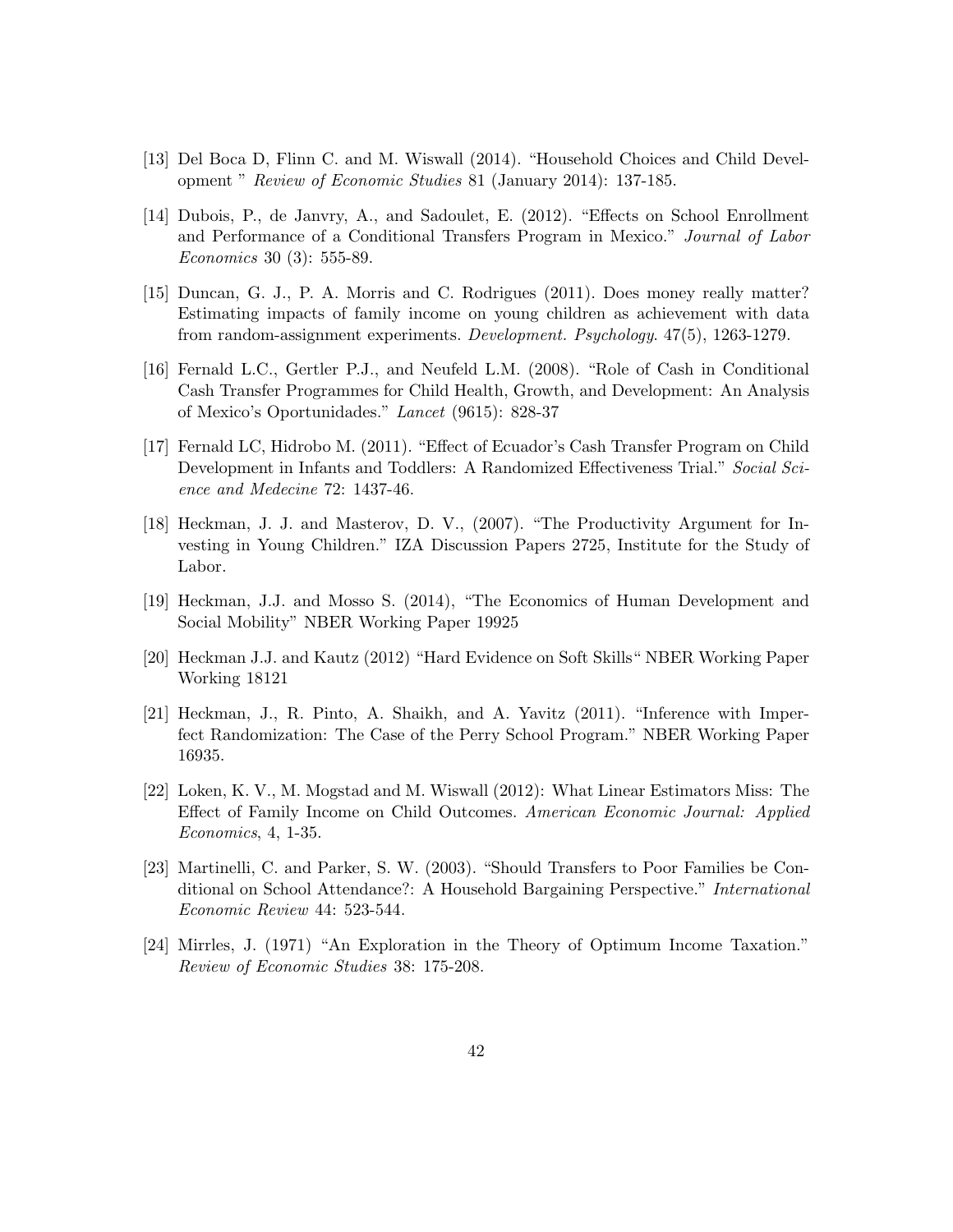- [25] Morris P., Aber L.,Wolf S. Berg J.(2012) "Using Incentives to Change How Teenagers Spend Their Time,The Effects of New York City's Conditional Cash Transfer Program" MDRC 2012
- [26] Paxton C. and Shady N.(2007). "Cognitive Development Among Young Children in Ecuador: The Roles of Wealth, Health and Parenting," *Journal of Human Resources* 42: 49-84, .
- [27] Rawlings, L. B. and Rubio, G. M. (2005). "Evaluating the Impact of Conditional Cash Transfer Programs." *The World Bank Research Observer*, 20: 29-55.
- [28] Schady, N. and Araujo, M. C. (2006). "Cash Transfers, Conditions, School Enrollment, and Child Work: Evidence from a Randomized Experiment in Ecuador." *World Bank Policy* Research Working Paper, 3930: 1-30
- [29] Skoufias, E. and Parker, S. W. (2001). "Conditional Cash Transfers and Their Impact on Child Work and Schooling: Evidence from the PROGRESA program in Mexico." *Economia* 2: 45-96
- [30] Todd, P. E. and Wolpin, K. I. (2006). "Assessing the Impact of a School Subsidy Program in Mexico: Using a Social Experiment to Validate a Dynamic Behavioral Model of Child Schooling and Fertility." *American Economic Review* 96: 1384-1417.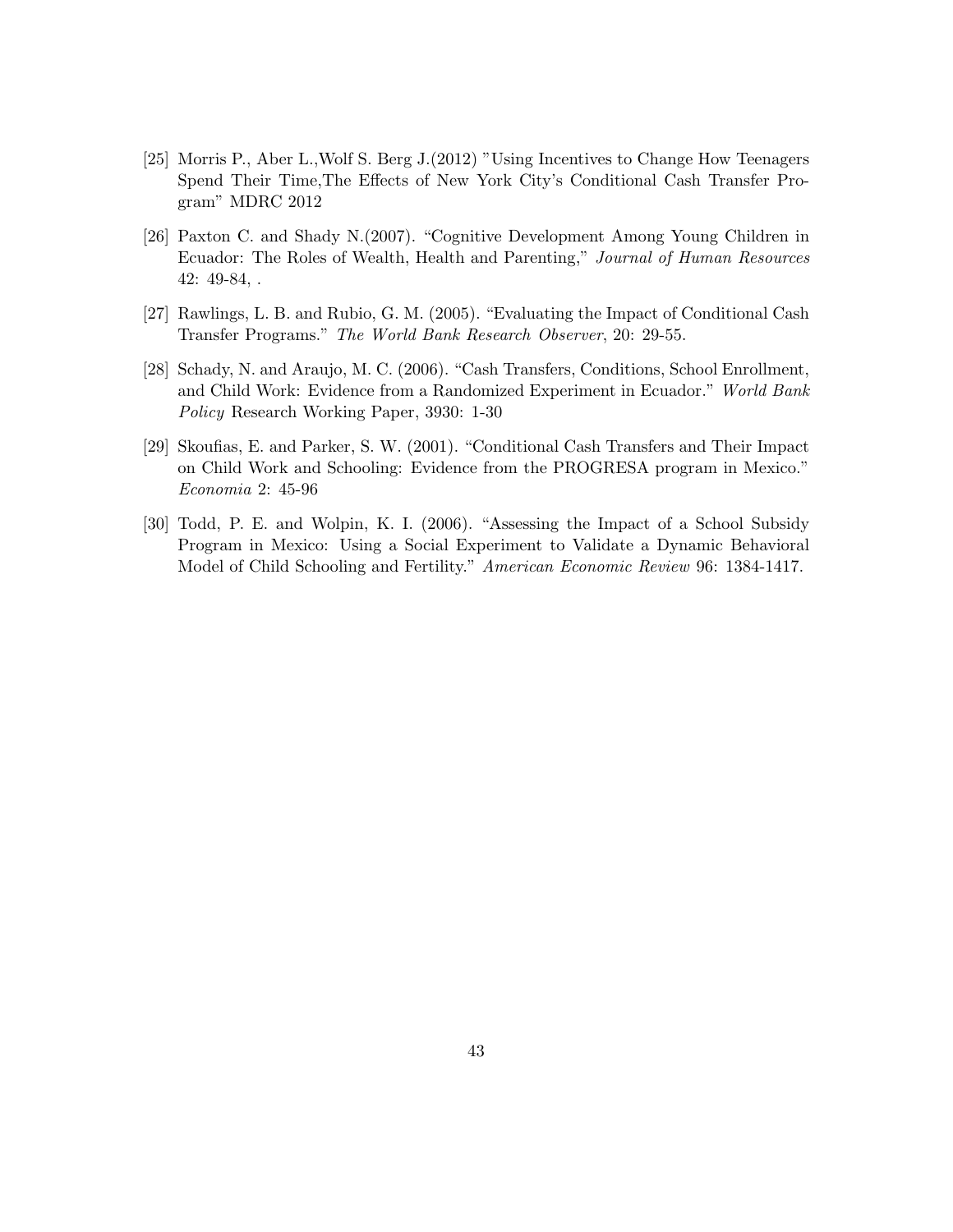# A Decision Rules for the DFW Framework

We can write the conditional factor demands for child inputs, where we are conditioning on labor supply choices and nonlabor income, as

<span id="page-45-0"></span>
$$
\tau_{1,t}^*(a) = (T - h_{1t}) \frac{\varphi_{1,t}(a)}{\alpha_1 + \varphi_{1,t}(a) + \varphi_{1,t}(p)}
$$
(1)

$$
\tau_{2,t}^*(a) = (T - h_{2t}) \frac{\varphi_{2,t}(a)}{\alpha_2 + \varphi_{2,t}(a) + \varphi_{2,t}(p)} \tag{2}
$$

$$
\tau_{1,t}^*(p) = (T - h_{1t}) \frac{\varphi_{1,t}(p)}{\alpha_1 + \varphi_{1,t}(a) + \varphi_{1,t}(p)}
$$
\n(3)

$$
\tau_{2,t}^*(p) = (T - h_{2t}) \frac{\varphi_{2,t}(p)}{\alpha_2 + \varphi_{2,t}(a) + \varphi_{2,t}(p)}
$$
\n(4)

$$
e_t^* = (w_{1t}h_{1t} + w_{2t}h_{2t} + I_t)\frac{\varphi_{3,t}}{\alpha_3 + \varphi_{3,t}}
$$
(5)

where

$$
\varphi_{l,t}(\xi) = \beta \delta_{l,t}(\xi) \eta_{t+1}, \ l = 1, 2; \ \xi = a, p,
$$
  

$$
\varphi_{3,t} = \beta \delta_{3,t} \eta_{t+1}.
$$

The sequence  $\{\eta_t\}_{t=1}^{M+1}$  is defined (backwards-) recursively as

$$
\eta_{M+1} = \psi \alpha_4
$$
  
\n
$$
\eta_M = \alpha_4 + \beta \delta_{4,M} \eta_{M+1}
$$
  
\n
$$
\vdots
$$
  
\n
$$
\eta_t = \alpha_4 + \beta \delta_{4,t} \eta_{t+1}
$$
  
\n
$$
\vdots
$$
  
\n
$$
\eta_1 = \alpha_4 + \beta \delta_{4,1} \eta_2.
$$
  
\n(6)

where  $\eta_t$  represents the period t expected marginal utility of (log) child quality to the household, i.e.,  $\eta_t = \partial E_{t-1} V_t(S_t) / \partial \ln k_t$ . The variable  $\eta_t$  reflects both the present period flow marginal utility of (log) child quality to the household, given by  $\alpha_4$ , and the discounted marginal value of child quality in terms of future utility. The latter value of current child quality depends on the discount factor and the technologically determined productivity of the current stock of child quality in producing future child quality, given by the time varying parameter  $\delta_{4,t}$ .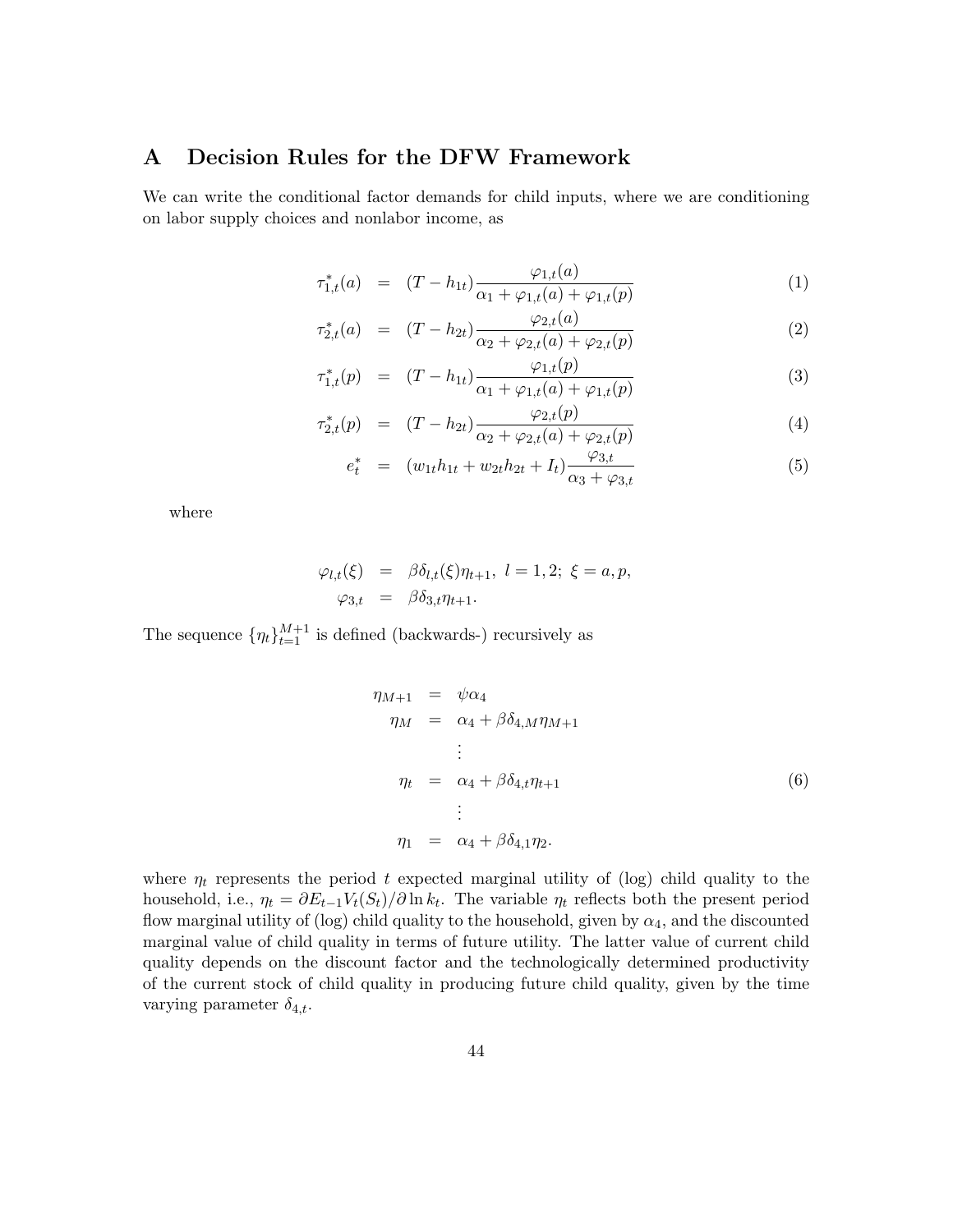The solution to the spousal labor supplies problem in period  $t$  also has a simple form. Define two "latent" labor supply variables in period  $t$  by

<span id="page-46-0"></span>
$$
\hat{h}_{1t} = \frac{A_{1t} - A_{2t}B_{1t}}{1 - A_{2t}B_{2t}} \n\hat{h}_{2t} = \frac{B_{1t} - B_{2t}A_{1t}}{1 - A_{2t}B_{2t}},
$$
\n(7)

where

$$
A_{1t} = \frac{w_{1t}T(\alpha_3 + \varphi_{3,t}) - (\alpha_1 + \varphi_{1,t}(a) + \varphi_{1,t}(p))I_t}{w_{1t}(\alpha_1 + \alpha_3 + \varphi_{1,t}(a) + \varphi_{1,t}(p) + \varphi_{3,t})}
$$
  
\n
$$
A_{2t} = \frac{w_{2t}(\alpha_1 + \varphi_{1,t}(a) + \varphi_{1,t}(p))}{w_{1t}(\alpha_1 + \alpha_3 + \varphi_{1,t}(a) + \varphi_{1,t}(p) + \varphi_{3,t})}
$$
  
\n
$$
B_{1t} = \frac{w_{2t}T(\alpha_3 + \varphi_{3,t}) - (\alpha_2 + \varphi_{2,t}(a) + \varphi_{2,t}(p))I_t}{w_{2t}(\alpha_2 + \alpha_3 + \varphi_{2,t}(a) + \varphi_{2,t}(p) + \varphi_{3,t})}
$$
  
\n
$$
B_{2t} = \frac{w_{1t}(\alpha_2 + \varphi_{2,t}(a) + \varphi_{2,t}(p))}{w_{2t}(\alpha_2 + \alpha_3 + \varphi_{2,t}(a) + \varphi_{2,t}(p) + \varphi_{3,t})}.
$$

Given these latent labor supplies, we can define the actual optimal hour choices that satisfy the rationing constraint on the time allocations of the parents. If the latent labor supplies on the right hand sides are set to zero, it is apparent that the condition required for the conditional latent labor supplies to both be 0 is

$$
(h_{1t}^* = 0, h_{2t}^* = 0) \Leftrightarrow A_{1t} \le 0
$$
 and  $B_{1t} \le 0$ .

If both of these intercept terms are equal to or less than zero, then the household supplies no time to the market. For this to be the case, it is necessary that the household's nonlabor income be strictly positive.

Going back to the "full" solutions to the model given in  $(7)$ , if both of the solutions are positive, then both satisfy the time allocation constraints, and these are the solutions to the household optimization problem. If the latent labor supply of parent 1 is positive and that of parent 2 is negative, then  $(h_{1t}^* = A_{1t}, h_{2t}^* = 0)$ , while if the situation is reversed, the solution is  $(h_{1t}^* = 0, h_{2t}^* = B_{1t})$ . In summary, optimal labor supplies are

$$
(h_{1t}^*, h_{2t}^*) = \begin{cases} (0,0) & \text{if } A_{1t} \le 0 \text{ and } B_{1t} \le 0\\ (A_{1t}, 0) & \text{if } A_{1t} - A_{2t}B_{1t} > 0 \text{ and } B_{1t} - B_{2t}A_{1t} < 0\\ (0, B_{1t}) & \text{if } A_{1t} - A_{2t}B_{1t} < 0 \text{ and } B_{1t} - B_{2t}A_{1t} > 0\\ (\hat{h}_{1t}, \hat{h}_{2t}) & \text{if } A_{1t} - A_{2t}B_{1t} \ge 0 \text{ and } B_{1t} - B_{2t}A_{1t} \ge 0 \end{cases}
$$

Using these optimal labor supply choices, the investment decisions are determined using  $(1), (2), (3), (4),$  $(1), (2), (3), (4),$  $(1), (2), (3), (4),$  $(1), (2), (3), (4),$  $(1), (2), (3), (4),$  $(1), (2), (3), (4),$  $(1), (2), (3), (4),$  $(1), (2), (3), (4),$  and  $(5)$  after substituting  $h_1^*$  $_{1t}^*$  and  $h_2^*$  $_{2t}^*$  into the functions.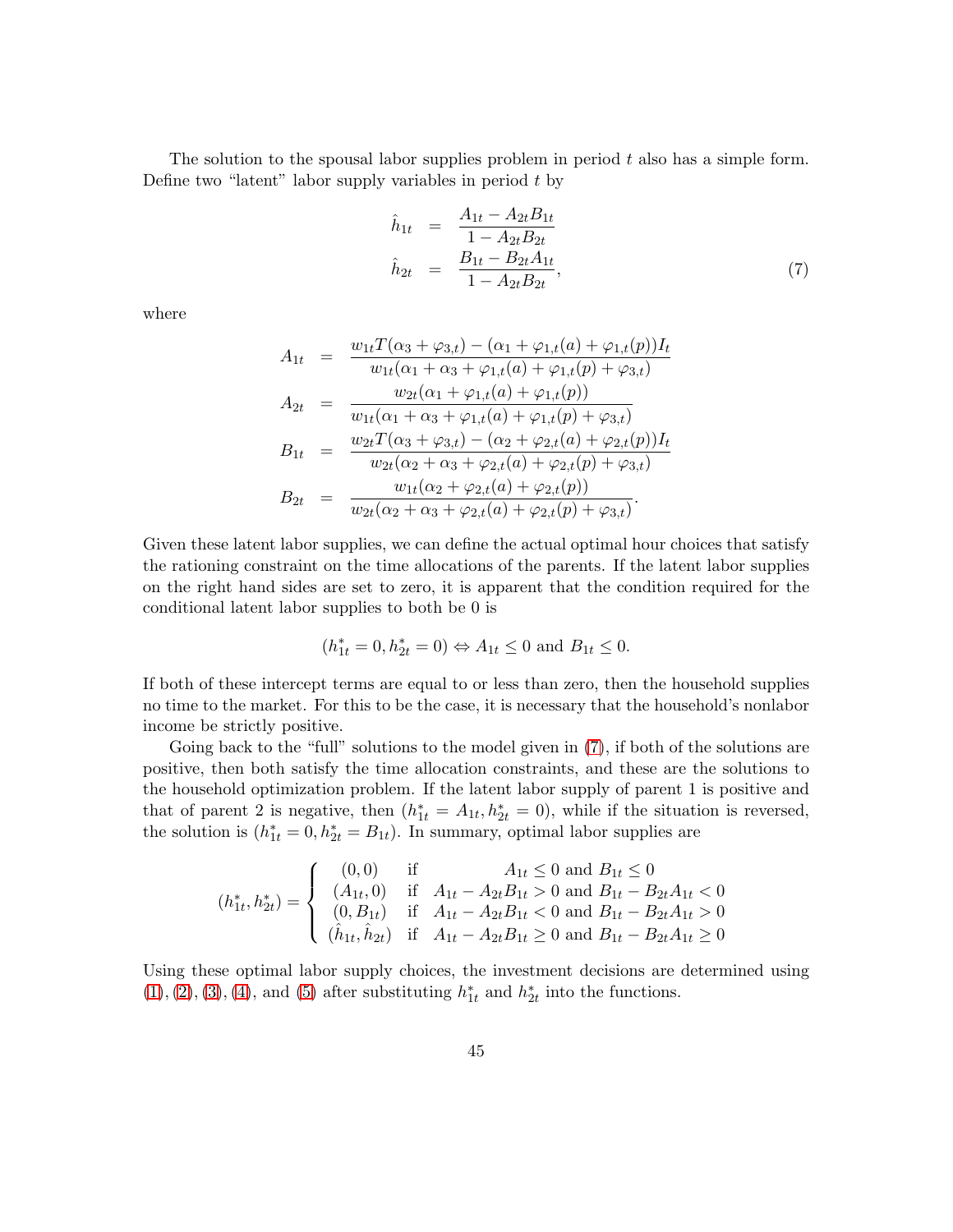# B Solving for  $J_t$

In terms of actually solving the constrained optimization problem that defines  $J_t$ , we consider the maximization of

$$
\alpha_1 \ln(l_{1,t}) + \alpha_2 \ln l_{2,t} + \alpha_3 \ln c_t + \alpha_4 \ln k_t + \lambda_t \{ R_t \tau_{1,t}(a)^{\delta_{1,t}(a)} \tau_{2,t}(a)^{\delta_{2,t}(a)} \tau_{1,t}(p)^{\delta_{1,t}(p)} \tau_{2,t}(p)^{\delta_{2,t}(p)} e_t^{\delta_{3,t}} k_t^{\delta_{4,t}} - k_{t+1} \},
$$

where  $k_{t+1}$  is the target level for period  $t+1$  child cognitive ability. The constraints are

$$
l_{1,t} = T - \tau_{1,t}(a) - \tau_{1,t}(p) - h_{1,t}
$$
  
\n
$$
l_{2,t} = T - \tau_{2,t}(a) - \tau_{2,t}(p) - h_{2,t}
$$
  
\n
$$
c_t = w_{1,t}h_{1,t} + w_{2,t}h_{2,t} + I_t - e_t.
$$

Conditional on values of  $(h_{1,t}, h_{2,t})$ , we can rewrite the first order conditions (FOCs) as

$$
\frac{\alpha_1}{l_{1,t}^*} \frac{\tau_{1,t}^*(a)}{\delta_{1,t}(a)} = \lambda_t k_{t+1}
$$
\n
$$
\frac{\alpha_1}{l_{1,t}^*} \frac{\tau_{1,t}^*(p)}{\delta_{1,t}(p)} = \lambda_t k_{t+1}
$$
\n
$$
\frac{\alpha_2}{l_{2,t}^*} \frac{\tau_{2,t}^*(a)}{\delta_{2,t}(a)} = \lambda_t k_{t+1}
$$
\n
$$
\frac{\alpha_2}{l_{2,t}^*} \frac{\tau_{2,t}^*(p)}{\delta_{2,t}(p)} = \lambda_t k_{t+1}
$$
\n
$$
\frac{\alpha_3}{c_t^*} \frac{e_t^*}{\delta_{3,t}} = \lambda_t k_{t+1}.
$$

Conditional on a value of  $e_t$ , the FOCs imply

$$
\tau_{1,t}^{*}(p)(e_{t}) = \frac{\delta_{1,t}(p)}{\delta_{1,t}(a)} \tau_{1,t}^{*}(a)(e_{t})
$$
\n
$$
\tau_{1,t}^{*}(a)(e_{t}) = \frac{\delta_{1,t}(a)\alpha_{3}(T - h_{1,t})e_{t}}{\alpha_{1}\delta_{3,t}(M_{t} - e_{t}) + \delta_{1,t}(a)\alpha_{3}(1 + \frac{\delta_{1,t}(p)}{\delta_{1,t}(a)})e_{t}}
$$
\n
$$
\tau_{2,t}^{*}(p)(e_{t}) = \frac{\delta_{2,t}(p)}{\delta_{2,t}(a)} \tau_{2,t}^{*}(a)
$$
\n
$$
\tau_{2,t}^{*}(a)(e_{t}) = \frac{\delta_{2,t}(a)\alpha_{3}(T - h_{2,t})e_{t}}{\alpha_{2}\delta_{3,t}(M_{t} - e_{t}) + \delta_{2,t}(a)\alpha_{3}(1 + \frac{\delta_{2,t}(p)}{\delta_{2,t}(a)})e_{t}},
$$

where total income  $M_t = w_{1,t} h_{1,t} + w_{2,t} h_{2,t} + I_t$ .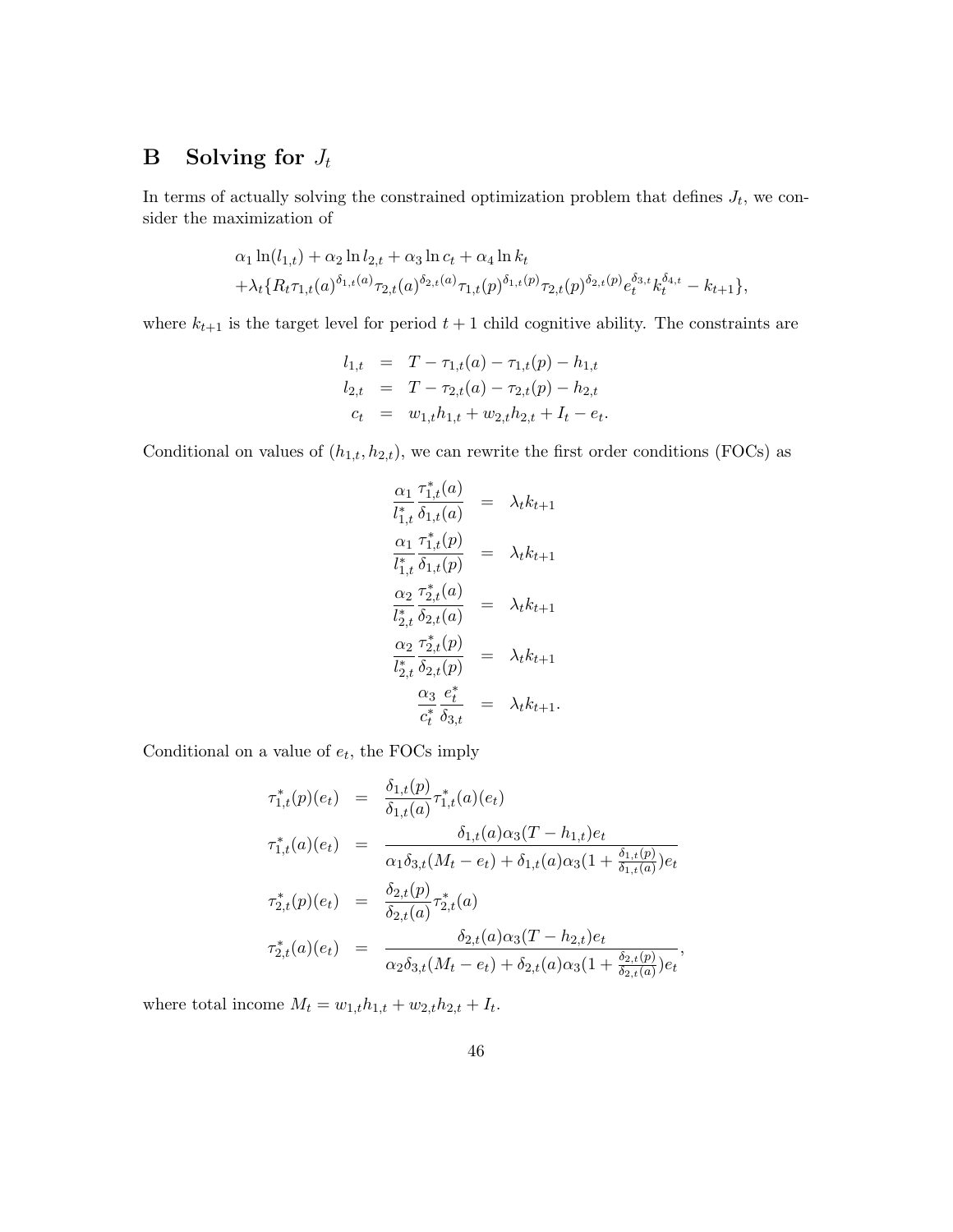Now since  $k_{t+1} = R_t \tau_{1,t}(a)^{\delta_{1,t}(a)} \tau_{2,t}(a)^{\delta_{2,t}(a)} \tau_{1,t}(p)^{\delta_{1,t}(p)} \tau_{2,t}(p)^{\delta_{2,t}(p)} e_t^{\delta_{3,t}}$  $_{t}^{\delta_{3,t}}k_{t}^{\delta_{4,t}}$  $t^{o_{4,t}}$ , given all time inputs, the required amount of expenditures to produce  $k_{t+1}$  is

$$
\hat{e}_t(k_{t+1}, k_t, \tau_{1,t}(a), \tau_{2,t}(a), \tau_{1,t}(p), \tau_{2,t}(p)) = k_{t+1}^{1/\delta_{3,t}} R_t^{-1/\delta_{3,t}} \tau_{1,t}(a)^{-\delta_{1,t}(a)/\delta_{3,t}} \tau_{2,t}(a)^{-\delta_{2,t}(a)/\delta_{3,t}} \times \tau_{1,t}(p)^{-\delta_{1,t}(p)/\delta_{3,t}} \tau_{2,t}(p)^{-\delta_{2,t}(p)/\delta_{3,t}} k_t^{-\delta_{4,t}/\delta_{3,t}}.
$$

We solve this problem by substituting for the conditional (on  $e_t$ ) time supplies of the parents in the right hand side, and finding the solution to

$$
0 = e_t^* - k_{t+1}^{1/\delta_{3,t}} R_t^{-1/\delta_{3,t}} \tau_{1,t}^*(a) (e_t^*)^{-\delta_{1,t}(a)/\delta_{3,t}} \tau_{2,t}(a) (e_t^*)^{-\delta_{2,t}(a)/\delta_{3,t}} \times \tau_{1,t}(p) (e_t^*)^{-\delta_{1,t}(p)/\delta_{3,t}} \tau_{2,t}(p) (e_t^*)^{-\delta_{2,t}(p)/\delta_{3,t}} k_t^{-\delta_{4,t}/\delta_{3,t}}.
$$

The solution to this problem,  $e_t^*$ , does not necessarily satisfy the budget constraint that  $e_t^* \in (0, M_t)$ . When the solution lies outside this interval, this implies that  $k_{t+1}$  cannot be produced given the production technology and the state variables in period t.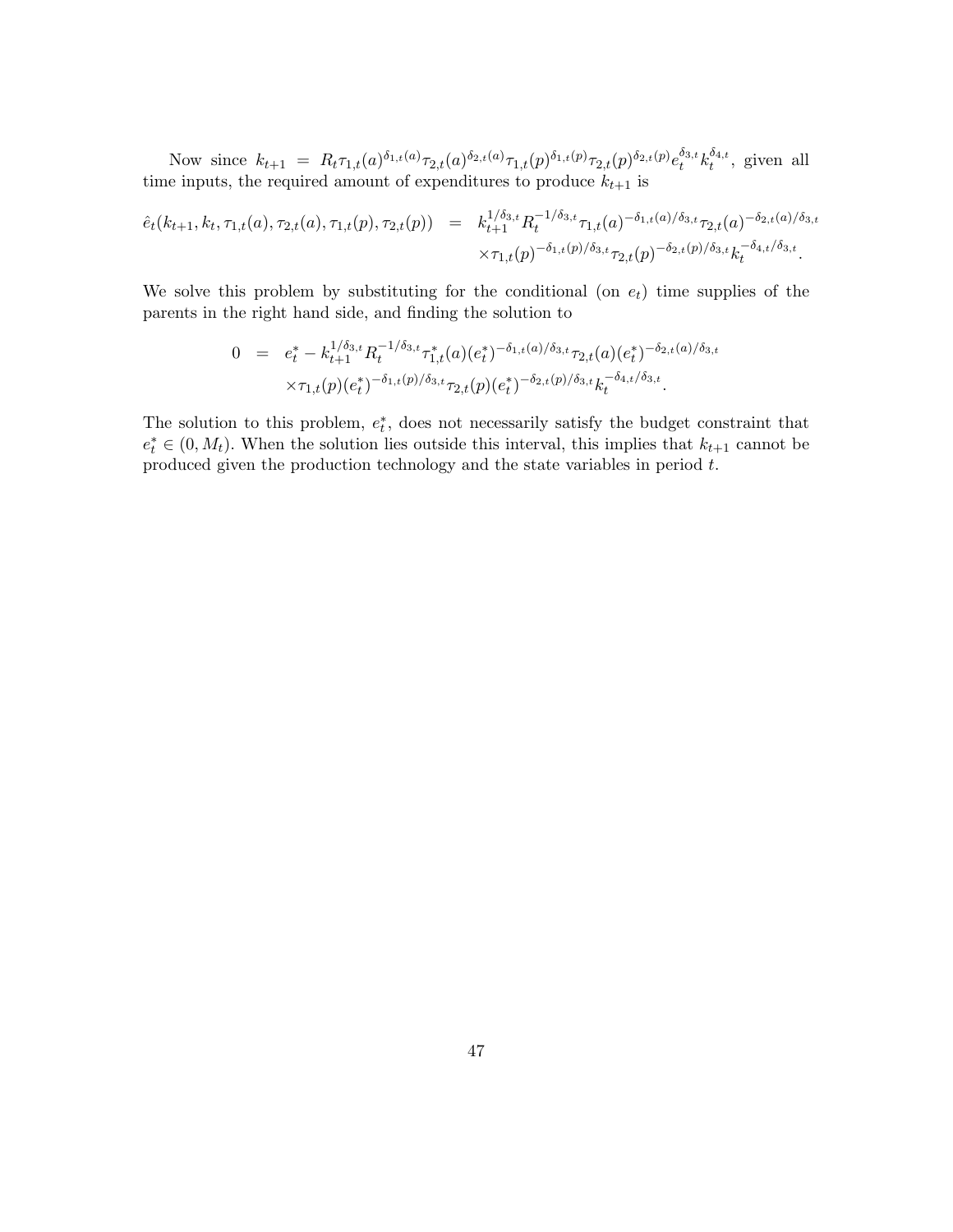

<span id="page-49-0"></span>Figure 1: Estimated Child Development Parameters by Child Age (1 Child Model)

Notes: This graph shows estimated parameters by child age (see DFW 2014).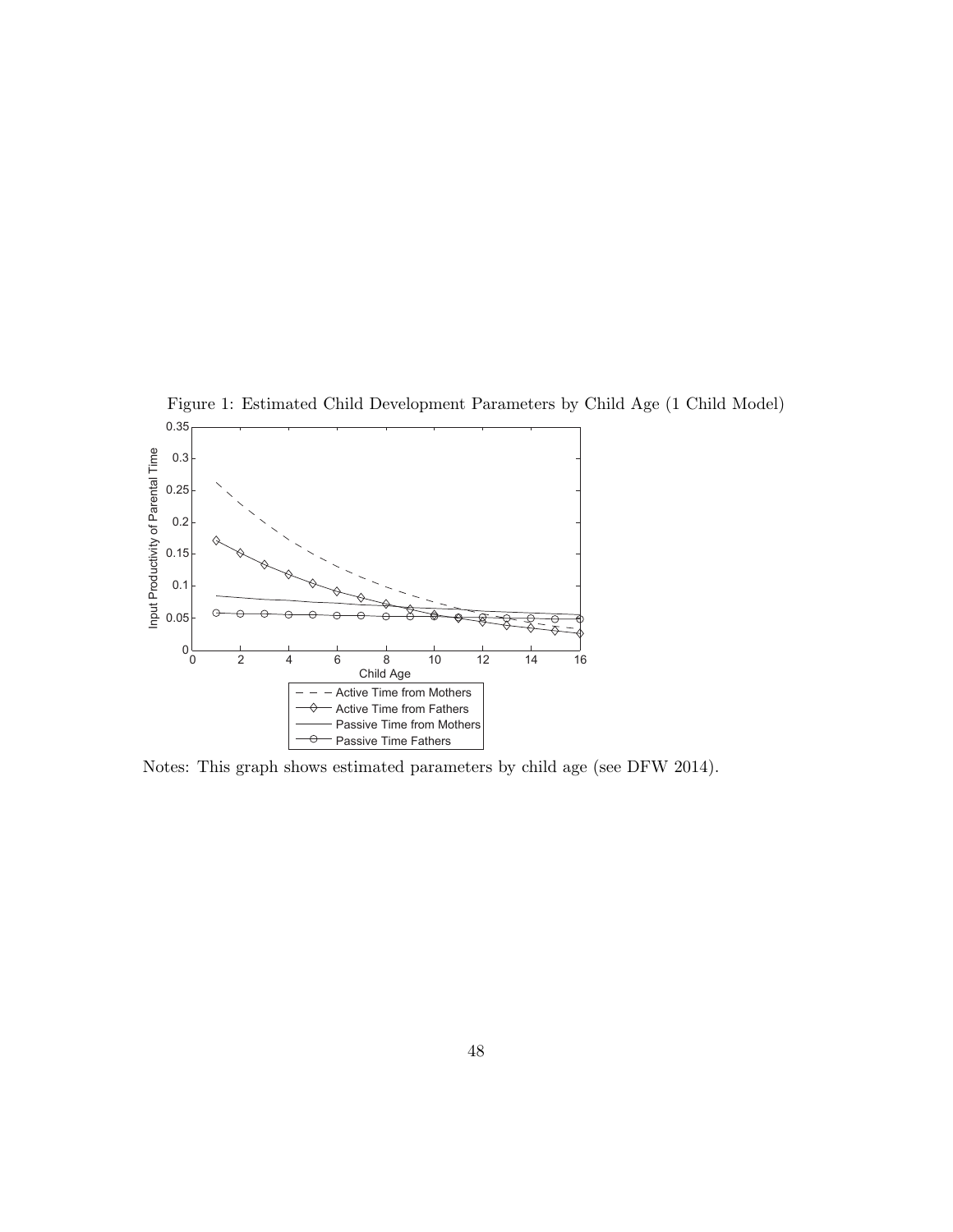

<span id="page-50-0"></span>Figure 2: Estimated Child Development Parameters by Child Age (1 Child Model)

Notes: This graphs estimated parameters by child age (see DFW 2014).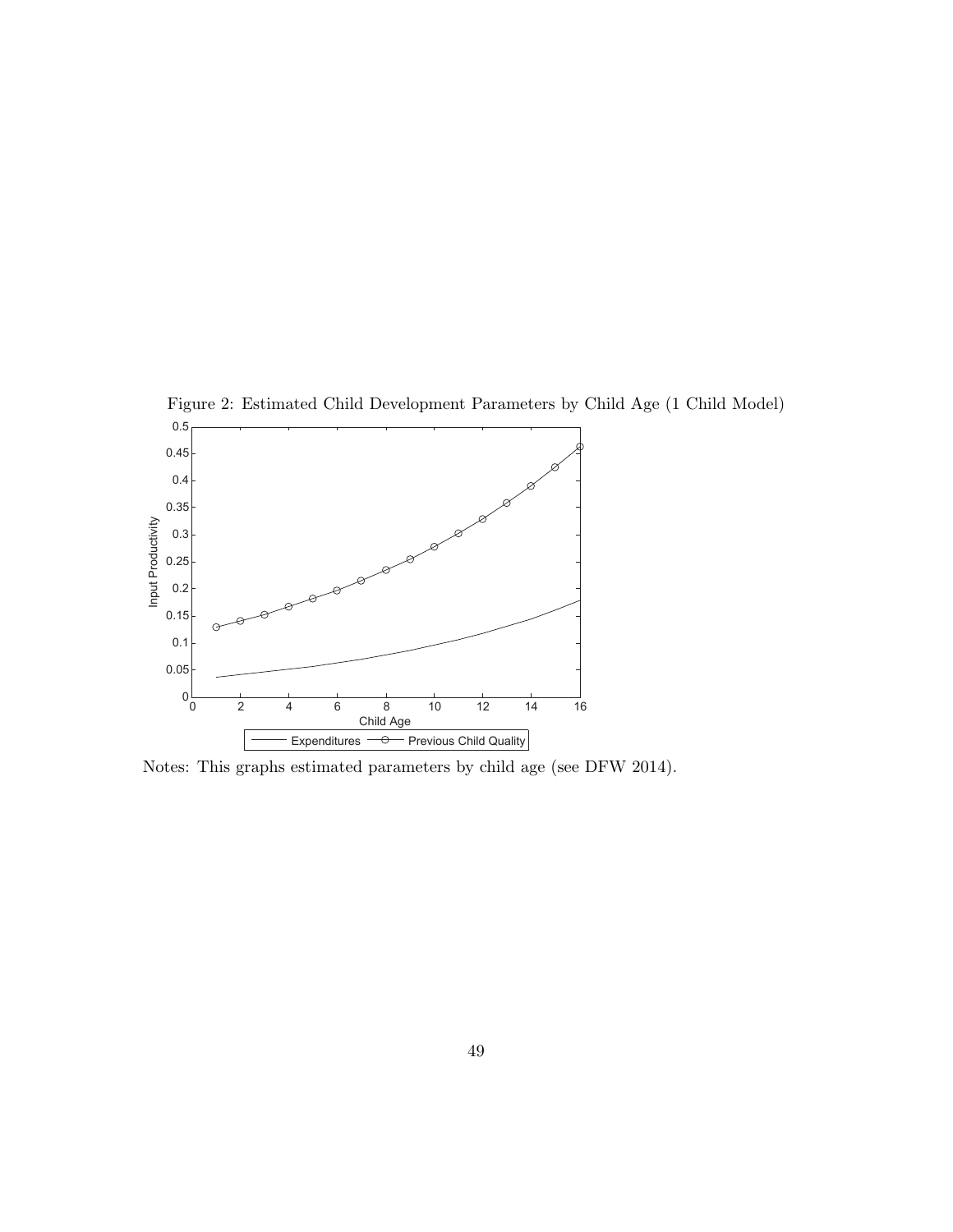<span id="page-51-0"></span>Figure 3: Gain in Average Child Quality from an Unrestricted Income Transfer (by Age of Transfer)



Notes: An unrestricted transfer is an increase in the household's non-labor income, which can be used for any purpose (household consumption or child expenditures). The horizontal axis measures the age at which the transfer is provided (age  $t$ ). The vertical axis measures the gain in average child quality at  $t + 1$  from baseline as a result of the transfer.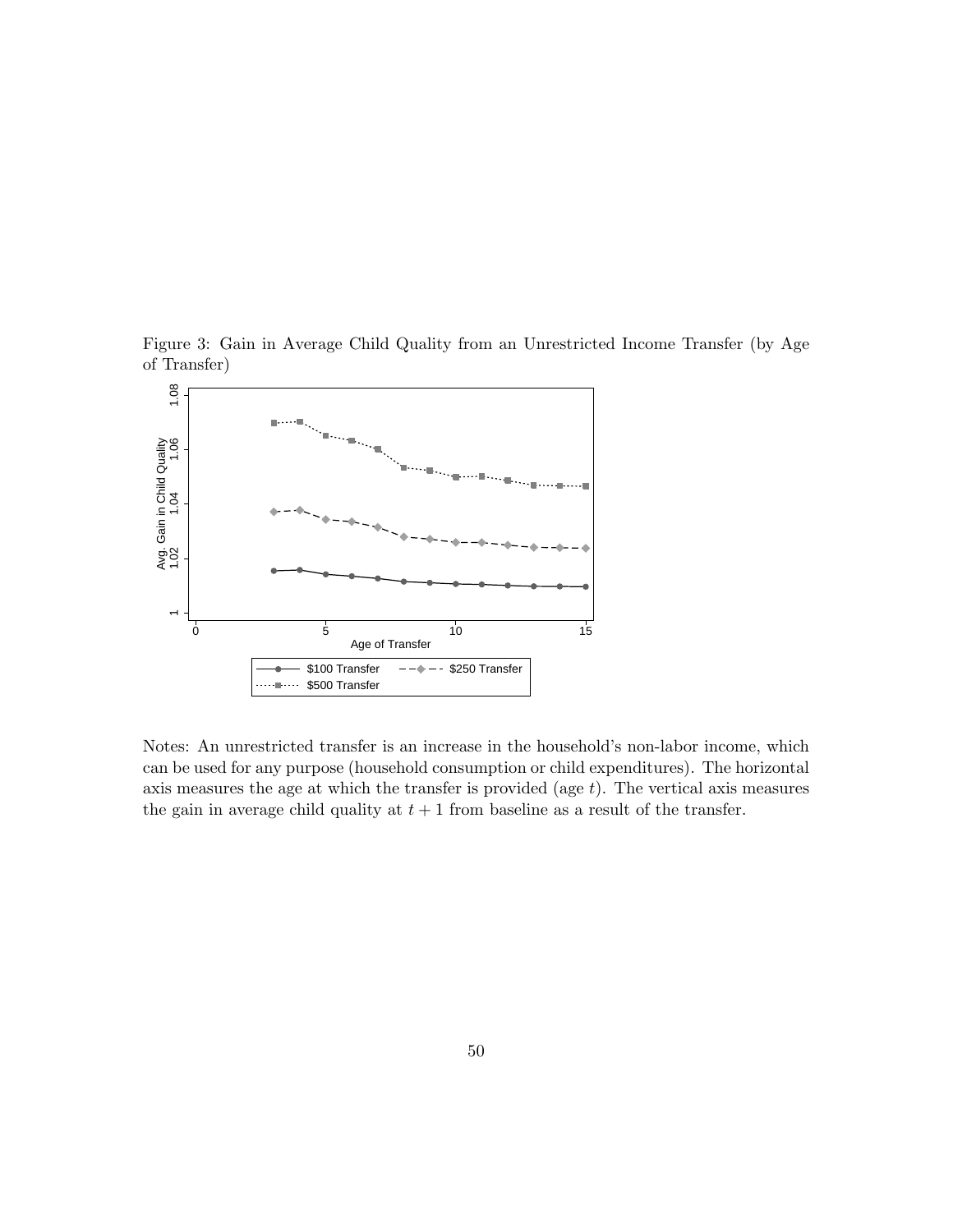

<span id="page-52-0"></span>Figure 4: Distribution of Gain in Child Quality from an Unrestricted Transfer

Notes: An unrestricted transfer is an increase in the household's non-labor income, which can be used for any purpose (household consumption or child expenditures). The figure plots a smoothed density of the gain in child quality from baseline as a result of the transfer. Inputs provided at age t produce child quality at age  $t + 1$ . Transfer is provided at age 10  $(t = 10)$  and the figure shows child quality for age 11  $(k_{11})$ . All figures are produced using simulation from the parameter estimates of the one child model.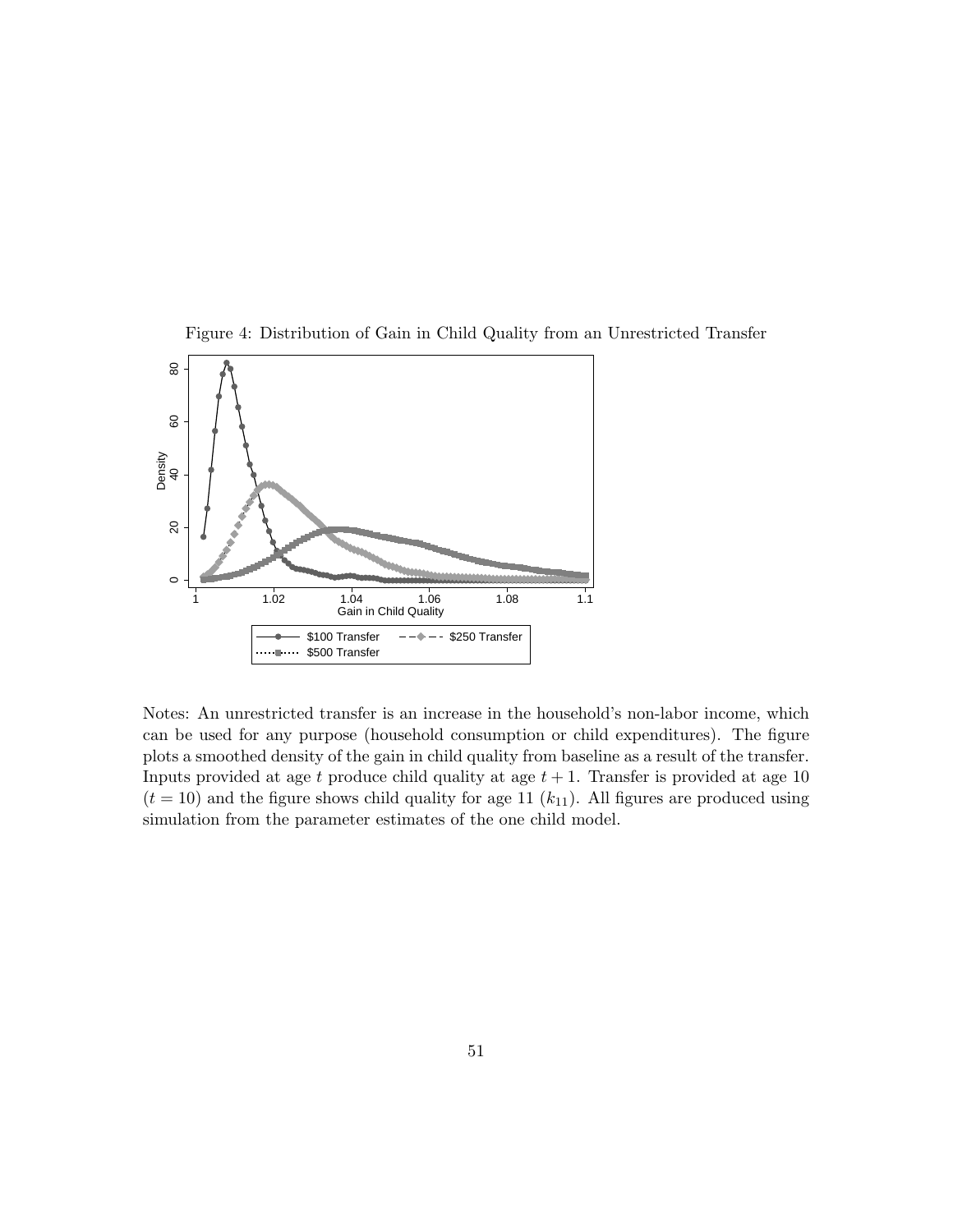<span id="page-53-0"></span>Figure 5: Gain in Average Child Quality from a Restricted Income Transfers (by Age of Transfer)



Notes: A restricted transfer is a transfer  $\varphi_R$  with a restriction that the household spends at least  $\varphi_R$  on child goods. The horizontal axis measures the age at which the transfer is provided (age  $t$ ). The vertical axis measures the gain in average child quality from baseline as a result of the transfer.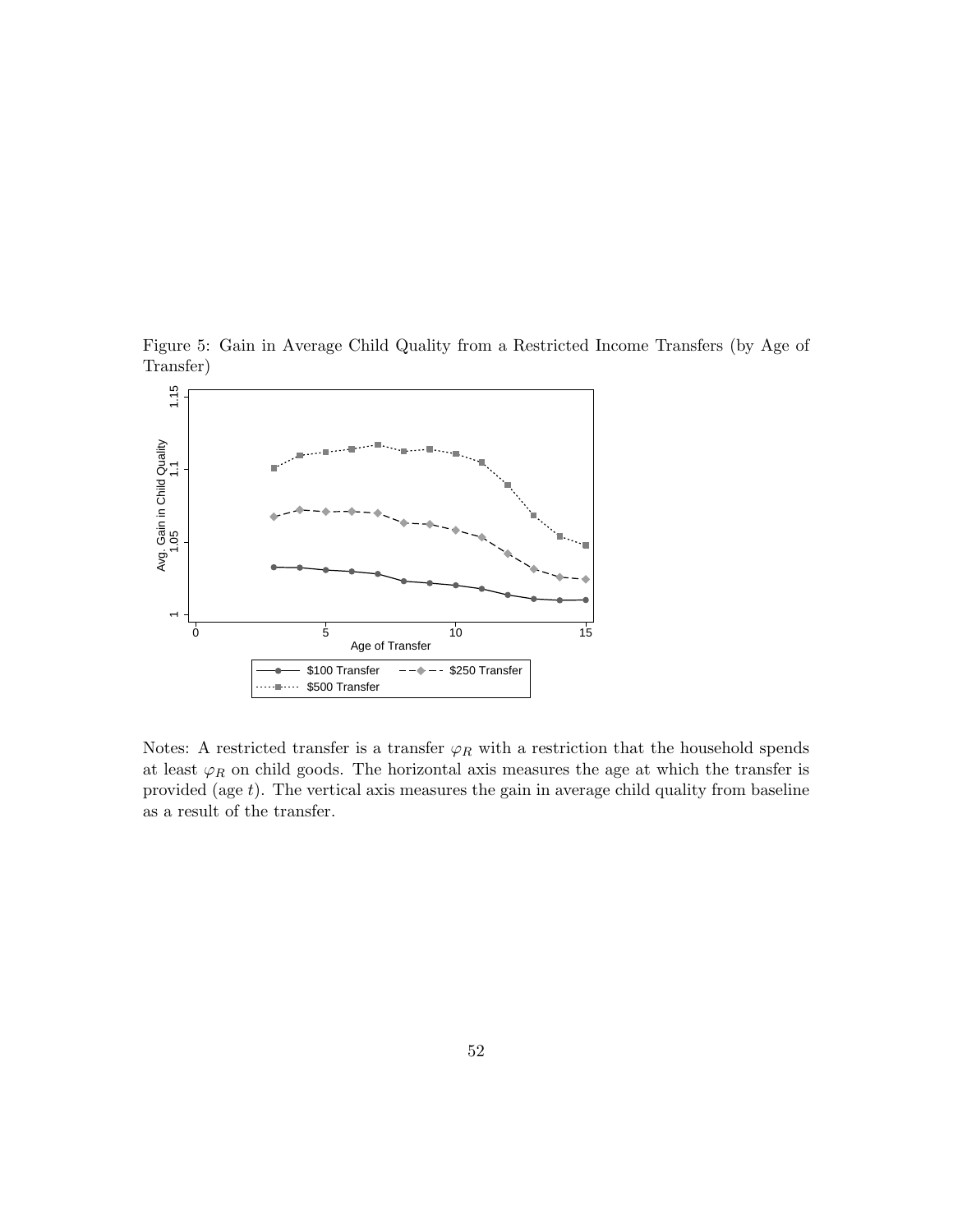

<span id="page-54-0"></span>Figure 6: Distribution of Gains in Child Quality from a Restricted Transfer

Notes: A restricted transfer is a transfer of  $\varphi_R$  with a restriction that the household spends at least  $\varphi_R$  on child goods. The figure plots a smoothed density of the gain in child quality from baseline as a result of the transfer. Inputs provided at age t produce child quality at age  $t + 1$ . Transfer is provided at age 10  $(t = 10)$  and the figure shows child quality for age 11  $(k_{11})$ . All figures are produced using simulation from the parameter estimates of the one child model.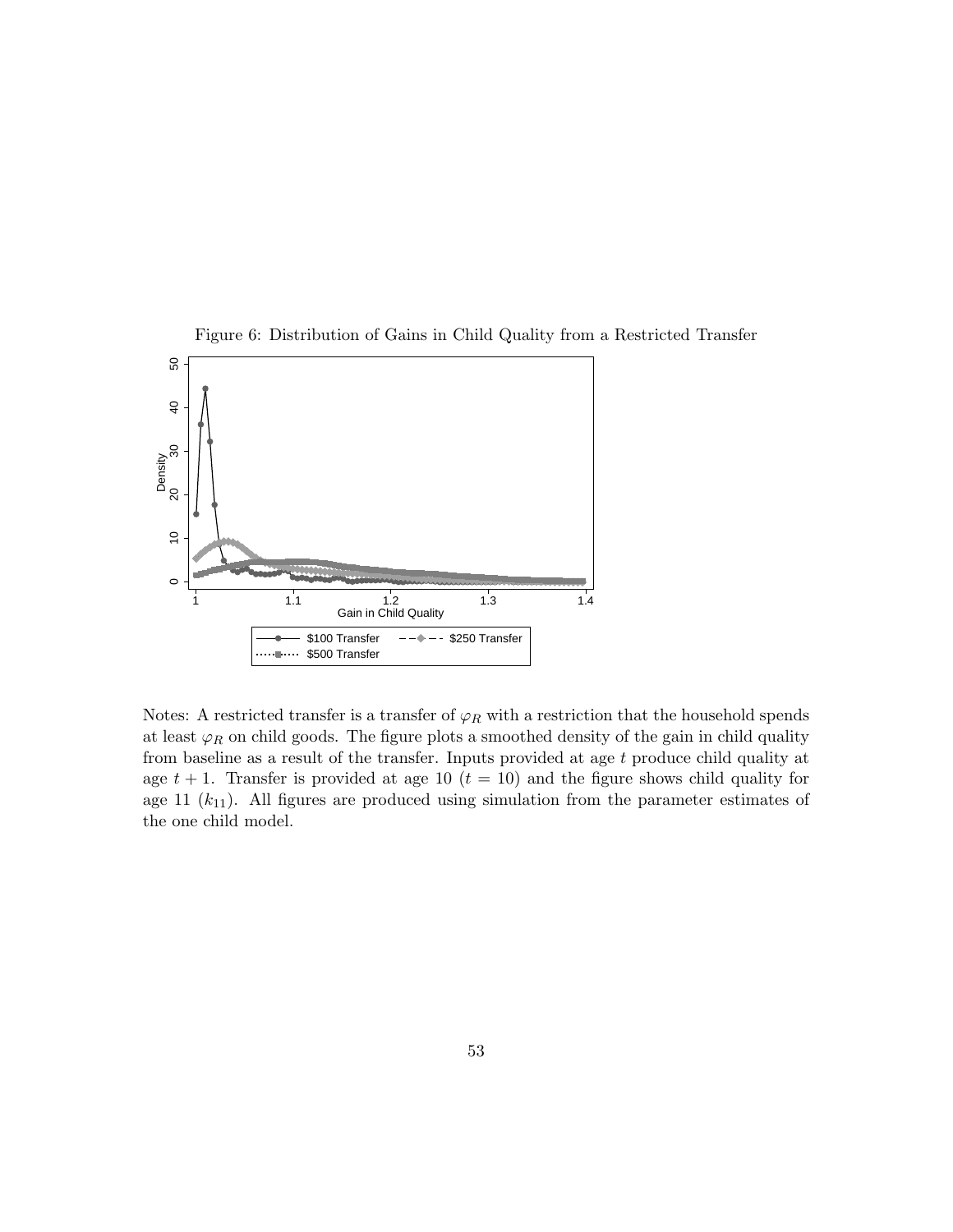

<span id="page-55-0"></span>Figure 7: Comparison of Unrestricted vs. Restricted Transfer

Notes: An unrestricted transfer is an increase in the household's non-labor income, which can be used for any purpose (household consumption or child expenditures). A restricted transfer is a transfer of  $\varphi_R$  in non-labor income with a restriction that the household spends at least  $\varphi_R$  on child goods. Transfer is provided at age 10 ( $t = 10$ ). Child quality is the level of child quality produced at the end of age 10 and the initial value for age 11  $(k_{11})$ . All figures are produced using simulation from the parameter estimates of the one child model.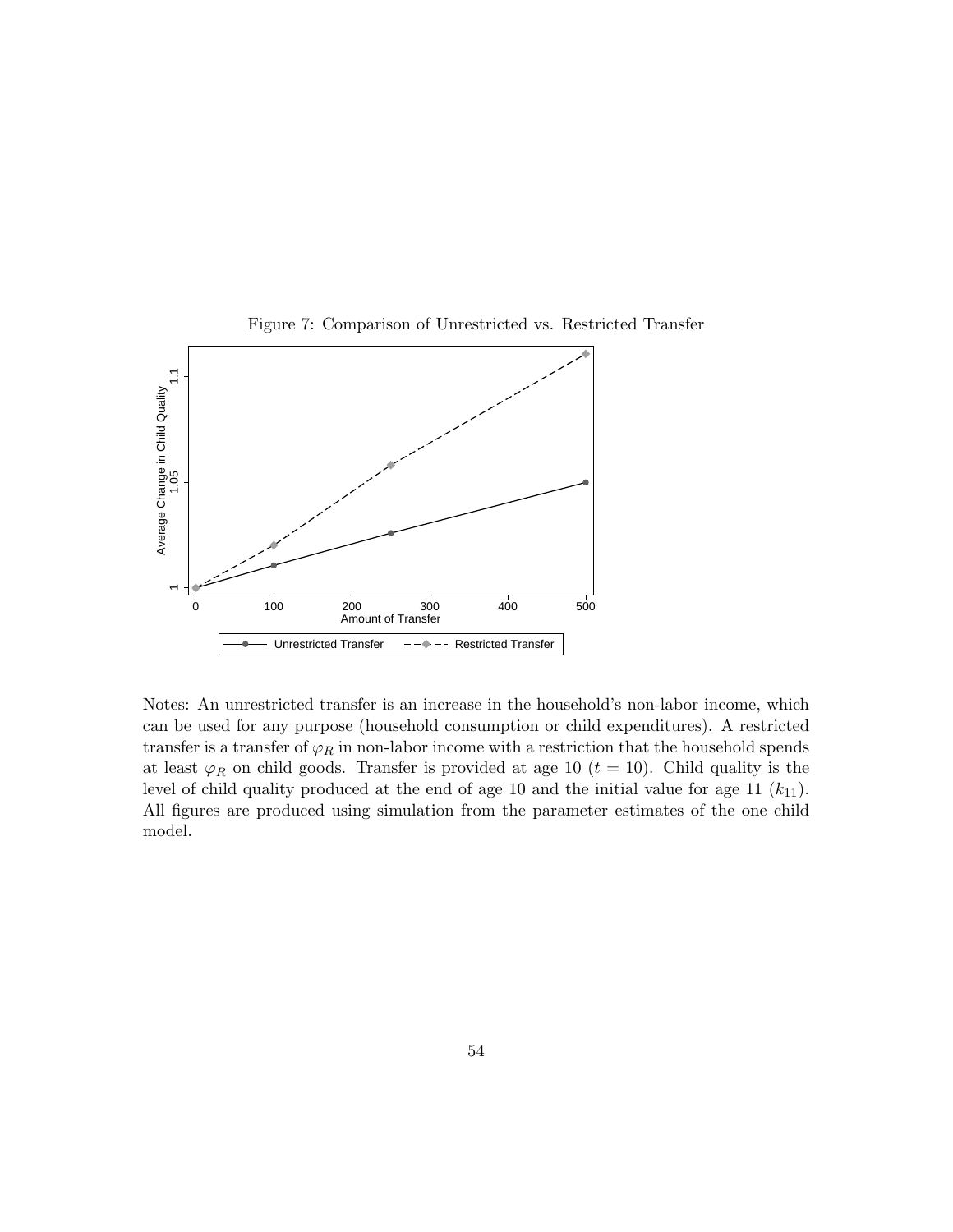

<span id="page-56-0"></span>Figure 8: Average Gain in Child Quality of Conditional Transfer Program

Notes: A conditional transfer program transfers  $\phi_G$  dollars to a household in period  $t+1$  if the household meets the target of increasing child quality by  $k_{t+1}/k_t \geq \rho_G$ . In this Figure we fix age  $t$  to be age 10.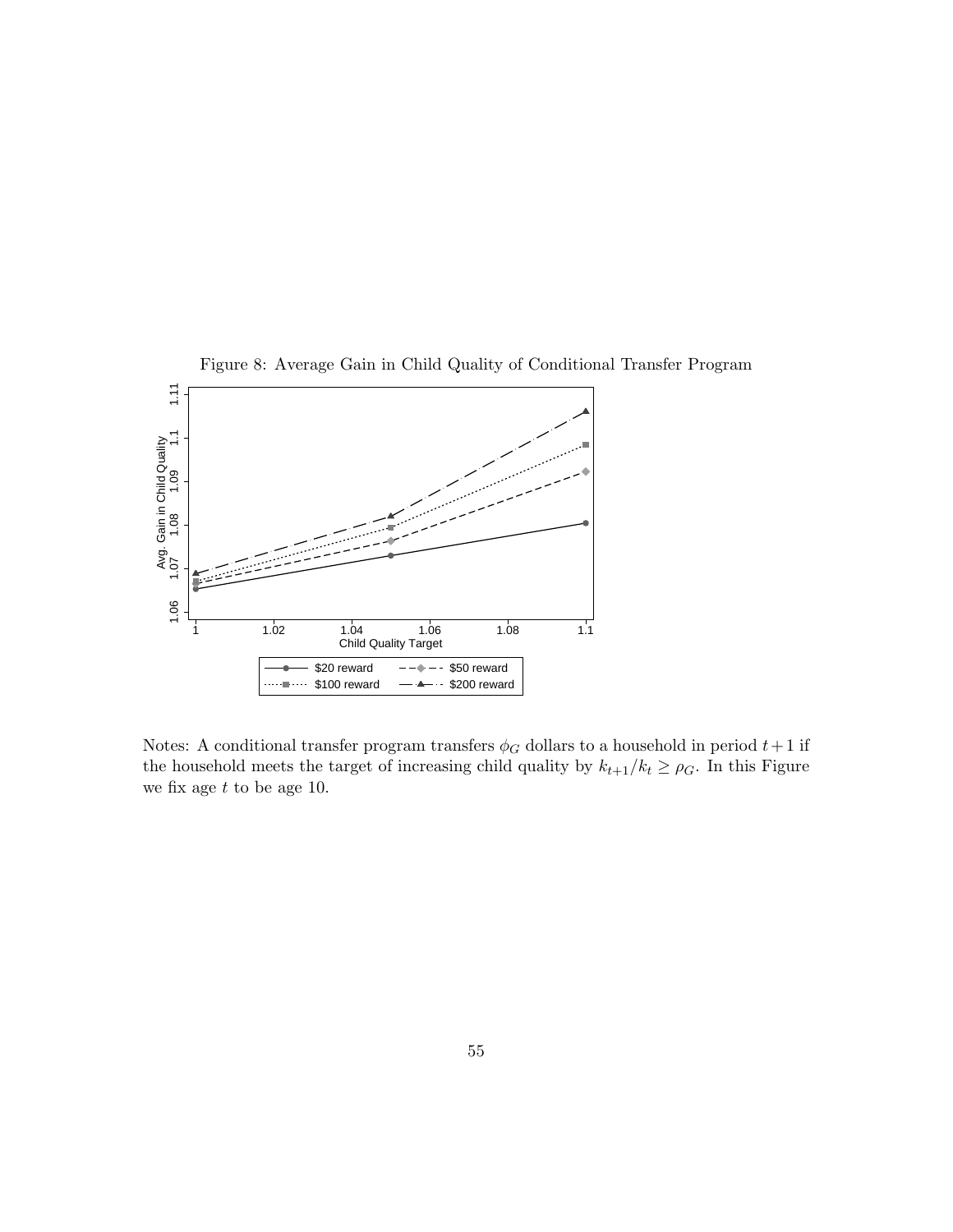

<span id="page-57-0"></span>Figure 9: Comparison of Unrestricted, Restricted, and Conditional Transfers

Notes: An unrestricted transfer is an increase in the household's non-labor income, which can be used for any purpose (household consumption or child expenditures). A restricted transfer is a transfer of  $\varphi_R$  in non-labor income with a restriction that the household spends at least  $\varphi_R$  on child goods Transfer is provided at age 10 ( $t = 10$ ). A conditional transfer program transfers  $\phi_G$  dollars to a household in period  $t+1$  if the household meets the target of increasing child quality by  $k_{t+1}/k_t \geq \rho_G$ . The conditional policy here is the minimum cost combination of policy target and reward to achieve a given improvement in average child quality.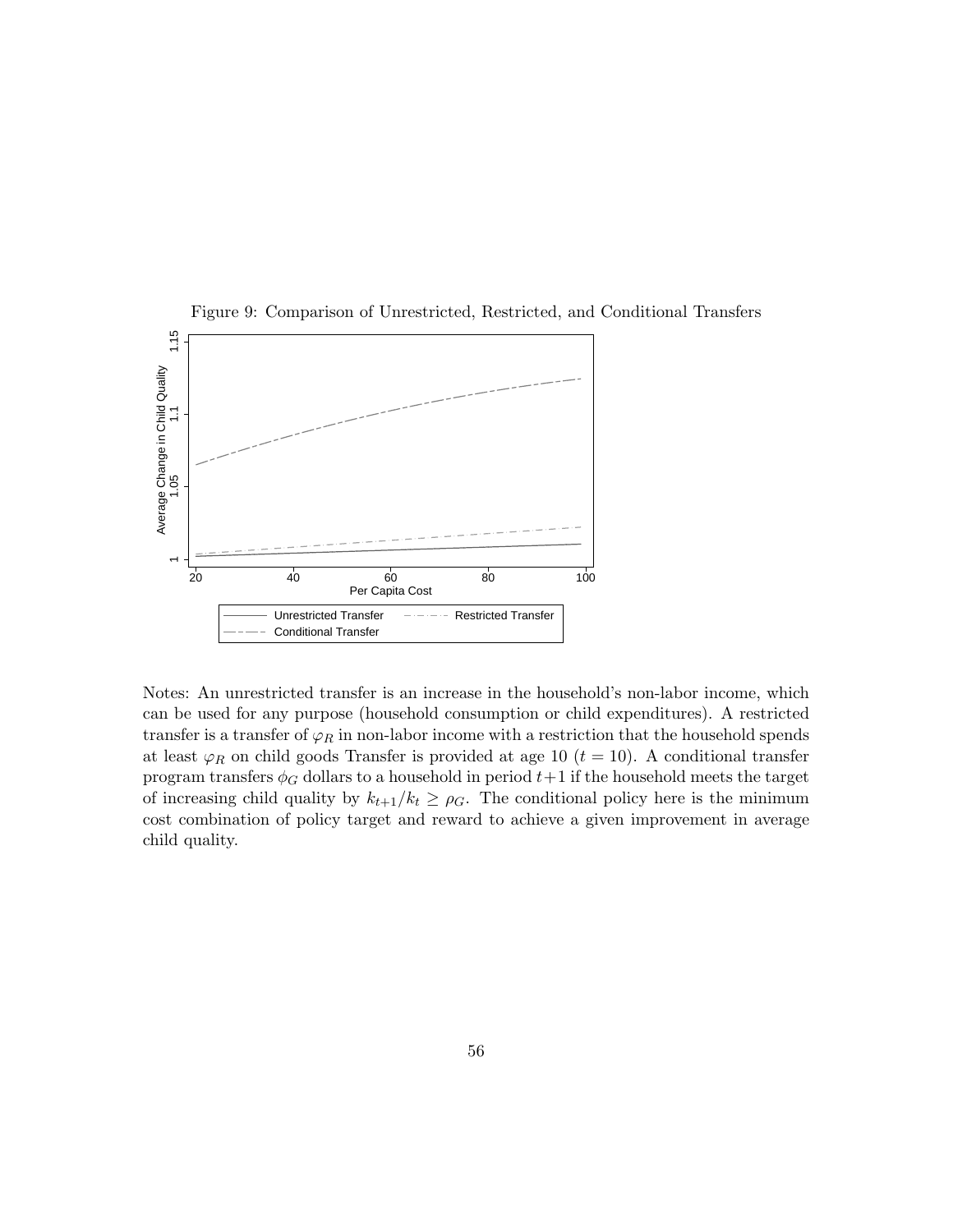<span id="page-58-0"></span>

| Table 1: Preference Parameter Moments for One-Child Families |                       |       |                         |  |  |  |  |
|--------------------------------------------------------------|-----------------------|-------|-------------------------|--|--|--|--|
| Parameter                                                    | Description           |       | Mean Coef. of Variation |  |  |  |  |
|                                                              |                       |       |                         |  |  |  |  |
| $\alpha_1$                                                   | Mother's Leisure      | 0.196 | 0.619                   |  |  |  |  |
| $\alpha_2$                                                   | Father's Leisure      | 0.194 | 0.440                   |  |  |  |  |
| $\alpha_3$                                                   | Household Consumption | 0.257 | 0.362                   |  |  |  |  |
| $\alpha_4$                                                   | Child Quality         | 0.353 | 0.568                   |  |  |  |  |

Notes: Table reports summary of moments of estimated preference parameters (DFW 2014).

| Table 2. Effects of all flictease in the Farents Wages on Household Outcomes |
|------------------------------------------------------------------------------|
| Increase<br>Increase                                                         |
| in Mother's Wage<br>in Father's Wage                                         |
| Level at                                                                     |
| <b>Baseline</b><br>Elasticity                                                |
| Mean Latent Child Quality (Age 16)<br>13.328<br>0.093<br>0.142               |
| 1.092<br>Mean Hours Work (Mother)<br>30.205<br>$-1.054$                      |
| 0.609<br>Mean Hours Work (Father)<br>44.316<br>$-0.596$                      |
| Mean Active Time $w/$ Child (Mother)<br>0.435<br>16.890<br>$-0.445$          |
| Mean Active Time $w /$ Child (Father)<br>11.056<br>0.397<br>$-0.394$         |
| 0.446<br>Mean Passive Time $w /$ Child (Mother)<br>$-0.456$<br>13.364        |
| Mean Passive Time w/ Child (Father)<br>0.415<br>$-0.415$<br>9.732            |
| 0.358<br>51.541<br>$-0.377$                                                  |
| 46.916<br>0.379<br>$-0.384$                                                  |
| 0.531<br>Mean Child Expenditures / 1000<br>0.437<br>0.377                    |
| 0.410<br>0.559<br>Mean Household Consumption / 1000<br>1.110                 |
|                                                                              |

Table 2: Effects of an Increase in the Parents' Wages on Household Outcomes

Notes: This table reports elasticity estimates from an increase in mother's and father's wage offer. Mean Latent Child Quality (Age 16) is the latent value of child quality at the end of age 16 or the start of period  $t = 17$ ,  $k_{17}$ .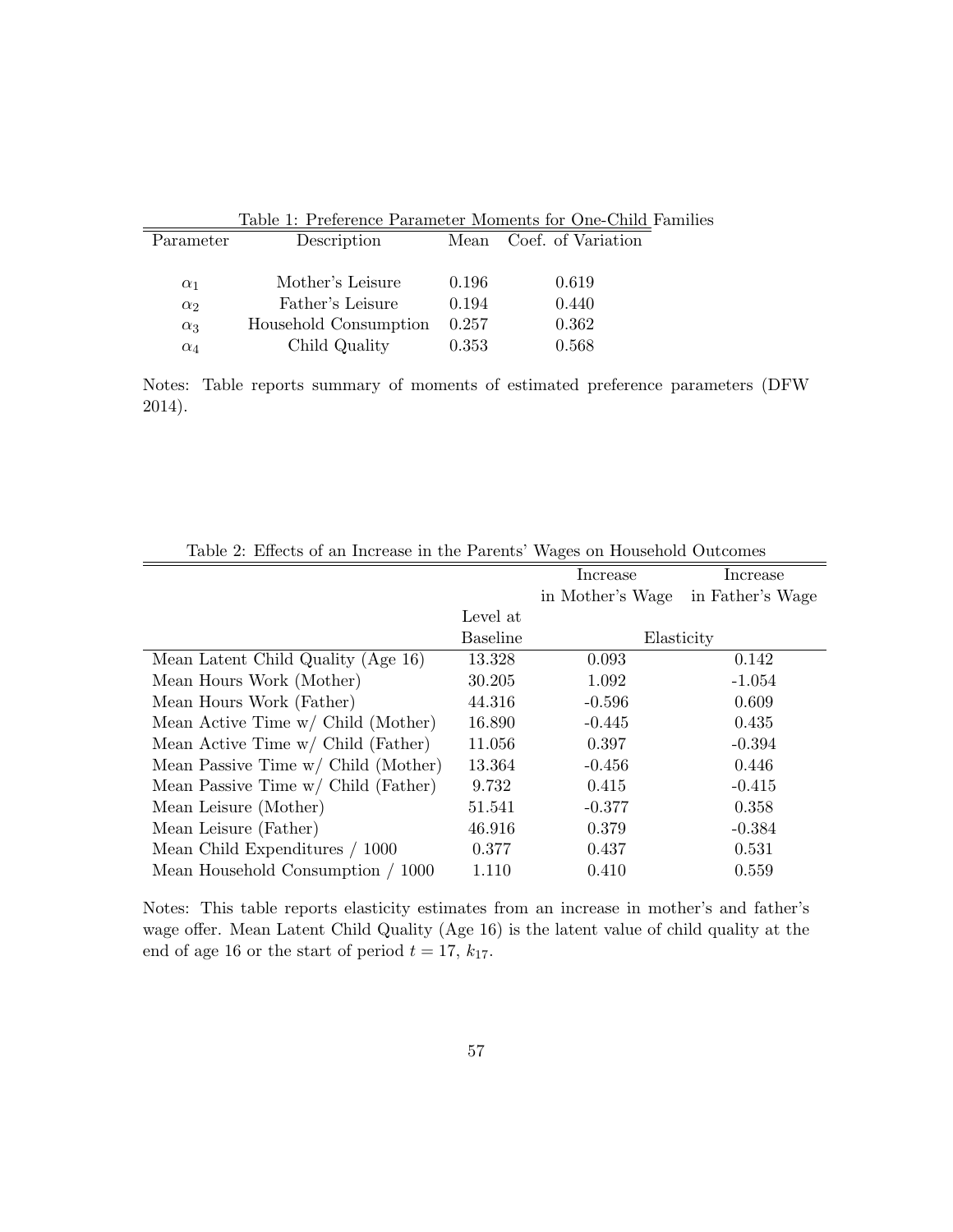|                        | $\left( 1\right)$ | $\left( 2\right)$ | $\left(3\right)$ | $\left(4\right)$ |
|------------------------|-------------------|-------------------|------------------|------------------|
|                        | No Transfer       | 100 Transfer      | 250 Transfer     | 500 Transfer     |
|                        |                   |                   |                  |                  |
| Child Quality (Latent) | 4.15              | 4.19              | 4.25             | 4.35             |
| Mother's Labor Hours   | 33.5              | 31.5              | 28.7             | 24.3             |
| Father's Labor Hours   | 42.9              | 40.5              | 37.1             | 31.7             |
| Mother's Active Time   | 12.5              | 12.9              | 13.4             | 14.2             |
| Father's Active Time   | 8.29              | 8.57              | 8.97             | 9.63             |
| Mother's Passive Time  | 10.8              | 11.1              | 11.6             | 12.3             |
| Father's Passive Time  | 7.69              | 7.95              | 8.32             | 8.94             |
| Mother's Leisure Time  | 55.2              | 56.5              | 58.4             | 61.2             |
| Father's Leisure Time  | 53.1              | 55                | 57.6             | 61.7             |
| Child Expenditures     | 261               | 268               | 279              | 297              |
| Household Consumption  | 1264              | 1299              | 1353             | 1447             |

<span id="page-59-0"></span>Table 3: Unrestricted Transfer

Notes: An unrestricted transfer is an increase in the household's non-labor income, which can be used for any purpose (household consumption or child expenditures). Transfer is provided at age  $t = 10$ . Child quality is the latent level of child quality produced at the end of age 10 and is the initial value for age 11  $(k_{11})$ . All figures are produced using simulation from the parameter estimates of the one child model.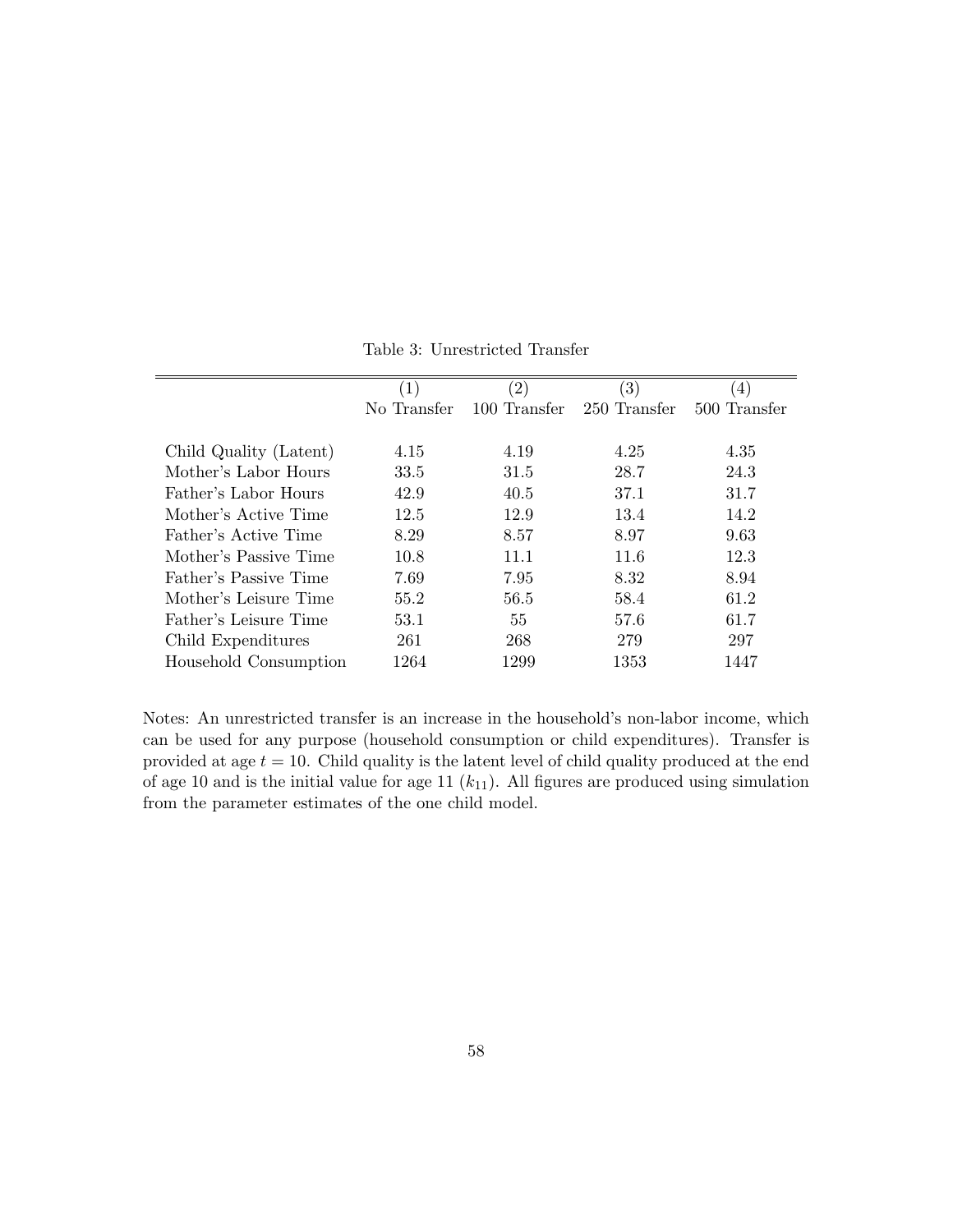|                        | $\left(1\right)$ | $\left( 2\right)$ | $\left( 3\right)$ | $\left( 4\right)$ |
|------------------------|------------------|-------------------|-------------------|-------------------|
|                        | No Transfer      | 100 Transfer      | 250 Transfer      | 500 Transfer      |
|                        |                  |                   |                   |                   |
| Child Quality (Latent) | 4.15             | 4.23              | 4.39              | 4.61              |
| Mother's Labor Hours   | 33.5             | 31.7              | 30.2              | 29.1              |
| Father's Labor Hours   | 42.9             | 40.9              | 39.5              | 38.5              |
| Mother's Active Time   | 12.5             | 12.9              | 13.2              | 13.6              |
| Father's Active Time   | 8.29             | 8.56              | 8.82              | 9.03              |
| Mother's Passive Time  | 10.8             | 11.1              | 11.4              | 11.7              |
| Father's Passive Time  | 7.69             | 7.94              | 8.19              | 8.38              |
| Mother's Leisure Time  | 55.2             | 56.3              | 57.2              | 57.7              |
| Father's Leisure Time  | 53.1             | 54.6              | 55.5              | 56.1              |
| Child Expenditures     | 261              | 280               | 357               | 553               |
| Household Consumption  | 1264             | 1293              | 1317              | 1334              |

<span id="page-60-0"></span>Table 4: Restricted Transfer

Notes: A restricted transfer is a transfer of  $\varphi_R$  in non-labor income with a restriction that the household spends at least  $\varphi_R$  on child goods. Transfer is provided at age  $t = 10$ . Child quality is the latent level of child quality produced at the end of age 10 and is the initial value for age 11  $(k_{11})$ . All figures are produced using simulation from the parameter estimates of the one child model.